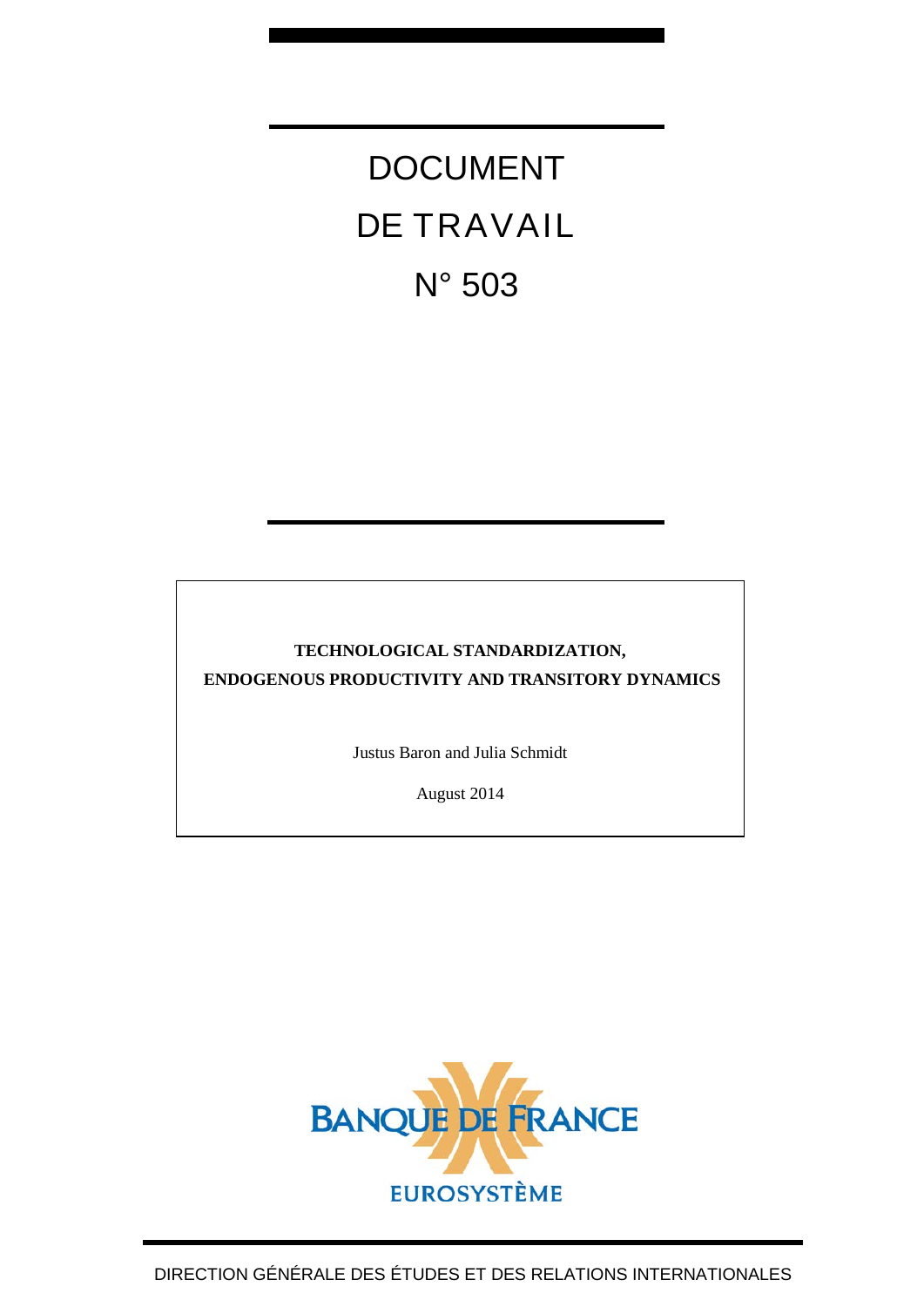## DIRECTION GÉNÉRALE DES ÉTUDES ET DES RELATIONS INTERNATIONALES

### **TECHNOLOGICAL STANDARDIZATION, ENDOGENOUS PRODUCTIVITY AND TRANSITORY DYNAMICS**

Justus Baron and Julia Schmidt

August 2014

Les Documents de travail reflètent les idées personnelles de leurs auteurs et n'expriment pas nécessairement la position de la Banque de France. Ce document est disponible sur le site internet de la Banque de France « [www.banque-france.fr](http://www.banque-france.fr/) ».

Working Papers reflect the opinions of the authors and do not necessarily express the views of the Banque de France. This document is available on the Banque de France Website ["www.banque-france.fr"](http://www.banque-france.fr/).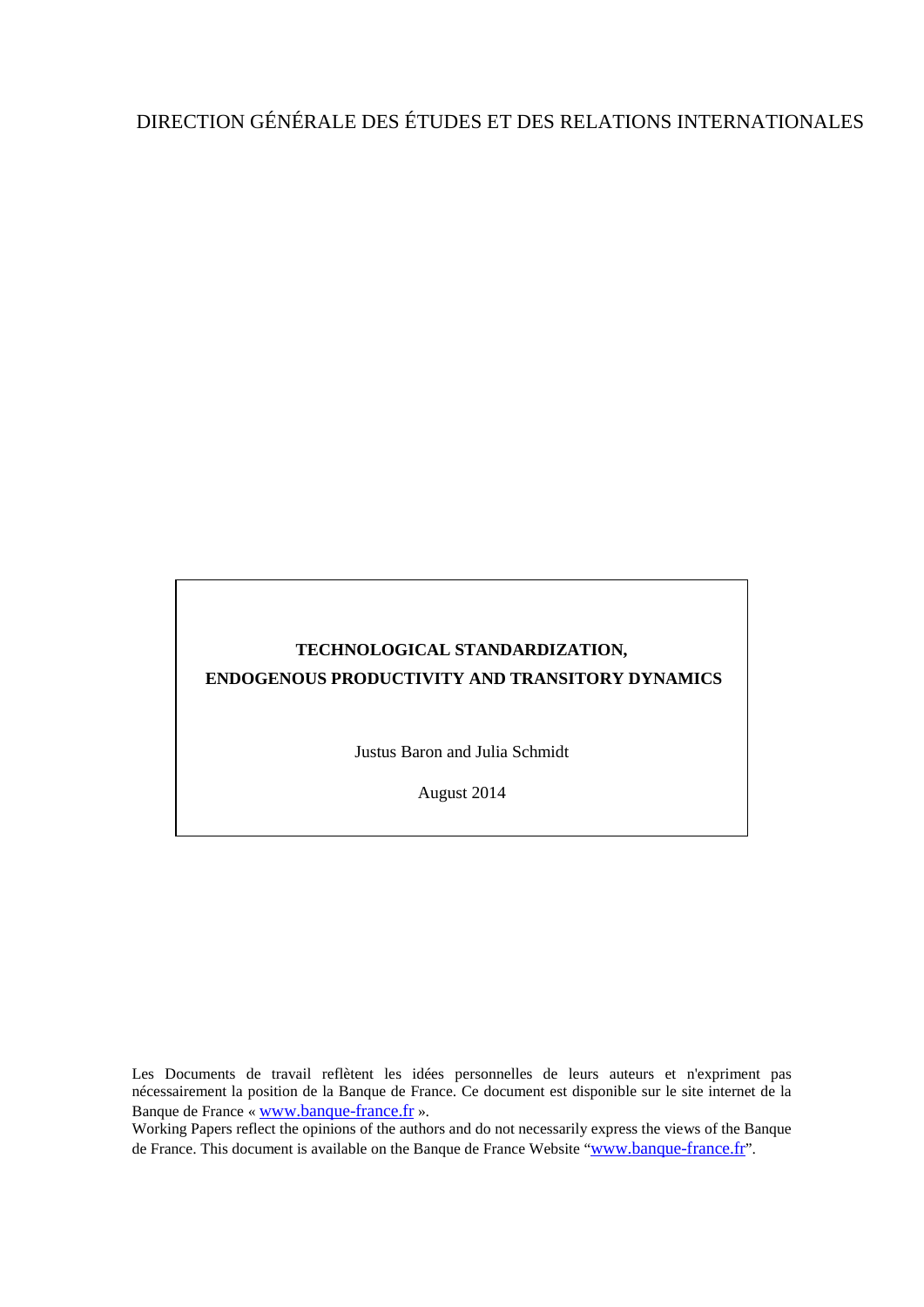# Technological Standardization, Endogenous Productivity and Transitory Dynamics

Justus Baron Northwestern University Mines ParisTech

Julia Schmidt<sup>∗</sup> Banque de France

We would like to thank Domenico Giannone, Cédric Tille, Tim Pohlmann and Tommaso Trani for very fruitful discussions and valuable comments. We would also like to thank Jordi Gal´ı, Ana-Maria Santacreu, Franck Portier, Daniele Siena, Yannick Kalantzis, John Fernald, Nicolas Coeurdacier, Christian Hellwig, Jeffrey Campbell and conference and seminar participants at the Graduate Institute Geneva, Ecole des Mines ParisTech, European Economic Association Congress M´alaga, ICT Conference at Telecom ParisTech, University of Lausanne, University of Zurich, Fondazione Eni Enrico Mattei, Simposio of the Spanish Economic Association in Vigo, Bank of England, Royal Economic Society PhD Meetings, Magyar Nemzeti Bank, DIW Berlin, CERGE-EI, Oxford University, University of Geneva, Canadian Economic Association Conference at HEC Montréal, 6th Joint French Macro Workshop, the Annual Conference on Innovation Economics at Northwestern University, the Federal Reserve Bank of Chicago. Julia Schmidt gratefully acknowledges financial support from the Groupement des Banquiers Privés Genevois. The views expressed in the paper are those of the authors and do not reflect those of the Banque de France.

<sup>∗</sup>Corresponding author : Julia Schmidt, Banque de France, International Macroeconomics Division, julia.schmidt@banque-france.fr

Justus Baron, Searle Center on Law, Regulation, and Economic Growth, Northwestern University and Cerna, Center of Industrial Economics, MINES ParisTech, justus.baron@law.northwestern.edu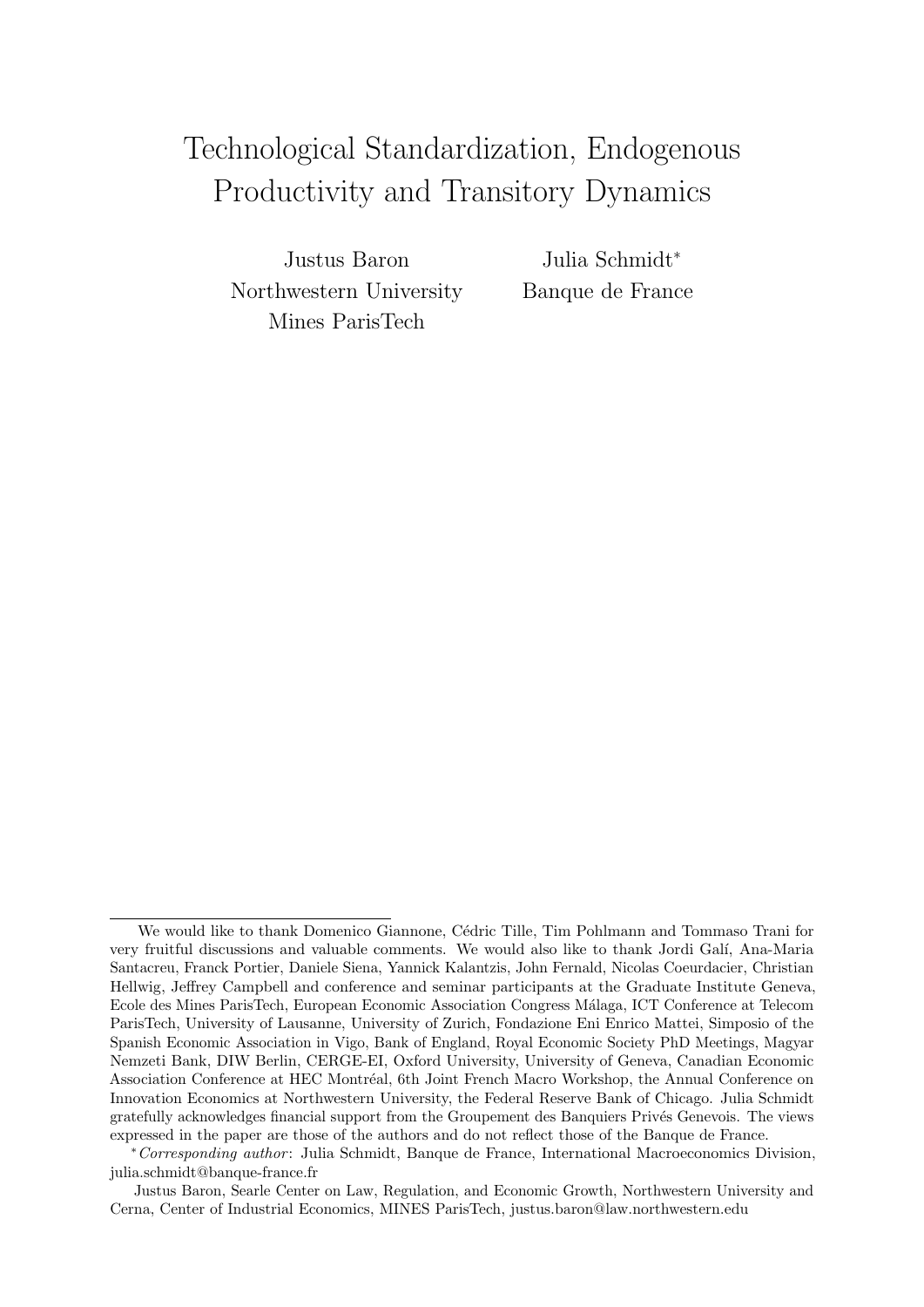#### Abstract

We uncover technological standardization as a microeconomic mechanism which is vital for the implementation of new technologies, in particular general purpose technologies. The interdependencies of these technologies require common rules ("standardization") to ensure compatibility. Using data on standardization, we are therefore able to identify technology shocks and analyze their impact on macroeconomic variables. First, our results show that technology shocks diffuse slowly and generate a positive S-shaped reaction of output and investment. Before picking up permanently, total factor productivity temporarily decreases, suggesting that the newly adopted technology is incompatible with installed physical, human and organizational capital. Second, standardization can reveal news about future movements of macroeconomic aggregates as evidenced by the positive and immediate reaction of stock market variables to the identified technology shock.

JEL-Classification: E32, O31, O33

Keywords: technology adoption, business cycle dynamics, standards, aggregate productivity, Bayesian vector autoregressions

#### Résumé

Cet article montre que la normalisation technologique est un mécanisme micro-´economique d´ecisif du processus d'appropriation et de mise en œuvre des nouvelles technologies, en particulier des technologies d'application générale. Les interdépendances entre ces technologies exigent des règles communes ("normalisation") pour assurer leur compatibilité. Les données sur la normalisation nous permettent d'identifier des chocs technologiques et d'analyser leur impact sur un certain nombre de variables macroéconomiques. Tout d'abord, nos résultats montrent que les chocs technologiques se diffusent lentement et qu'ils génèrent une réaction positive de la production et de l'investissement qui est caractéristique d'une courbe logistique. La productivité totale des facteurs décroît temporairement avant de croître de nouveau de manière permanente. Dans notre interprétation, ceci traduit le fait que les technologies nouvellement adoptées sont incompatibles avec le capital physique, humain et organisationnel en place. Ensuite, nos r´esultats indiquent que la normalisation peut révéler des informations sur le développement futur des agrégats macroéconomiques comme le montre la réaction positive et immédiate des variables liées aux marchés financiers en réponse au choc technologique identifié.

Classification JEL : E32, O31, O33

Mots clés : adoption des technologies, dynamiques des cycles conjoncturels, normes, productivité globale, modèles vectoriels autorégressifs bayésiens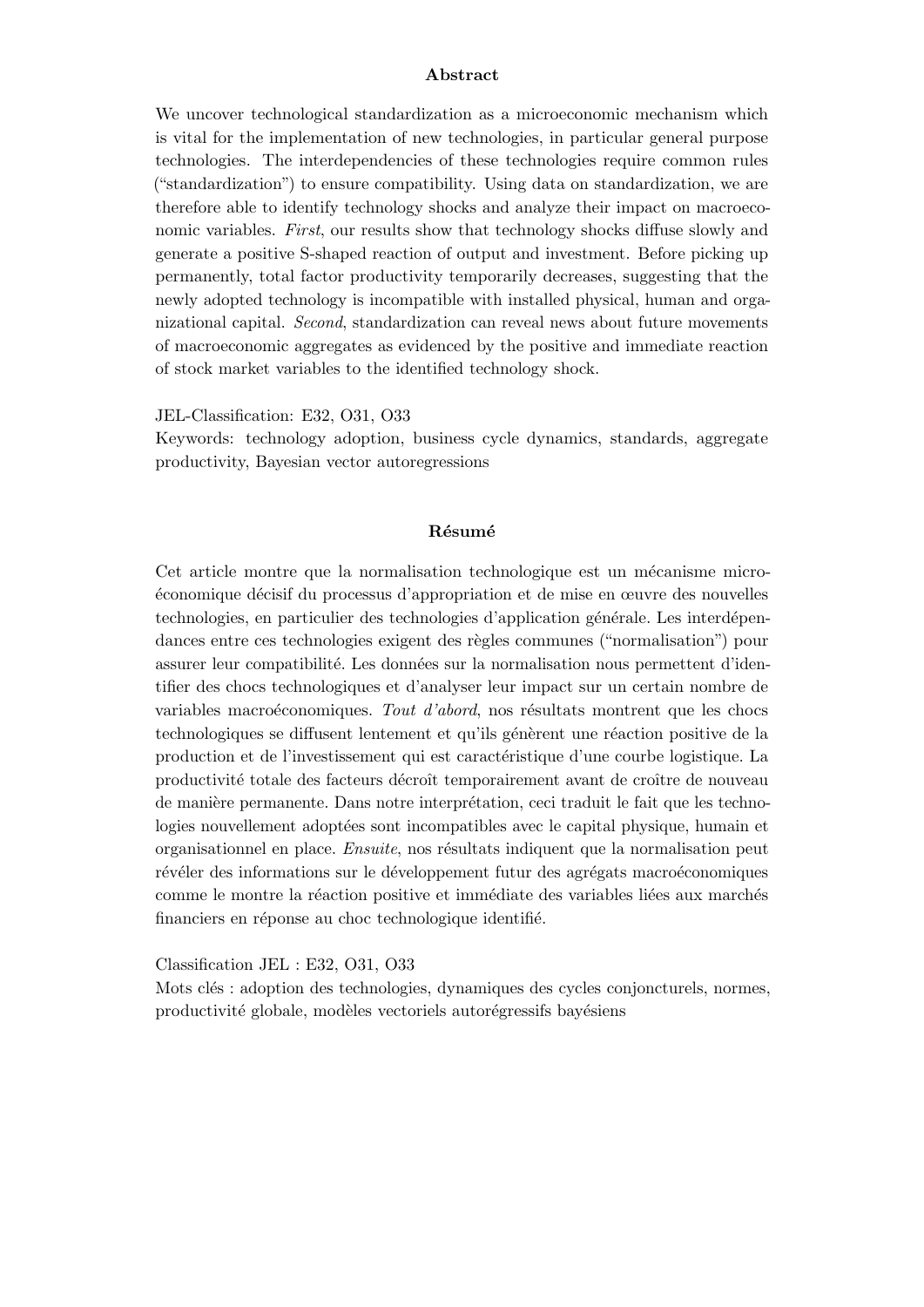#### Non-technical summary

This paper analyzes empirically the impact of technology on macroeconomic variables to gain more insight into the feedback mechanism between innovation and the cycle. To that end, we propose a new micro-founded indicator of technological change to study the role of technology shocks for macroeconomic fluctuations. We use the fact that technological standardization represents a prerequisite for the implementation of new technologies: The complex interdependencies of various technologies necessitate the coordinated establishment of rules. This process is called technological standardization.

Technology standards - similar to patents - are documents which describe detailed features of a technology. Prominent examples of standards are Internet protocols or mobile phone technologies such as the 1G, 2G, 3G and 4G standard families. In contrast to patents, standards are economically and technologically highly meaningful and reflect the actual adoption (instead of invention) of a new technology. Standardization is a particularly important step in the adoption of information and communications technologies (ICT) due to its key role in harmonizing technological devices and ensuring compatibility. Moreover, ICT has been shown to be a general purpose technology and has constituted the dominant technology in recent decades. We therefore concentrate our analyses on ICT standards. Technology shocks are usually composed of a large number of underlying drivers. In this paper, we identify a specific technology shock. Incremental technological progress, organizational restructuring or managerial innovation are not the focus of our analysis.

To construct our novel indicator of technology adoption, we count the number of ICT standard releases per quarter over the time period of 1975Q1–2011Q4. Using a dynamic empirical model (Bayesian vector autoregressions), we are able to identify technology shocks from standardization data. We estimate the reaction of macroeconomic variables, in particular output, investment and total factor productivity, to technology shocks and assess their quantitative contributions.

Our findings can be grouped into two major points. First, we find that standardization is an important driver for output and investment as well as for long-run productivity. The technology shock that we identify is very specific, but can nevertheless account for a considerable amount of fluctuations of macroeconomic variables. The contribution of our identified technology shock is more important for the long-run than for business-cycle frequencies. The transitory dynamics we are able to uncover contrast with previous findings. The reaction of output and investment to our technology shock is S-shaped. In particular, we find that total factor productivity decreases following a shock to embodied technology. The positive effect on productivity only materializes after years. We interpret this finding as an indication of the incompatibility of new and old vintages of capital. Second, we find that our identified technology shocks communicate information to economic agents about future productivity. Standardization triggers the adoption of technologies; although this implementation process is characterized by lengthy, S-shaped diffusion patterns, forwardlooking variables like stock market indices pick up this information on impact. Our results therefore also help to gain insights about the nature of shocks such as the ones found in the "news shock" literature.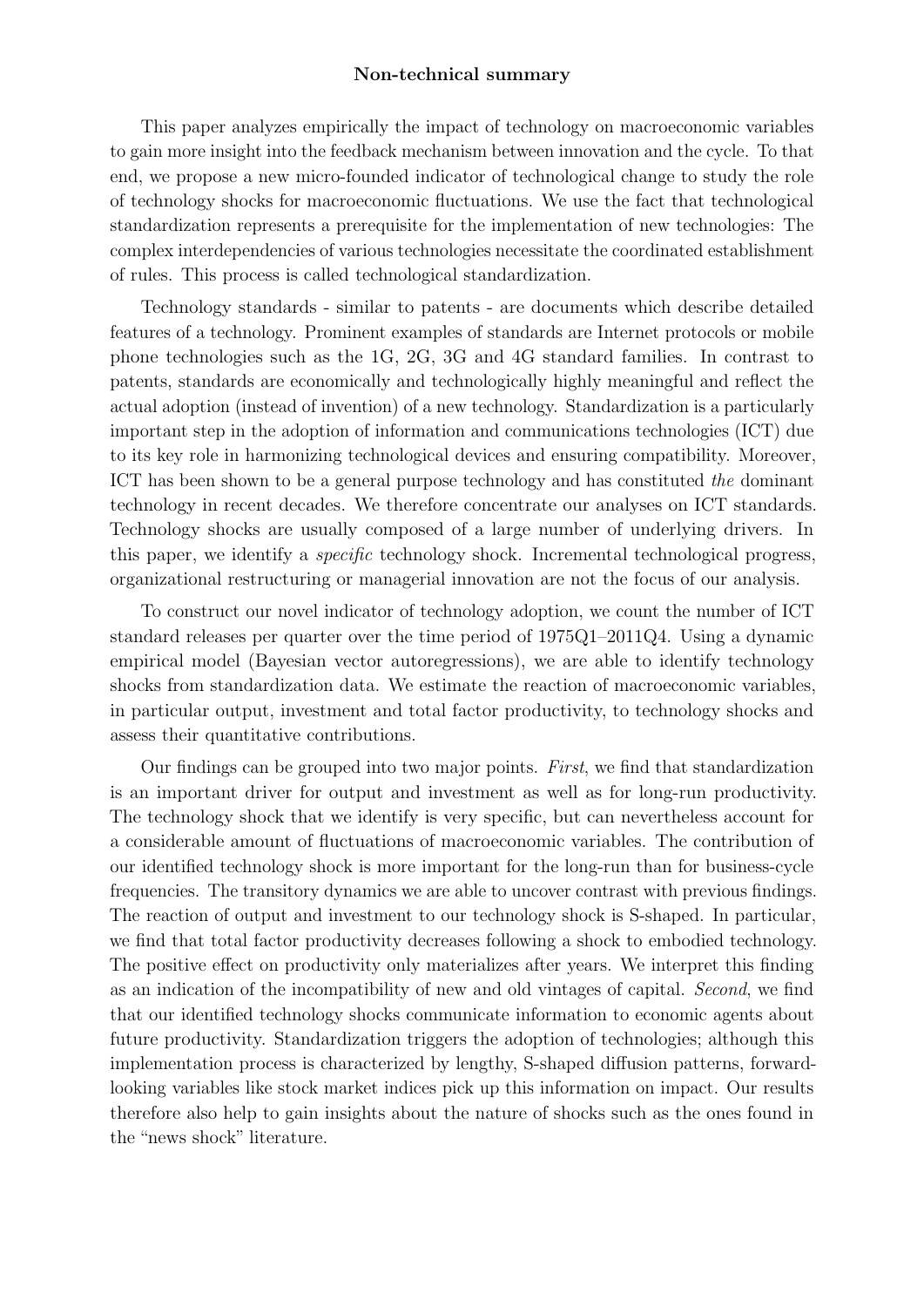## 1 Introduction

Technology is a popular explanation for business cycle fluctuations. In this literature, however, the concept of technology is still vague and differs from the more literal interpretation of technology outside of macroeconomics. Business cycle economists – in contrast to endogenous growth theorists – have made little use of the findings from the industrial organization literature on innovation and technology adoption. Yet, a thorough understanding of the role of technology is necessary given that a large strand of the business cycle literature relies heavily upon technology shocks as a driver of short-run fluctuations.

This paper analyzes empirically the impact of technology on macroeconomic variables to gain more insight into the feedback mechanism between innovation and the cycle. To that end, we propose a new micro-founded indicator of technological change, namely technological standardization.<sup>[1](#page-5-0)</sup> We argue that standardization precedes the implementation of new technologies and signals the arrival of technological change. Using a direct microlevel indicator of technological progress allows us to open the black box that technology generally constitutes in many business cycle studies.

Technology standards - similar to patents - are documents which describe detailed features of a technology. Prominent examples of standards are Internet protocols or mobile phone technologies such as the 1G, 2G, 3G and 4G standard families. In contrast to patents, standards are economically and technologically highly meaningful and reflect the actual adoption (instead of invention) of a new technology. Standardization is a particularly important step in the adoption of information and communications technologies (ICT) due to its key role in harmonizing technological devices and ensuring compatibility. Moreover, ICT has been shown to be a general purpose technology [\(Basu and Fernald,](#page-50-0) [2008\)](#page-50-0) and has constituted the dominant technology in recent decades. We therefore concentrate our analyses on ICT standards. Technology shocks are usually composed of a large number of underlying drivers. In this paper, we identify a *specific* technology shock. Incremental technological progress, organizational restructuring or managerial innovation are not the focus of our analysis. We isolate a technology shock which can be interpreted as fundamental technological change and is very likely to affect the economy on the aggregate. This allows us to uncover general mechanisms that are characteristic of technological diffusion.

"Technology" can comprise a variety of concepts. In the context of this paper, we refer to technological change as affecting new vintages of capital. It thus requires investment in new machinery and human capital to realize technological progress. In particular, the concept of "vintage capital" stresses that technological change leads to technological obsolescence and economic depreciation (as opposed to physical depreciation).[2](#page-5-1) This notion

<span id="page-5-1"></span><span id="page-5-0"></span><sup>&</sup>lt;sup>1</sup>To our knowledge, there is only one other paper that treats the concept of "standardization" in a macroeconomic setting. In [Acemoglu](#page-50-1) *et al.* [\(2012\)](#page-50-1), however, standardization is concerned with the introduction of more routine ("standardized") production processes. Therefore, the authors model standardization as the process of turning an existing high-tech product into a low-tech one. This allows manufacturers to produce at lower cost as skilled workers can be replaced by unskilled ones. In contrast, the concept of "standardization" in this paper specifically refers to *technology standards* and the activity of standard-setting organizations (SSOs). Here, standardization ensures the compatibility of one or several potentially *complex* technologies *across firms*, whereas the term "standardization" as used by [Acemoglu](#page-50-1) et al. [\(2012\)](#page-50-1) concerns the internal organization of production processes within a given firm. <sup>2</sup>See [Cooley](#page-51-0) *et al.* [\(1997\)](#page-51-0) for a discussion on the concept of economic depreciation.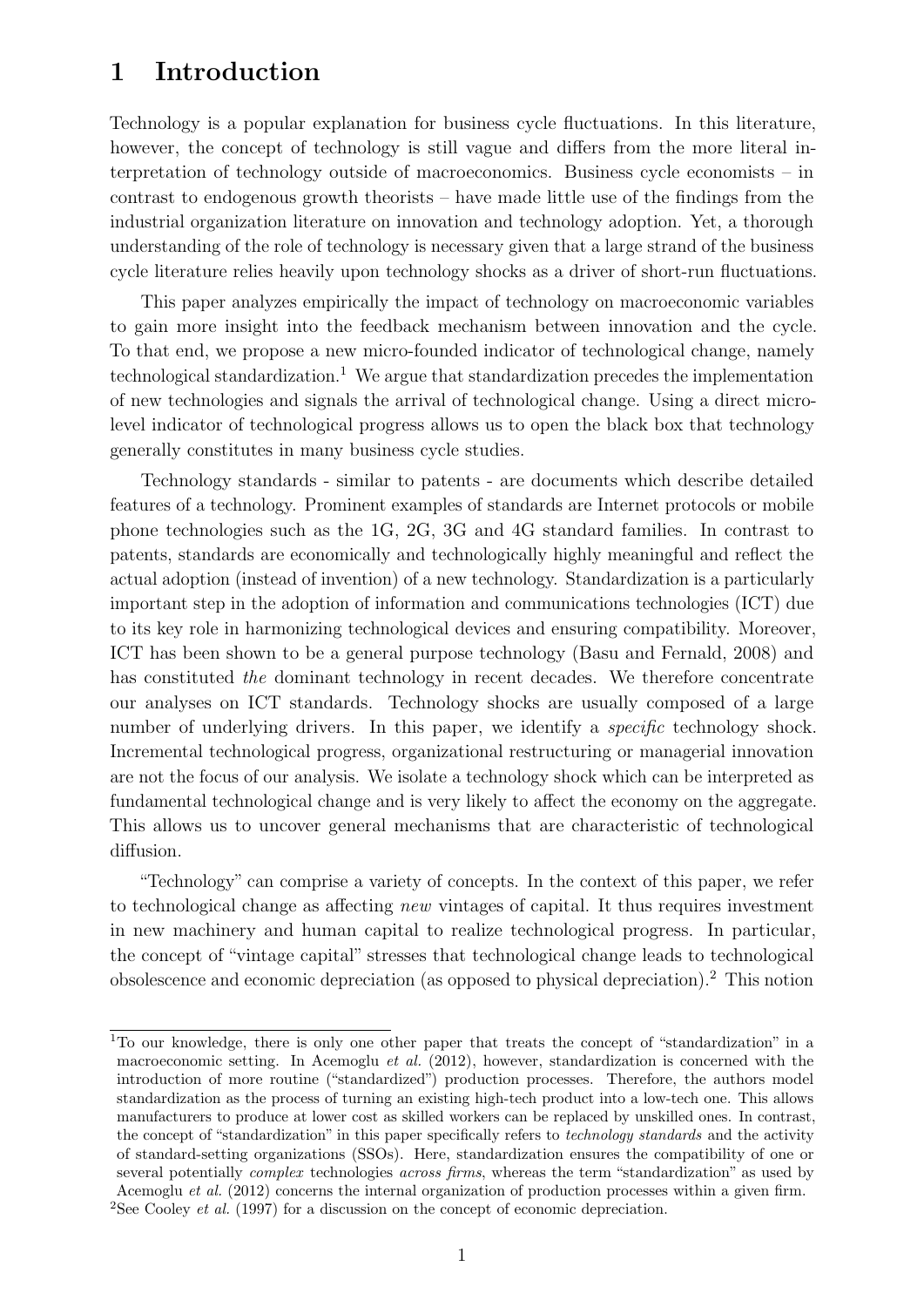of technology is closely related to the one used in the literature on shocks to the efficiency of new investment goods as defined by [Greenwood](#page-52-0) et al. [\(1988\)](#page-52-0). These investment-specific technology (IST) shocks have been shown to play an important role for macroeconomic dynamics.[3](#page-6-0)

The recent literature on "news shocks" [\(Beaudry and Portier,](#page-50-2) [2006;](#page-50-2) [Jaimovich and](#page-53-0) [Rebelo,](#page-53-0) [2009;](#page-53-0) Schmitt-Grohé and Uribe, [2012\)](#page-54-0) has also contributed to the revival of the idea that technology, or more precisely news about future technological improvements, drive business cycles. Anticipated improvements in total factor productivity lead to business cycle fluctuations despite the fact that the shock only materializes after several lags. The "news shock" literature relates to the present paper because standardization acts as a signalling mechanism about future technological change. As diffusion lags are long, the responses of macroeconomic variables resemble the ones triggered by news shocks.

We attempt to account for technology as an economic phenomenon instead of considering technology as a simple exogenous force. To this end, we make use of concepts that are well established in innovation economics and the growth literature. First, technology is endogenous to the cycle which is why we use a vector autoregression (VAR) approach to model such complex interactions. In our empirical analysis, we do indeed find that standardization is partly cycle-driven. Second, we specifically adapt our VAR model to the context of slow technology diffusion by opting for a generous and variable-specific lag length to capture the importance of distant technology lags for the dynamics of the system. We introduce this feature into macroeconometric modelling by using Bayesian techniques.

Our findings can be grouped into two major points. First, we find that standardization is an important driver for output and investment as well as for long-run productivity. The technology shock that we identify is very specific, but can nevertheless account for up to 6% of business cycle fluctuations and 19% of fluctuations at lower frequencies. The transitory dynamics we are able to uncover contrast with previous findings. The reaction of output and investment to our technology shock is S-shaped. In particular, we find that total factor productivity (TFP) decreases following a shock to embodied technology. The positive effect on productivity only materializes after years. We interpret this finding as an indication of the incompatibility of new and old vintages of capital. Second, we find that our identified technology shocks communicate information to economic agents about future productivity in the spirit of [Beaudry and Portier](#page-50-2) [\(2006\)](#page-50-2). Standardization triggers the adoption of technologies; although the implementation process is characterized by lengthy, S-shaped diffusion patterns, forward-looking variables like stock market indices pick up this information on impact.

The next section motivates and discusses the relevance of our new measure of technological change. Section [3](#page-12-0) and [4](#page-15-0) describe the data and the econometric methodology. Section [5](#page-18-0) discusses the results while section [6](#page-29-0) investigates the robustness of the findings. Finally, Section [7](#page-38-0) concludes.

<span id="page-6-0"></span><sup>&</sup>lt;sup>3</sup>IST shocks can be either thought of as lowering the cost of investment (and thus increasing the quantity of new investment goods) or improving the productivity, and thus quality, of new investment. [Greenwood](#page-52-1) [et al.](#page-52-1) [\(1997,](#page-52-1) [2000\)](#page-52-2) show that more than 60% of long-term productivity growth and 30% of short-term fluctuations are driven by investment-specific technological change. [Justiniano](#page-53-1) et al. [\(2010\)](#page-53-1) find IST shocks to account for about 50% of business cycle volatility. [Fisher](#page-51-1) [\(2006\)](#page-51-1) analyzes the effects of neutral and investment-specific technology shocks and finds that the latter is the larger driver of volatility.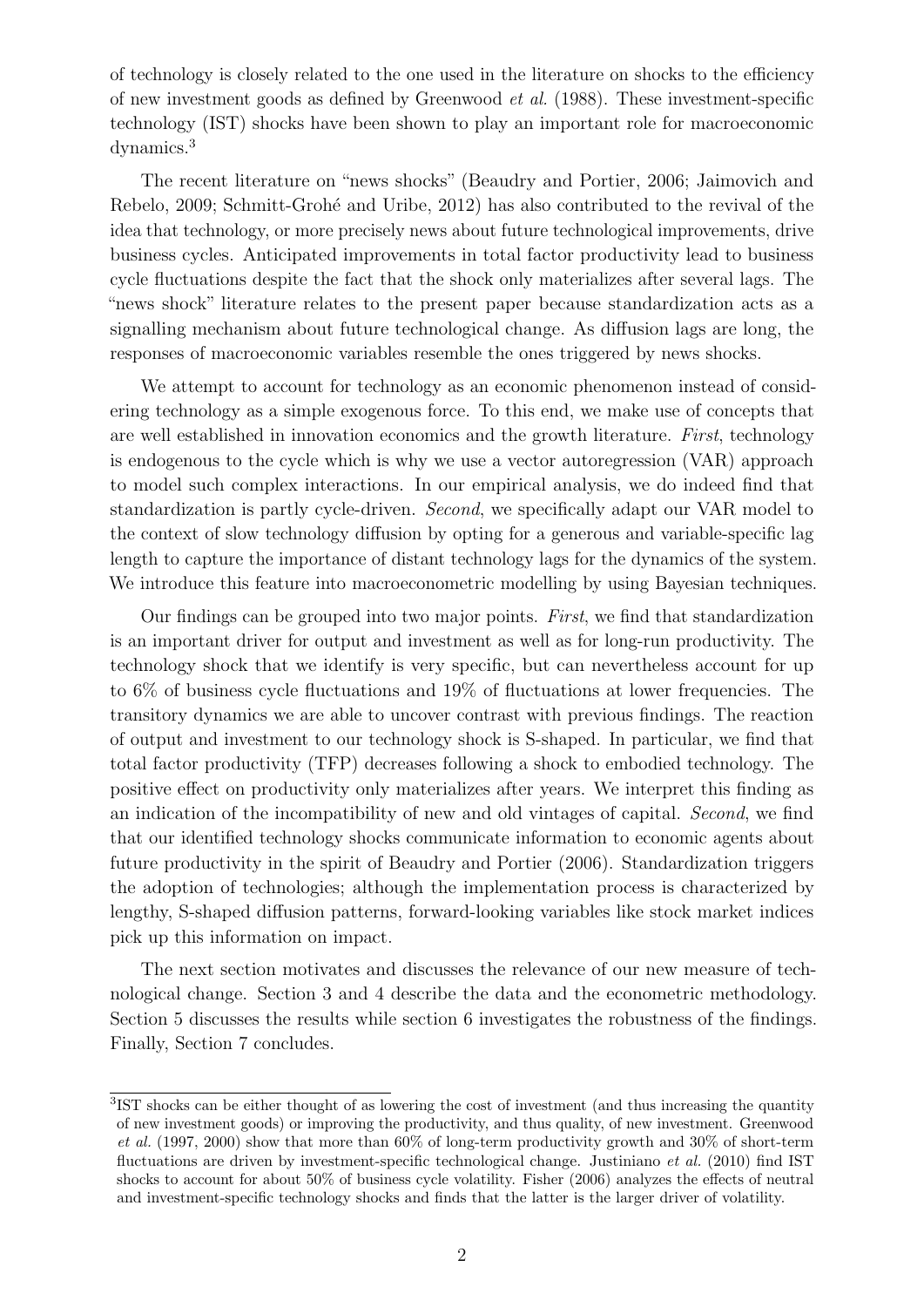### 2 Standardization and technology adoption

Most of the empirical research on the effects of technology shocks on business cycles uses identification schemes which deduce technology shocks from macroeconomic data [\(King](#page-53-2) [et al.](#page-50-3), [1991;](#page-53-2) Galí, [1999;](#page-52-3) Basu et al., [2006\)](#page-50-3). As an alternative approach, one can employ direct measures of technological change. One the one hand, a vast literature relies on R&D and patent data to capture direct indicators of inventive activity [\(Shea,](#page-54-1) [1999;](#page-54-1) [Kogan](#page-53-3) et al., [2012\)](#page-53-3). However, R&D expenditures and patent counts often tell little about the economic significance of an innovation and are only loosely related to the actual implementation of new technologies. Therefore, on the other hand, proxies for the adoption of technological innovations have been used. One important contribution in this literature is [Alexopoulos](#page-50-4) [\(2011\)](#page-50-4) who relies on technology publications, i.e. manuals and user guides, as a measure for technology adoption.

Technological progress exists in many diverse and unrelated technological fields. However, if embodied technology shocks are to have an effect on the aggregate business cycle, then they are most likely to stem from the implementation of general purpose technologies (GPTs). These technologies affect the production processes of a large number of sectors and thus generate aggregate long-term growth (see for example [Helpman and Trajtenberg,](#page-52-4) [1996\)](#page-52-4). Examples of GPTs are the steam engine, railroads or electricity. Over the past decades, the dominant general purpose technologies were Information and Communication Technologies (ICT), affecting production and the way of doing business in all sectors of the economy [\(Basu and Fernald,](#page-50-0) [2008\)](#page-50-0).

The adoption of new GPTs, and in particular ICT, is characterized by compatibility requirements: different technological applications have to be based on common features in order to benefit from the positive externalities which interdependent technologies generate [\(Katz and Shapiro,](#page-53-4) [1985\)](#page-53-4). In order to achieve compatibility, industry-wide efforts are made to implement a minimal set of rules for all producers and users of the technology. This process is called standardization and is a vital step in the adoption of new technologies. In this paper, we exploit the standardization process that is at the heart of the adoption of ICT technologies for the identification of economy-wide technology shocks.[4](#page-7-0)

#### 2.1 The standard-setting process

Technology standards play an important role in industrialized societies. Prominent examples of standards include electricity plugs, paper size formats or quality standards (e.g. ISO 9001:2008). A standard describes required technological features of products and processes. The purpose of standardization can be to ensure reliability, safety or quality. Most ICT standards are compatibility standards, i.e. their function is to ensure that a technical device is compatible with complementary devices and inter-operable with competing products.

There are several ways to achieve standardization, notably through formal standardization (voluntary and regulatory standards) as well as de facto standardization. Many

<span id="page-7-0"></span><sup>4</sup>We therefore use 'standardization', i.e. the decision by members (firms) of an SSO's working group to adopt a new technology, and 'technology adoption' interchangeably.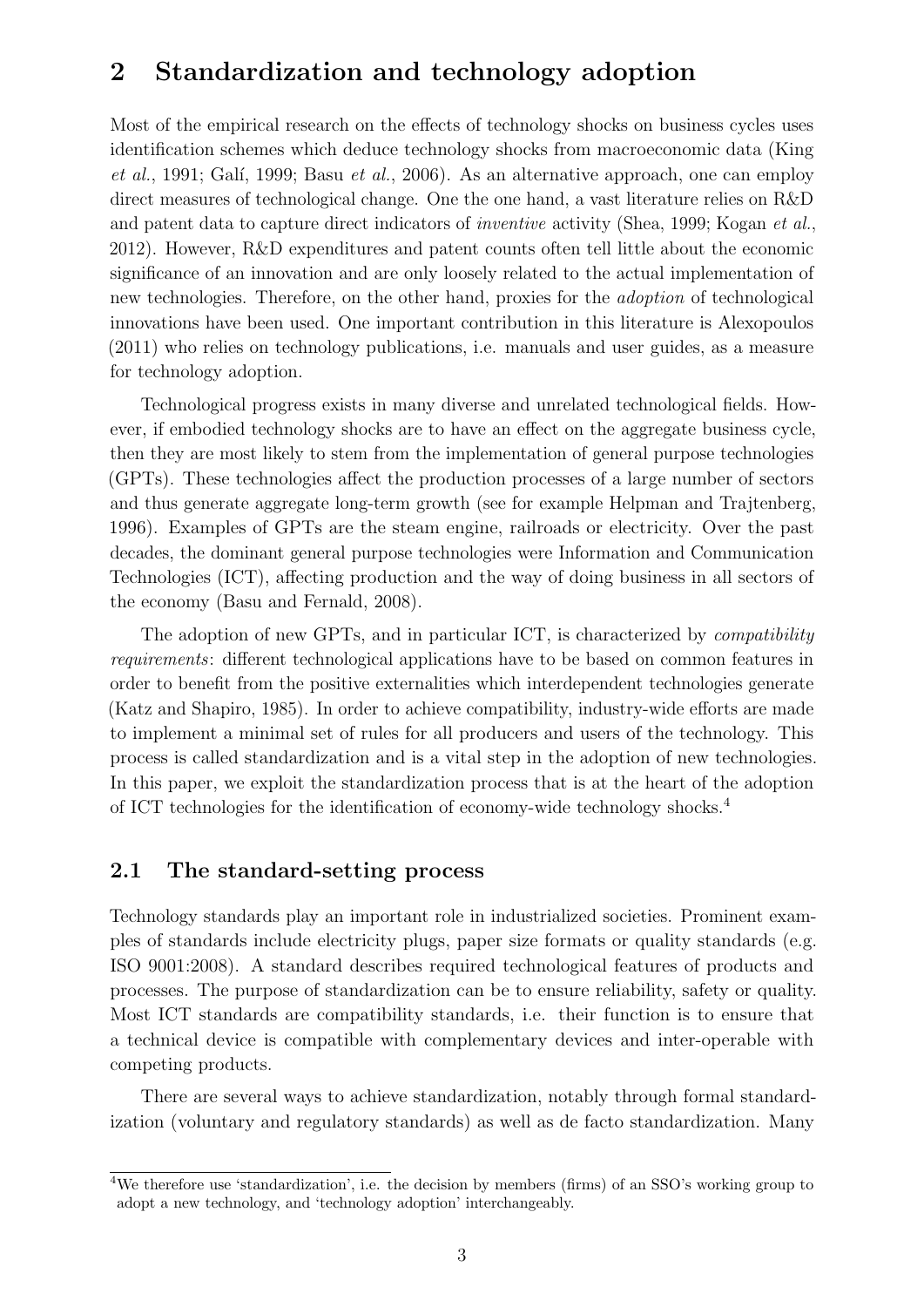voluntary standards are set by standard setting organizations (SSOs). Examples are the Internet Engineering Task Force (IETF) or the European Telecommunications Standards Institute (ETSI). Some SSOs are established organizations, but they can also be informal interest groups. Regulatory standards are binding regulations set by national or interna-tional SSOs, developed upon request or approved a posteriori by governmental authorities.<sup>[5](#page-8-0)</sup> While there are hundreds of standard setting organizations and consortia, a few large organizations dominate the standard setting process. According to the American National Standards Institute (ANSI), the 20 largest SSOs produce about  $90\%$  of all standards.<sup>[6](#page-8-1)</sup> Not all standards are set by SSOs. As such, de facto standards are set by a market selection process where adoption choices gradually converge. An example of a de facto standard is the QWERTY keyboard.

<span id="page-8-2"></span>

| Number |          | $\%$ new |          |
|--------|----------|----------|----------|
| US     | $US+Int$ | US       | $US+Int$ |
| 10140  | 20 0 32  | 47       | 51       |
| 9603   | 62753    | 68       | 56       |
| 27772  | 49064    | 45       | 51       |
| 30801  | 41 004   | 32       | 37       |
| 30782  | 40 108   | 46       | 47       |
| 7432   | 16327    | 40       | 51       |
| 107480 | 209988   | 44       | 49       |
|        |          |          |          |

Table 1: Characteristics by ICS classification 1975Q1–2011Q4

Notes: The table summarizes information on the data series over the time period 1975Q1–2011Q4. "US" refers to standards released by US standard setting organizations whereas "US+Int" refers to standards released both by US and international standard setting organizations. "% new" refers to the percentage of standards in the sample which are new, i.e. which are not upgrades of already existing standards.

In this paper, we use standards issued by SSOs to measure the intensity of technology adoption at a given point in time. In particular, we construct time series by counting the number of standards released per quarter. The International Classification of Standards (ICS) system allows us to assign each standard to a specific technological field. In addition, we are able to differentiate across different SSOs and construct series for standards released by US SSOs ("US") as well as those released by both US and international SSOs which also apply to the US ("US+Int"). Table [1](#page-8-2) shows that the database we are extracting for the period 1975Q1–2011Q4 contains a total of over 200 000 standards of which roughly 30% are ICT standards. Other technological fields in which a large amount of standards are released are engineering and electronics as well as materials, transport and construction technologies.

For the main analysis in this paper, we will use standards released by US SSOs as these are the most relevant for the US economy. In addition, some of the most important standards released by international SSOs are often simultaneously accredited by US SSOs and will thus be included in our data series. In the robustness section of this paper, we

<span id="page-8-0"></span><sup>5</sup>Examples of standard setting organizations issuing regulatory standards are the American National Standards Institute (ANSI) or the International Organization for Standardization (ISO). These organizations however also issue voluntary industry standards.

<span id="page-8-1"></span><sup>6</sup>See the Domestic Programs Overview on ANSI's website:

http://www.ansi.org/standards activities/domestic [programs/overview.aspx?menuid=3](http://www.ansi.org/standards_activities/domestic_programs/overview.aspx?menuid=3)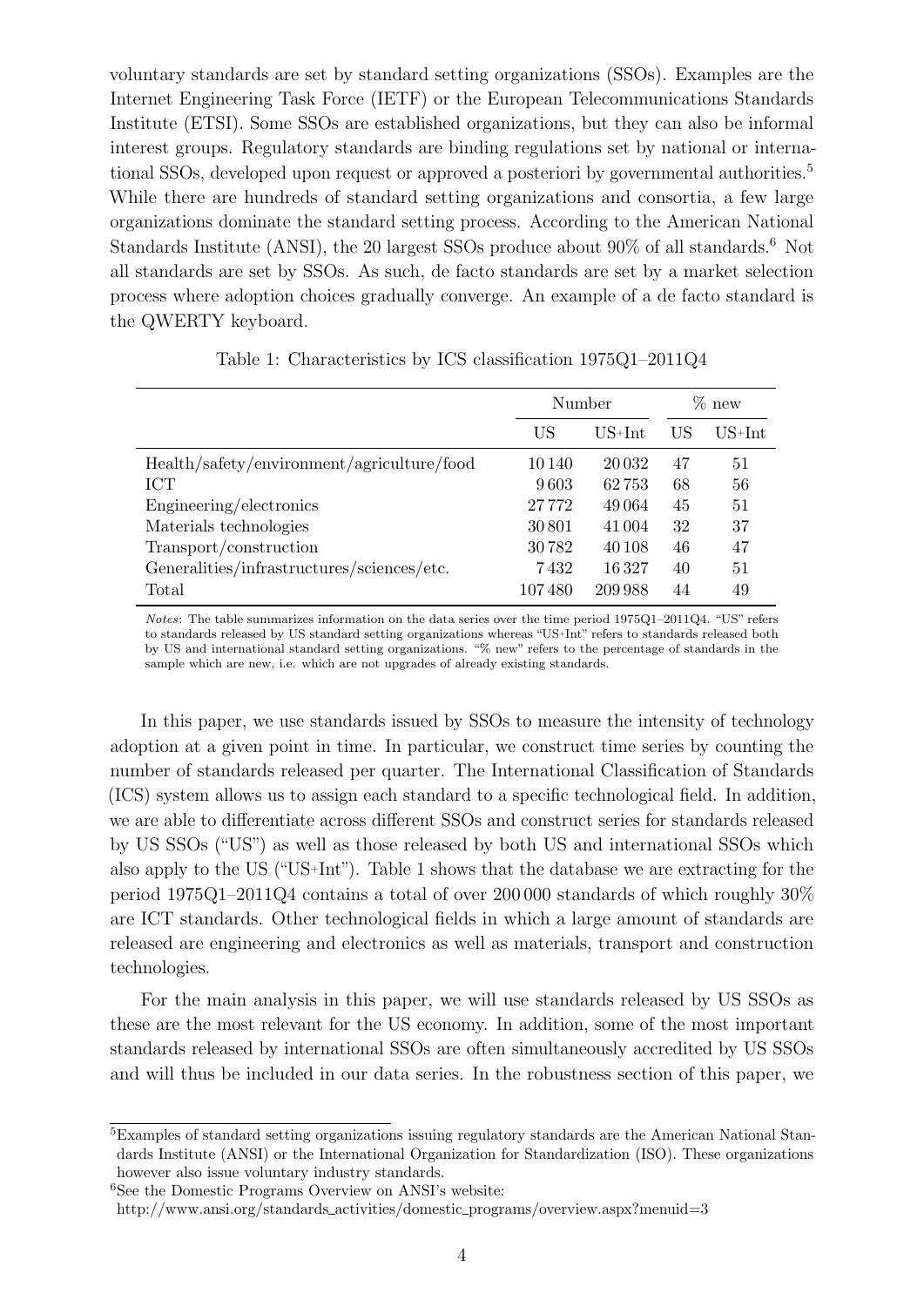will further discuss the data series obtained using standards from international SSOs and will show that the results hold. Figure [1](#page-9-0) plots the standard count for ICT standards released by US SSOs and compares them to the total number of standards. We can observe a continuous increase in the 1980s and 1990s, but also note a substantial amount of variability in the data.

<span id="page-9-0"></span>

Figure 1: Standard series 1975Q1–2011Q4

Notes: The series display the number of standard counts per quarter. The left-hand side yaxis corresponds to ICT standards and the right-hand side corresponds to the total number of standards across all ICS classes which were released by US standard setting organizations over the period 1975Q1–2011Q4.

### 2.2 Economic implications of standardization

Standardization is associated with important benefits [\(Farrell and Saloner,](#page-51-2) [1985\)](#page-51-2). First, compatibility across different products, technologies and their sub-components increase the positive externalities associated with the growing number of users of a particular product [\(Katz and Shapiro,](#page-53-4) [1985\)](#page-53-4). Compatibility requirements can even be indispensable for the introduction of new products. Second, market transactions can be facilitated due the use of a common definition of the underlying product. Third, economies of scale and scope can arise when the manufacturing of different products uses complementary intermediate goods. A similar argument is made by [Acemoglu](#page-50-1) *et al.* [\(2012\)](#page-50-1) who define standardization as a simplification of manufacturing processes which allows for lower production costs as skilled labour can be replaced by unskilled labour.<sup>[7](#page-9-1)</sup>

All of the above points are relevant for assessing the benefits of standardization, but it is above all compatibility requirements that constitute a prerequisite for the implementation of (ICT) technologies and therefore allow us to identify technology shocks. More than

<span id="page-9-1"></span><sup>&</sup>lt;sup>7</sup>One should note that the definition of standardization in [Acemoglu](#page-50-1) *et al.* [\(2012\)](#page-50-1) is somewhat different from ours. Whereas [Acemoglu](#page-50-1) et al. [\(2012\)](#page-50-1) refer to the facilitation of production processes by adapting products to be manufactured by unskilled workers, we define standardization as the explicit agreement and documentation of requirements and specifications of products' underlying components and therefore refer to the quintessential field of activity of SSOs. Therefore, in [Acemoglu](#page-50-1) et al. [\(2012\)](#page-50-1) concentrate on the cost-saving effects of the simplification of production processes within a firm whereas this paper is concerned with the positive externalities associated with industry-wide compatibility resulting from standardization.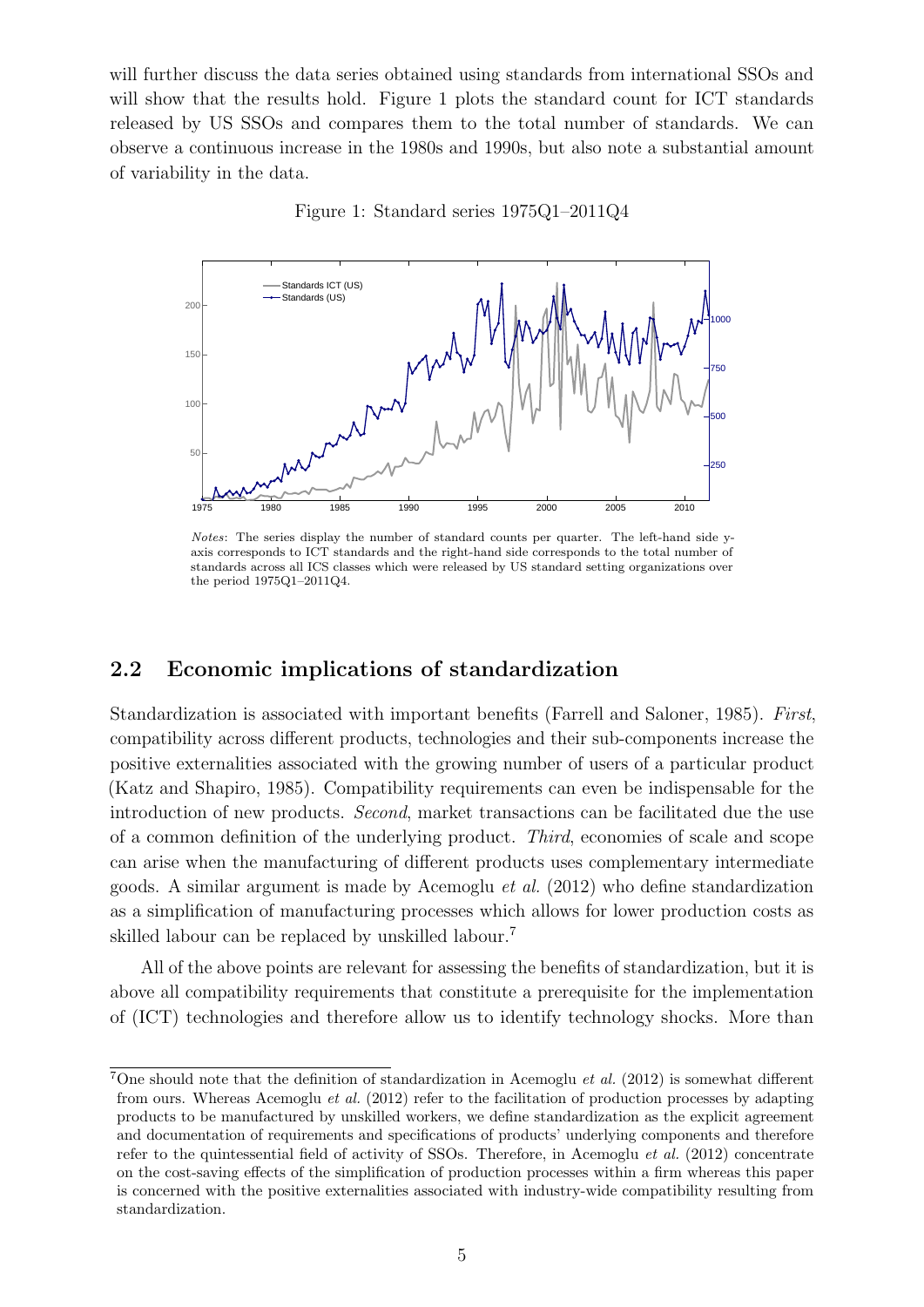merely finding a new indicator of technology adoption, we are interested in uncovering an economic channel through which the supply of new technologies translates into the actual adoption of these technologies.

Selection mechanism. Many potentially useful inventions coexist without (yet) being marketed. [Rysman and Simcoe](#page-54-2) [\(2008\)](#page-54-2) show that SSOs are used by firms to determine which technologies are the most relevant. In the process of standard setting, firms negotiate an agreement on a large set of inter-related technological choices. The necessity to standardize interdependent technologies introduces an explicit selection mechanism where one technology is chosen among competing ones for common use by an entire industry.

Occasionally, an already commercialized technology can be standardized ex post. In this case, standardization creates positive externalities by facilitating its use in a wider range of industries and markets. However, when interdependencies among technologies are very strong, mass production requires the explicit standardization before the market introduction of a technology. This is especially the case in ICT.

Clustered adoption and implementation of new technologies. While inventions are contingent upon unpredictable research outcomes, the coordinated decision to adopt a technology constitutes an intentional economic decision. Due to technological interdependencies, many standards are adopted at the same time. Adoption is clustered as a large number of single inventions are bundled into complex technological systems. Figure [1,](#page-9-0) which plots the time series count of different standard series, illustrates this point: the time series are very erratic, thus implying that standardization is a very "lumpy" process. Standardization therefore represent a channel of technology adoption which discretizes an otherwise smooth technology supply.

<span id="page-10-0"></span>

Figure 2: 3G and 4G development and issuance phases

Notes: The time series displays the number of standards released by the SSO 3GPP. Dark blue backgrounds and boxes correspond to the issuance phases of 3G (UMTS) and 4G (LTE) technology respectively. Data from [Hillebrand](#page-53-5) et al. [\(2013\)](#page-53-5).

One of the most important examples of technology adoption through standardization is mobile phone technology. The development phases of mobile phone technology are generally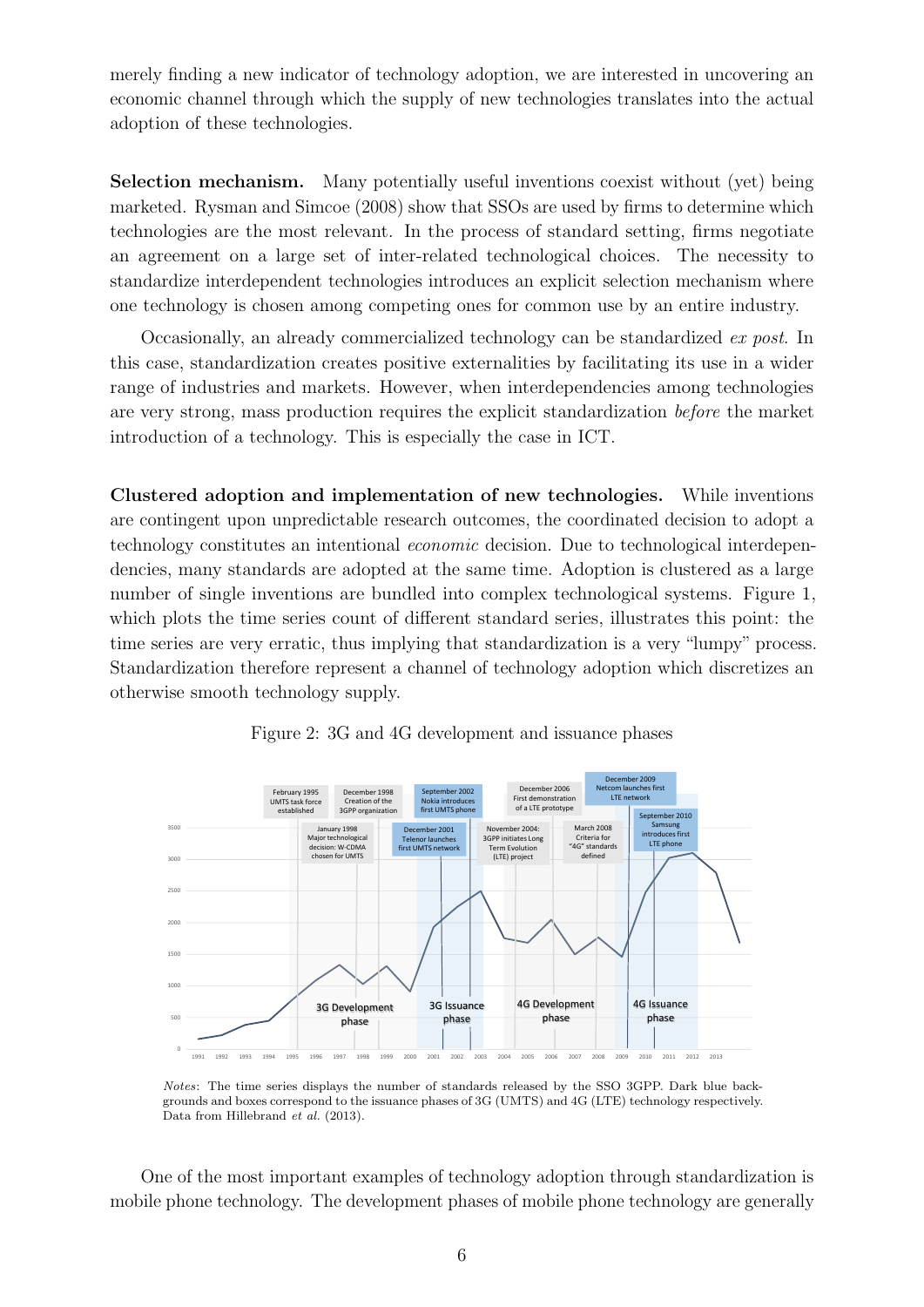referred to as first, second, third and forth generation (1G, 2G, 3G and 4G). Figure [2](#page-10-0) illustrates that the count of standard documents is an indicator of the bundled adoption of complex technological systems such as the 3G (UMTS) and 4G (LTE) technology standards developed at the SSO ETSI.<sup>[8](#page-11-0)</sup> The development of a standard generation occurs over approximately ten years. During the development phase, a large number of incremental technological choices are made at the SSO, and many different companies invent and often patent thousands of technological solutions for different aspects of the future standard. For example, the 3G standard family UMTS comprises over 1200 declared essential patents held by 72 firms [\(Bekkers and West,](#page-50-5) [2009\)](#page-50-5). The issuance of the new standard generations eventually occurs over a relatively short period. The issuance of each new generation irreversibly defines fundamental technological characteristics of the new technology, which is a prerequisite to the first deployment of telecommunication networks implementing the new standard and the first mass market sales of new generation mobile phones. The first steps towards market introduction of 3G and 4G respectively coincided with a peak in the number of standard documents released at 3GPP as shown in figure [2.](#page-10-0)

<span id="page-11-1"></span>

Figure 3: The interaction between the business cycle and technology

Signalling effects Along the development and adoption path of a technology, several indicators can be identified (see figure [3\)](#page-11-1); however, as these indicators represent different stages of a very lengthy process, their economic meaning is different and so is their interaction with the business cycle. Figure [3,](#page-11-1) which displays a very schematic representation of the interaction between technology and the business cycle, shows that standardization is associated with the point in time when technology adoption is first signalled to the

<span id="page-11-0"></span><sup>8</sup>Long Term Evolution (LTE) is one among several 4G standard families that competed to succeed the 3G standard family Universal Mobile Telecommunication System (UMTS). ETSI, the European Telecommunications Standards Institute, is part of the 3rd Generation Partnership Project (3GPP), an alliance of six mobile telecommunications technology SSOs, since December 1998.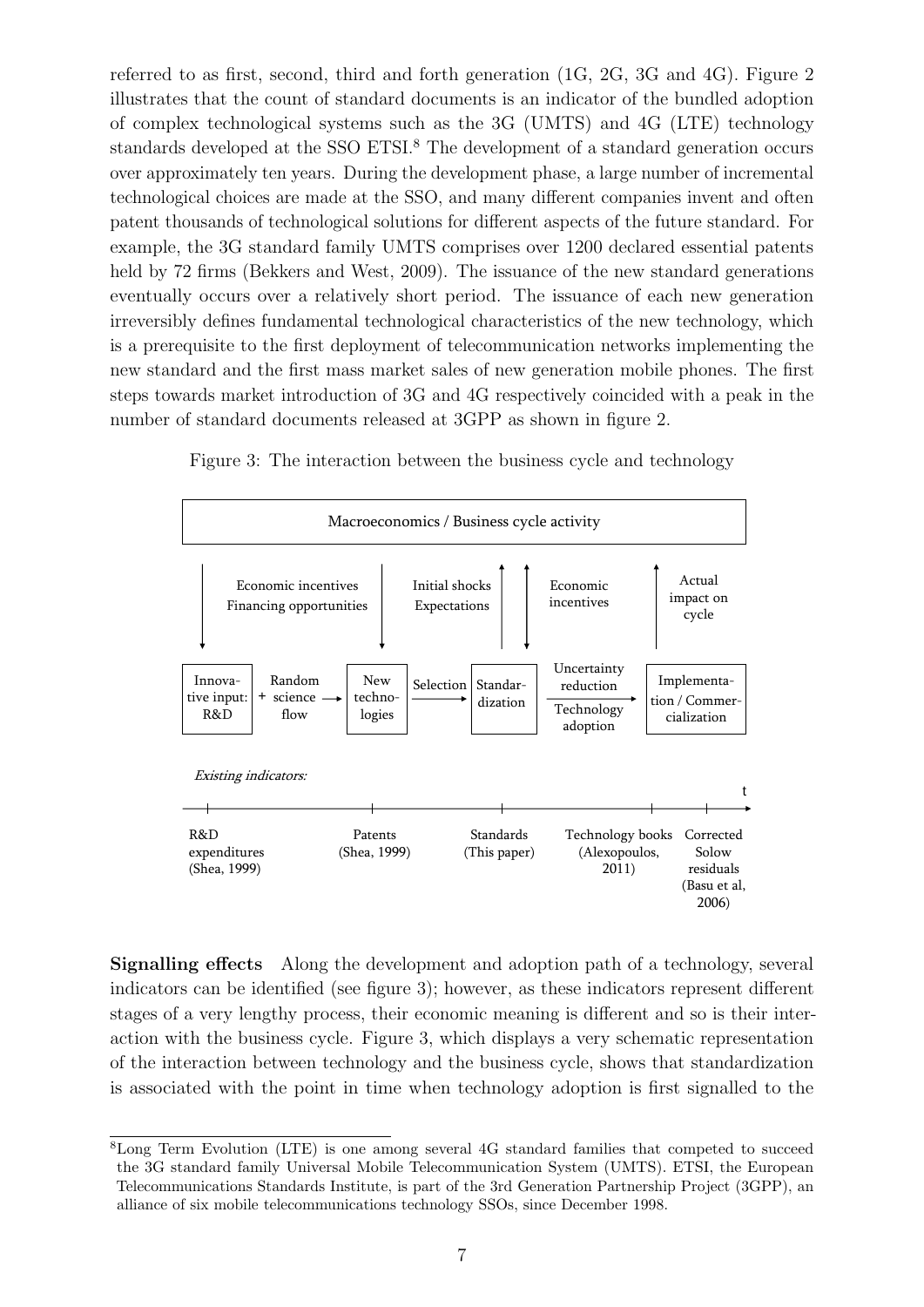macroeconomic cycle. The issuance of standard documents releases information about the selection of a technology. Therefore, uncertainty is reduced as technological variety is nar-rowed down to a single standardized technology [\(Fontana](#page-51-3) *et al.*, [2009\)](#page-51-3) and complementary investment into the new technology picks up. In this paper, we will interpret the nature of standards as signalling mechanisms in the light of the literature on the role of news for macroeconomic fluctuations [\(Beaudry and Portier,](#page-50-2) [2006;](#page-50-2) [Jaimovich and Rebelo,](#page-53-0) [2009\)](#page-53-0).<sup>[9](#page-12-1)</sup>

## <span id="page-12-0"></span>3 Description of the data

#### 3.1 Data series and their respective sources

We employ data for the US economy. In order to retrieve time series on standardization, we use the PERINORM database and collect information on standards issued by formal standard setting organizations.[10](#page-12-2) However, our data do not cover de facto standards or the standards issued by informal consortia or ad hoc industry groups. We are therefore only able to capture a part of the overall standardization process. However, it is common that informal standards are adopted only by a minority of industry participants and compete in the product market with other informal standards. When an informal standard emerges as the dominant technology from this competition, it is often accredited as a standard by one of the established formal SSOs in our sample. These organizations typically require a large industry consensus.[11](#page-12-3) We are therefore confident that our measure of formal standards is representative.

Time series are constructed by counting the number of standards which are released per quarter. The PERINORM database allows to distinguish between SSOs of different nationality as well as international SSOs. In particular, we construct a standard time series that comprises formal industry standards issued by American standardization bodies, such as ANSI. We will work with the standard series from US SSOs in the main part of this paper and discuss the results obtained by adding standards from international SSOs in section [6.](#page-29-0) In this robustness section, we will also use certain standard characteristics (new vs. upgraded standards or the number of references) to assess the relevance of different standard documents. For a share of our standard counts, we only have information about the year, but not the month, of the release of the standard. We therefore adjust our final series by uniformly distributing the standards for which only the release year is known across the quarters in the respective year. This adjustment does not affect our results.<sup>[12](#page-12-4)</sup> In section [6.4,](#page-35-0) we will present robustness checks using annual data to show that results hold

<span id="page-12-1"></span> $9$ As noted by [Gandal](#page-52-5) *et al.* [\(2004\)](#page-52-5) and [Rysman and Simcoe](#page-54-2) [\(2008\)](#page-54-2), standardization is an effective means of knowledge diffusion as participants are often required to disclose information on their intellectual property.

<span id="page-12-2"></span> $10$ The majority of important SSOs is included in our dataset. It is however limited with regards to the absence of standards from the SSO IETF.

<span id="page-12-3"></span><sup>&</sup>lt;sup>11</sup>This has for instance been the case of the DVD format, which was first specified by an informal, ad-hoc industry group, and was eventually adopted as an ISO standard.

<span id="page-12-4"></span><sup>&</sup>lt;sup>12</sup>In particular, we experimented with different adjustment procedures, i.e. using the distribution of standards with known complete date (instead of a uniform distribution) to allocate the standards with incomplete date, or using only the series for which the complete date is known. Results did not change.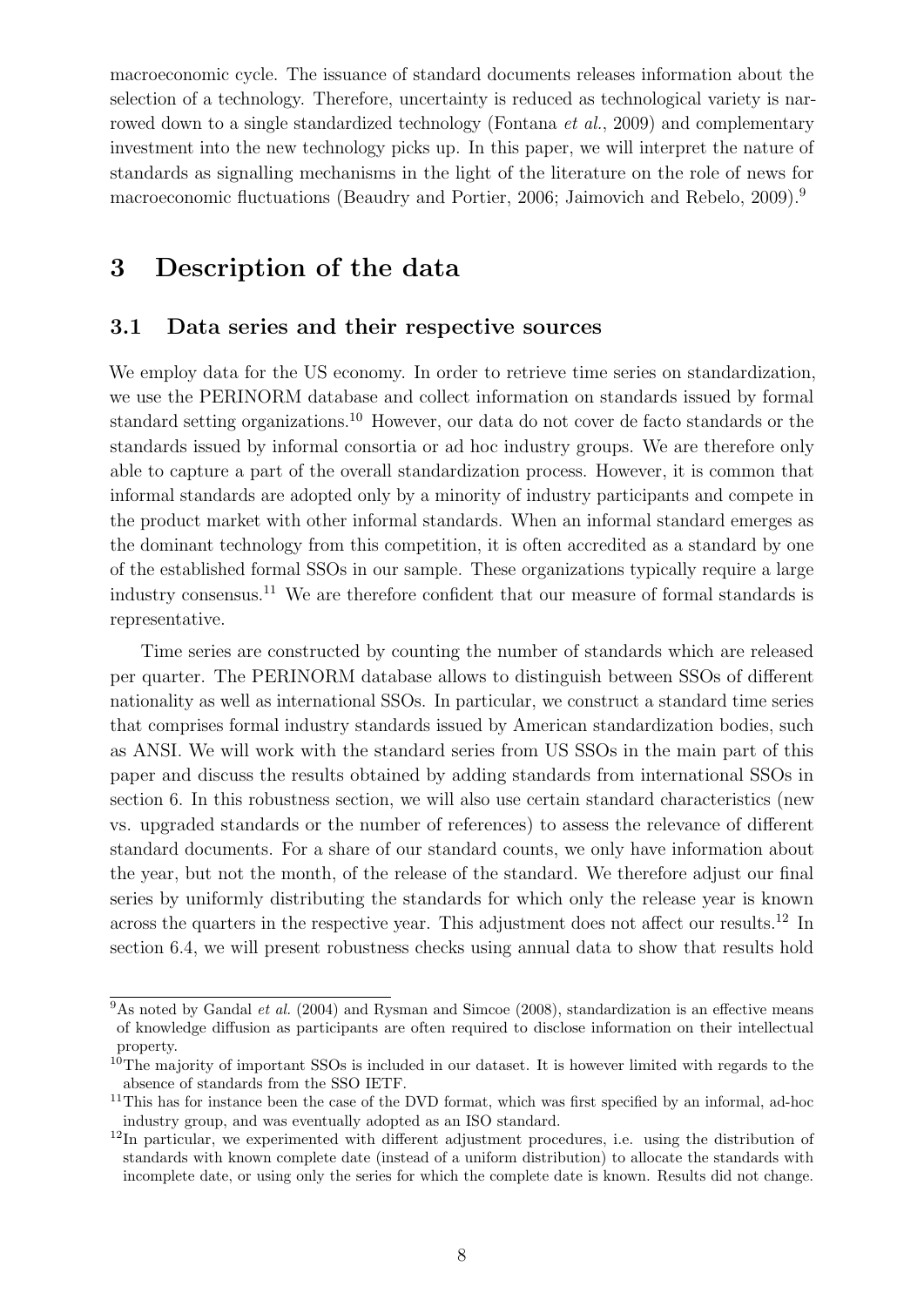independently of the adjustment procedure. For details on the standards data, consult the data appendix.

Concerning macroeconomic variables, we will focus on the following series in the baseline version of our empirical model: output in the business sector, private fixed investment as well as total factor productivity (adjusted for capacity utilization). Extensions of the baseline model will include other macroeconomic variables: the S&P 500 stock market and NASDAQ Composite indices, consumption of goods and services, hours worked in the business sector, capacity utilization, price indices for investment and the Federal Funds rate. Data on macroeconomic aggregates are real, seasonally adjusted and transformed in per capita terms by dividing the series with the population aged 16 and above (taken from the BLS). All data are quarterly for the period 1975Q1–2011Q4. Detailed information on all the series, and in particular their sources, can be found in the appendix. For the estimations, all data series (but the Federal Funds rate) are in log levels.

#### <span id="page-13-1"></span>3.2 Cyclical patterns

In figure [1,](#page-9-0) we plot the untreated data for standards in both the ICT sector and for all ICS classes. The standard series is substantially "lumpier" than typical macroeconomic series at this frequency. The standard series display very low, or even negative, autocorrelations. This is due to the fact that standardization is a process characterized by clustering and discrete action. By the very nature of standardization, a quarter that is characterized by a high standardization rate will be followed by a low standardization rate in the next quarter. The standardization series is a pure flow variable and not subject to the same degree of aggregation as typical macroeconomic series. Figure [1](#page-9-0) also shows that the standard series for ICT and for all ICS classes differ substantially despite the former being part of the latter.



<span id="page-13-0"></span>

Notes: Data are in logs and HP-detrended (with smoothing parameter 1600). Output is seasonally adjusted. Standard data are smoothed over a centered window of 9 quarters. Shaded areas correspond to NBER recession dates.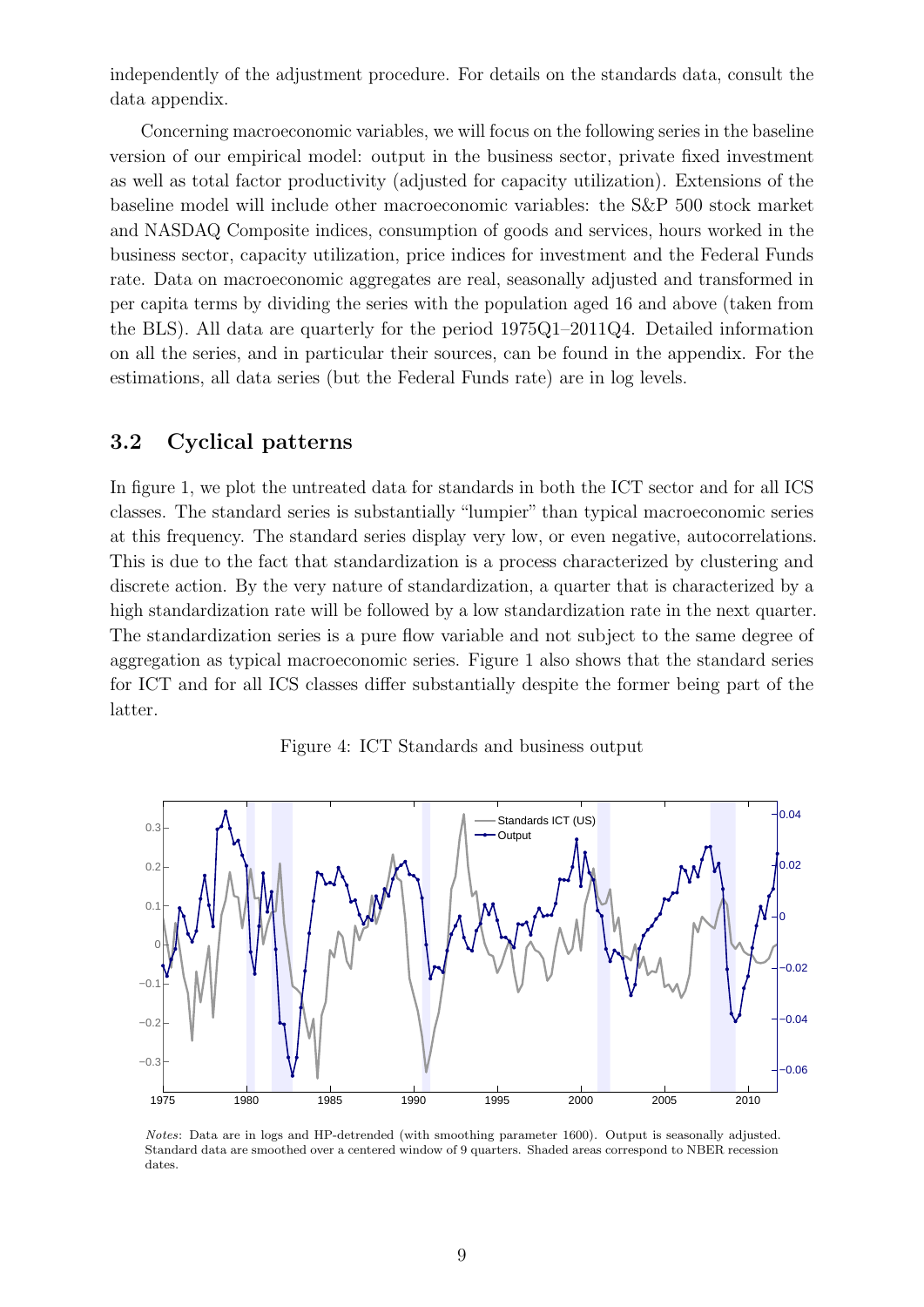One motivation for the analysis of the cyclical patterns of standardization is the fact that R&D and patenting have been found to be procyclical [\(Griliches,](#page-52-6) [1990;](#page-52-6) [Barlevy,](#page-50-6) [2007;](#page-50-6) [Ouyang,](#page-54-3) [2011\)](#page-54-3). We explore the cyclicality of our new indicator and plot detrended non-farm business output as well as detrended and smoothed ICT standards<sup>[13](#page-14-0)</sup> in figure  $4$ for the period 1975Q1 to 2011Q4. Clearly, the smoothed standard series shows a cyclical pattern as it moves along with the cycle or follows it with a lag of several quarters. This relation seems particularly pronounced during recessions.

> Figure 5: Cross-correlations of ICT Standards and macroeconomic variables

<span id="page-14-1"></span>

Notes: The y-axis corresponds to the estimated cross-correlations of the standard series  $(s_t)$  and the respective macroeconomic variable  $(m_t)$ , i.e.  $corr(s_{t+k}, m_t)$  where k (in quarters) is plotted against the x-axis. Crosscorrelations were calculated based on the data which are in logs, seasonally adjusted and HP-detrended. Standard data are smoothed over a centered window of 9 quarters. Markers indicate that the correlation is statistically different from zero (p-values smaller than 0.05).

Cross-correlations can give some information on the timing of this apparent procyclicality. Figure [5](#page-14-1) shows that both output and investment lead our smoothed standardization series by four quarters. The correlation coefficient between output lagged by 4 quarters and the standard series amounts to 0.35 and is statistically different from zero. There is practically no correlation pattern at any lag of TFP adjusted for capacity utilization for its relation with standardization. Note that a significant cross-correlation with macroeconomic variables can only be established when the standard series is smoothed. This implies that procyclicality is characterizing the lower frequencies of the standard series. We will revisit this point when we investigate the cyclicality of the raw series in section [5.1.](#page-18-1) Though the smoothed standard series is lagging the cycle, this does not imply that technology does not impact macroeconomic variables. Causality can run in both directions: technological

<span id="page-14-0"></span><sup>13</sup>For this exercise we are interested in the exact timing of the standard release and therefore use the unadjusted standard series for which we know both the month and year of the release date. We detrend the standard series with a HP-filter and smooth the remaining high frequency movements since the standard series is very erratic. We do not apply a two-sided band-pass filter to the data as one would do for an erratic macroeconomic time series which is characterized by noise at high frequencies due to factors such as mismeasurement. In the case of our microeconomic standard series, however, discarding high frequency movements would be misleading as extreme values represent discrete technology adoption rather than mismeasurement. For the standardization data, we therefore smooth the detrended series using a simple moving average of window length of 9 quarters.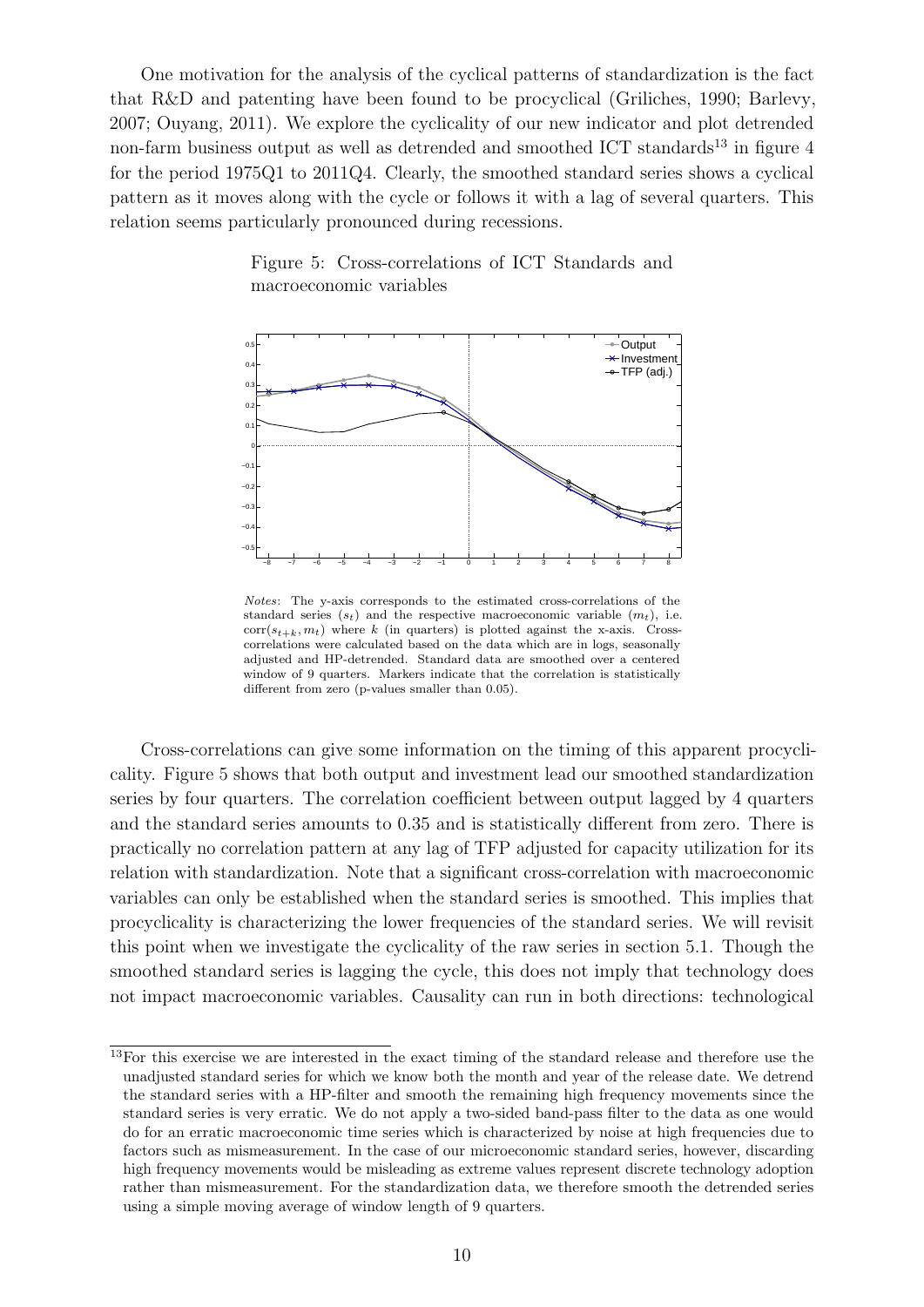standardization is driven by the cycle but also generates a feedback on macroeconomic variables. To investigate the latter, we will need to extract the exogenous variation of standardization.

## <span id="page-15-0"></span>4 Econometric strategy

### <span id="page-15-3"></span>4.1 A Bayesian VAR which accounts for long diffusion lags

We are interested in the dynamic interaction between technology and the macroeconomic cycle and thus employ a vector autoregression model. Non-fundamentalness can arise in VAR models with news shocks or slow technology diffusion [\(Lippi and Reichlin,](#page-53-6) [1993;](#page-53-6) [Leeper](#page-53-7) *et al.*, [2011\)](#page-53-7). The appendix provides a discussion of this issue. One solution to the non-fundamentalness problem is to align the information set of the econometrician with the one of the agents which is the approach taken in this paper. We include 12 lags into the VAR – instead of the usual 4 lags that is often employed for quarterly data.<sup>[14](#page-15-1)</sup> The choice of a generous lag length is motivated by the observation that slow technology diffusion might require a larger number of lags in order to ensure the unbiased estimation of the VAR coefficients.[15](#page-15-2)

We use a Bayesian approach as it allows us to cope with overparameterization while still fully exploiting the information contained in longer lags of our technology variable. We impose a Minnesota prior, i.e. the prior coefficient matrix for macroeconomic variables mimics their unit root properties and the one for technology adoption assumes a white noise behaviour. The prior coefficients are as follows:

$$
a_{ijl} = \begin{cases} \delta_i & \text{if } i = j \text{ and } l = 1\\ 0 & \text{otherwise} \end{cases}
$$

The parameter  $\delta_i$  is set to one for non-stationary variables and to zero for stationary variables.

The informativeness of the prior is governed by the variance of the prior coefficients. A tighter variance implies that the coefficient of the posterior will more closely follow the prior coefficient. Tightening the prior variance, called "Bayesian shrinkage", allows us to deal with overparameterization as parameter uncertainty is reduced. The Minnesota prior assumes that longer lags are less relevant which is why they are shrunk to zero. This "'lag decay" is usually fixed *a priori* by the econometrician and uniform across all variables.

<span id="page-15-1"></span> $14$ [Canova](#page-51-4) et al. [\(2010\)](#page-51-4) also include 12 lags in order to avoid problems of non-fundamentalness and lag truncation as discussed below.

<span id="page-15-2"></span><sup>&</sup>lt;sup>15</sup>This problem of "lag truncation bias" arises whenever the finite order VAR model is a poor approximation of the infinite order VAR model (see [Ravenna,](#page-54-4) [2007](#page-54-4) as well as [Chari](#page-51-5) et al., [2008\)](#page-51-5). A finite order VAR, i.e. a VAR with a truncated lag structure, assumes that lags which are longer than the chosen lag length are zero. However, whenever there is slow diffusion and thus longer lags are non-zero, overly restrictive lag truncation leads to biased estimated coefficients. The true data-generating process is not well represented by a VAR with short lags. As a consequence, the estimated propagation matrix which defines the impulse response functions (IRFs) is biased despite the identification strategy being correct. Fève and Jidoud  $(2012)$  show that the inclusion of many lags considerably reduces the bias in VARs with news shocks. A similar point is raised by [Sims](#page-54-5) [\(2012\)](#page-54-5) who shows that the bias from non-fundamentalness increases with the anticipation lag of news shocks.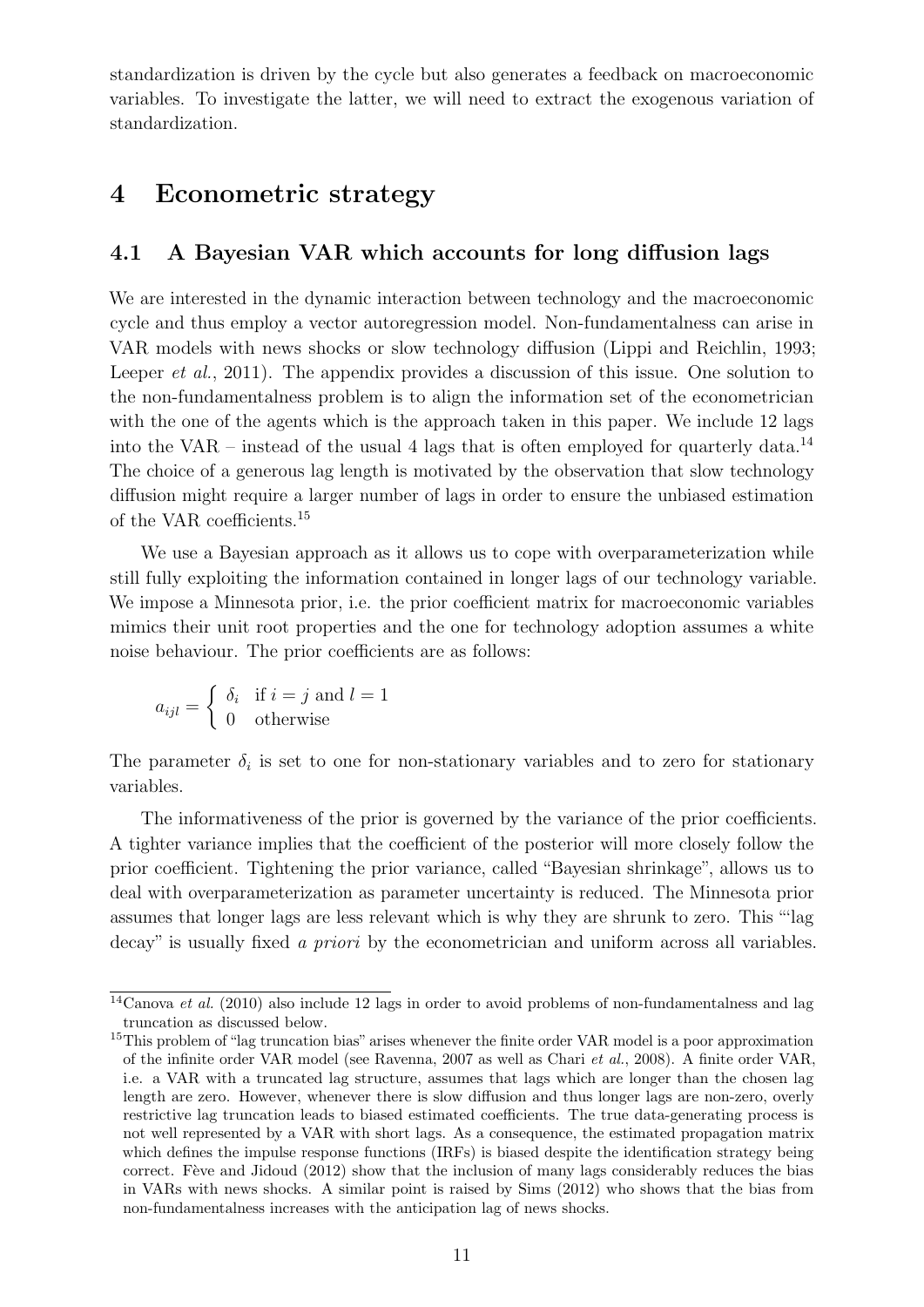However, since the purpose of a generous lag length is to capture slow technology diffusion, we allow for variable-specific shrinkage of distant lags which we estimate from the data. By doing so, we want to avoid to forcefully shrink the influence of long lags of standards, but rather exploit the available information and "let the data speak". The informativeness of the prior, i.e. the variance of the prior coefficients, is therefore set as follows:

$$
V(a_{ijl}) = \begin{cases} \frac{\phi_1}{l^{\phi_4}} & \text{for } i = j, l = 1, \dots, p \text{ (own lags, except standards)}\\ \frac{\phi_1 \phi_2}{l^{\phi_{4,j}}} \frac{\psi_i}{\psi_j} & \text{for } i \neq j, l = 1, \dots, p \text{ (lags of other variables)}\\ \phi_3 \psi_i & \text{for the constant} \end{cases}
$$

The vector  $\phi = (\phi_1 \phi_2 \phi_3 \phi_4 \psi_i)$  denotes the hyperparameters which govern the "tightness" of the prior. Note that, contrary to common set-ups, the lag decay governed by  $\phi_{4,i}$  is variable-specific. The prior on the constant is assumed to be uninformative ( $\psi_3 = 10^6$ ). The Minnesota prior is Normal-Wishart and thus requires a symmetric treatment of all equations [\(Kadiyala and Karlsson,](#page-53-8) [1997;](#page-53-8) [Sims and Zha,](#page-54-6) [1998\)](#page-54-6). Therefore, the hyperparameter  $\phi_2$  has to be set to one and the same lag decay for each variable is imposed on all equations. The scale parameters  $\psi_i$  can be estimated from the data with the procedure described below.

With  $\phi_2$  and  $\phi_3$  being fixed, we collect the remaining hyperparameters in the vector  $\Theta = (\phi_1 \phi_4 \psi_i)$ . The parameter  $\phi_1$  controls the overall shrinkage of the system. When  $\phi_1 = 0$ , the posterior distribution tends towards the prior distribution; on the contrary, when  $\phi_1 = \infty$ , the prior is flat and the posterior estimates coincide with the OLS estimates. Similarly, the lag decay parameter  $\phi_{4,i}$  governs to which extent the coefficient on lag l of variable j in each of the equations is shrunk to zero. In setting  $\Theta$ , we follow [Canova](#page-50-7)  $(2007)$ ; [Giannone](#page-52-7) *et al.*  $(2012b)$  and [Carriero](#page-51-7) *et al.*  $(2011)$  and maximize the marginal likelihood of the data with respect to  $\Theta$ . The marginal likelihood is given by

$$
p(Y) = \int \int p(Y \mid \alpha, \Sigma) p(\alpha \mid \Sigma) p(\Sigma) d\alpha d\Sigma
$$

and is a function of Θ. The marginal likelihood integrates out the uncertainty of the parameters of the model. When we have no a priori information on the hyperparameters, the maximization of  $p(Y)$  also leads to a maximization of the posterior of the hyperparameters and is thus equivalent to an Empirical Bayes method [\(Canova,](#page-50-7) [2007;](#page-50-7) [Giannone](#page-52-7) et al., [2012b\)](#page-52-7). We then choose the overall shrinkage parameter  $\Theta$  such that

$$
\Theta^* = \arg\max_{\Theta} \ln p(Y)
$$

The appendix describes the prior distributions, the posterior simulation and the selection of the hyperparameters in more detail.

The estimation of the lag decay of each variable is informative for evaluating the dynamics of the VAR system. In particular, the estimated lag decay parameter of each variable tells us whether long lags of each variable are important for the VAR system as a whole. Figure [6](#page-17-0) displays the estimates of  $\phi_{4,i}$  for the baseline model which includes output, investment, TFP and the standard series. Since this hyperparameter is an exponent, the differences across variables become most apparent when calculating the implied shrinkage directly (i.e. the inverse of the lag number to the power of the estimated  $\phi_{4,j}$ ). The results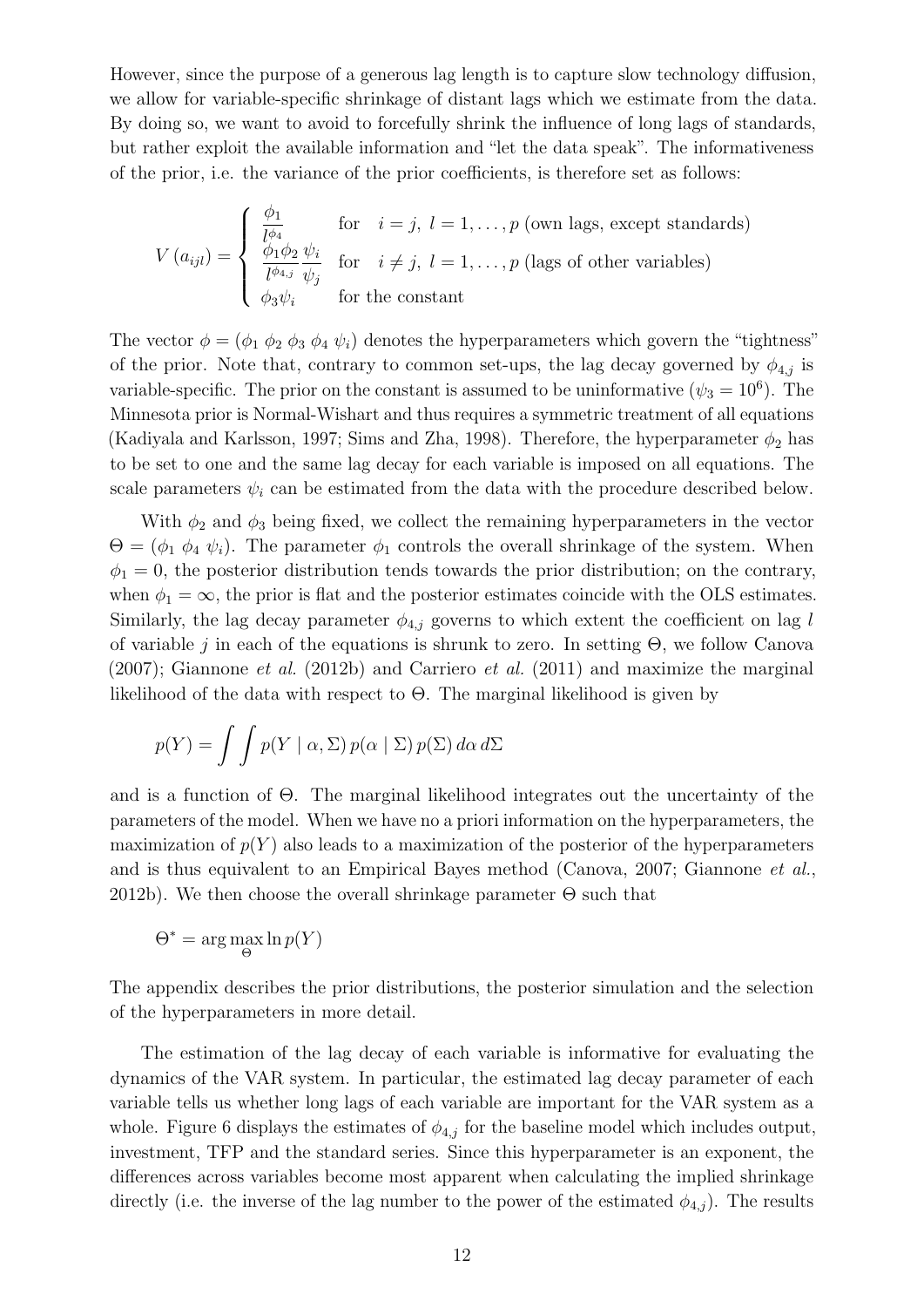<span id="page-17-0"></span>

Notes: The figure displays the estimates of the lag decay parameter and the implied shrinkage at different lag length for the four-variable baseline model. A higher value of  $\phi_{4,j}$  implies a tighter shrinkage for distant lags, thus implying that these lags are not as important for the dynamics of the system.

confirm our assumptions from above. The prior variance for distant lags is considerably tighter for macroeconomic variables than for standards. This implies that long lags of the standard series are more important for the dynamics of the system than the ones of macroeconomic variables. This is consistent with the idea of slow technology diffusion that motivated our econometric approach.

#### 4.2 Identification of shocks

When using a direct indicator of technological diffusion, it is important to specify what actually constitutes a technology shock. In general, business cycle economists summarize a large number of specific shocks under the term "technology shock". This is broadly defined as a shock that changes productivity which is why technology shocks are often associated with changes in Solow residuals. In the context of this paper, a technology shock is directly concerned with technological change, i.e. it is a shock to the distance between the technology frontier and currently adopted technology. This frontier is in turn a function of past investment in R&D and patenting (which are by themselves functions of the cycle) and a random science flow. The distance to the technology frontier is therefore partly exogenous and the catch-up via standardization captures this technology shock: whenever a very promising technology emerges, agents will want to standardize beyond of what the cycle would predict in the absence of this technology. We would like to stress that an identification based on standardization data is by definition concerned with a specific type of technology shock. This shock is orthogonal to reduced-form innovations in TFP which comprise other types of technology shocks such as managerial innovations or productivity-enhancing policy reforms.

We use a recursive (Cholesky) identification scheme to recover the structural technology shocks from the reduced-form errors. This approach is also used by [Shea](#page-54-1) [\(1999\)](#page-54-1) and [Alexopoulos](#page-50-4) [\(2011\)](#page-50-4) who identify technology shocks from patent data and technology manuals respectively. The literature on technology diffusion has shown that new technologies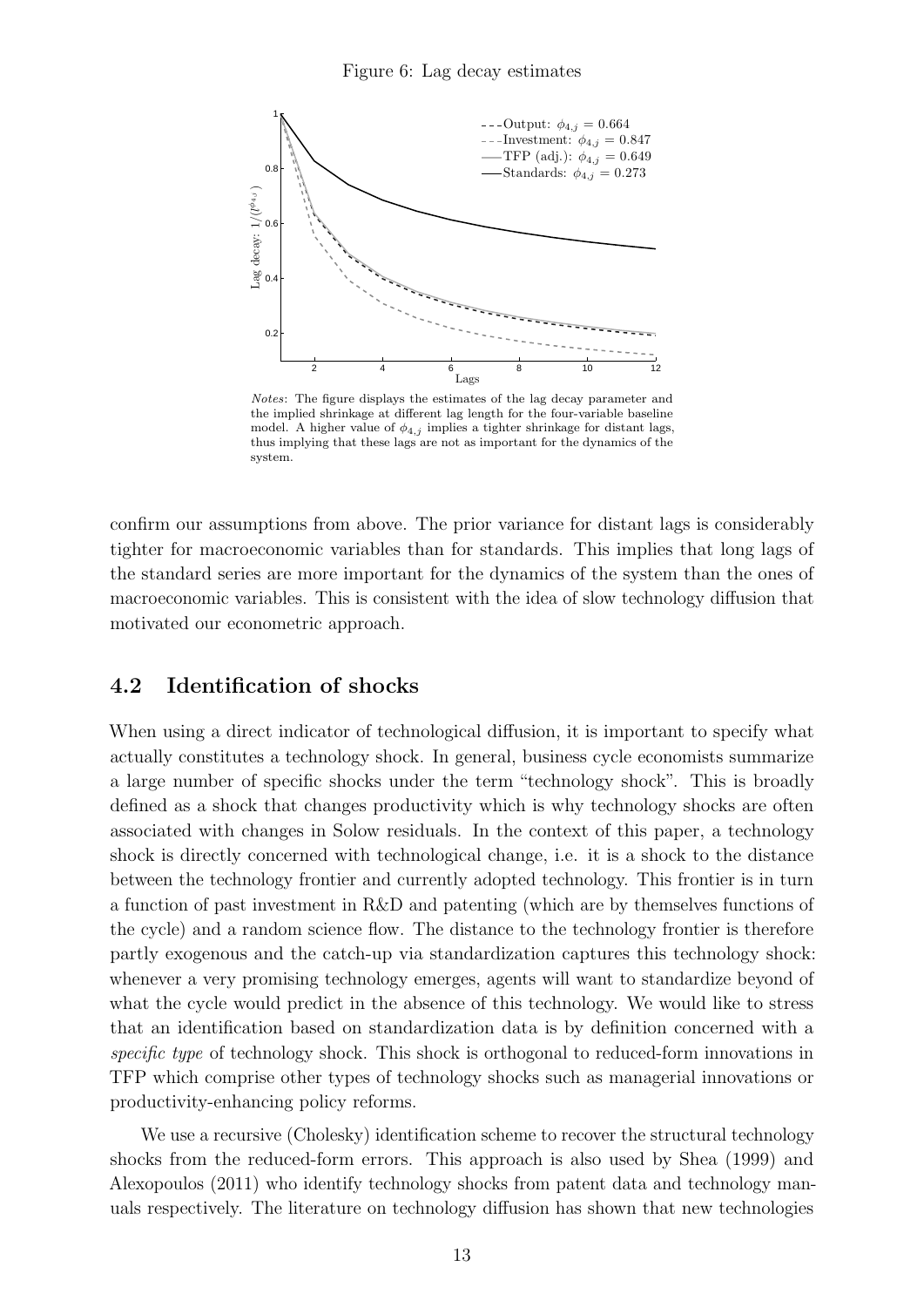diffuse slowly. We should therefore expect the decision to catch-up with the technology frontier (our "technology shock") to impact standardization on impact, but not output, investment or TFP. A Cholesky identification scheme imposes minimal assumptions on the model. In contrast to the most commonly used identification schemes à la Galí [\(1999\)](#page-52-3), we have direct access to an indicator of technology adoption and can thus exploit this data without imposing how technology shocks affect certain variables in the long-run. Moreover, by avoiding to rely on long-run restrictions, we make sure that we are not confounding technology shocks with any other shocks that have a permanent effect on macroeconomic variables.

In order to analyze the cyclicality of standardization (not smoothed as in section [3.2\)](#page-13-1), we investigate its reaction to a "business cycle shock". This identification strategy follows [Giannone](#page-52-8) et al. [\(2012a\)](#page-52-8). A business cycle shock is defined as a linear combination of all the shocks in the VAR system which can explain the largest part of the variation of output at business cycle frequencies. This procedure is agnostic about the actual drivers of the business cycle shock which comprises underlying demand and supply side shocks. Nevertheless, it perfectly serves our purpose of identifying a shock which allows us to trace out the reaction of technology adoption to the cycle. Similar procedures using forecast error variance decompositions have been used by [Barsky and Sims](#page-50-8) [\(2011\)](#page-50-8) and [Uhlig](#page-54-7) [\(2004\)](#page-54-7). In particular, the "business cycle shock" is derived using frequency domain analysis and its detailed derivation is described in the appendix. We identify the business cycle and technology shocks simultaneously.

## <span id="page-18-0"></span>5 Discussion of results

In this section, we present the results of our econometric analysis. In section [5.1,](#page-18-1) we further investigate the procyclicality of standard releases. In section [5.2,](#page-20-0) we study the effect of technology shocks on output, investment and TFP. Section [5.3](#page-25-0) analyzes the signalling effect of technology standards by investigating the stock market response to technology shocks. We use information on standard characteristics in section [5.4](#page-27-0) to investigate the differential impact of discontinuous and continuous technological change on macroeconomic variables.

### <span id="page-18-1"></span>5.1 Endogenous technology adoption

Papers studying the impact of innovative activity on macroeconomic variables often focus on long-run (growth) aspects, but neglect transitory dynamics and the impact on business cycles. While endogenous growth models endogenize technological progress as a decentral, cumulative process, RBC models typically assume an entirely stochastic technology supply. However, it is not straightforward why technology should be more exogenous than any other component of the cycle.

We therefore explore the reaction of standardization to cyclical movements in aggregate macroeconomic variables. Figure [7](#page-19-0) displays the responses of standards to a business cycle shock and shows that technology *adoption* is also cycle-driven: the response of standardization to a business cycle shock is positive and significant in the short-run.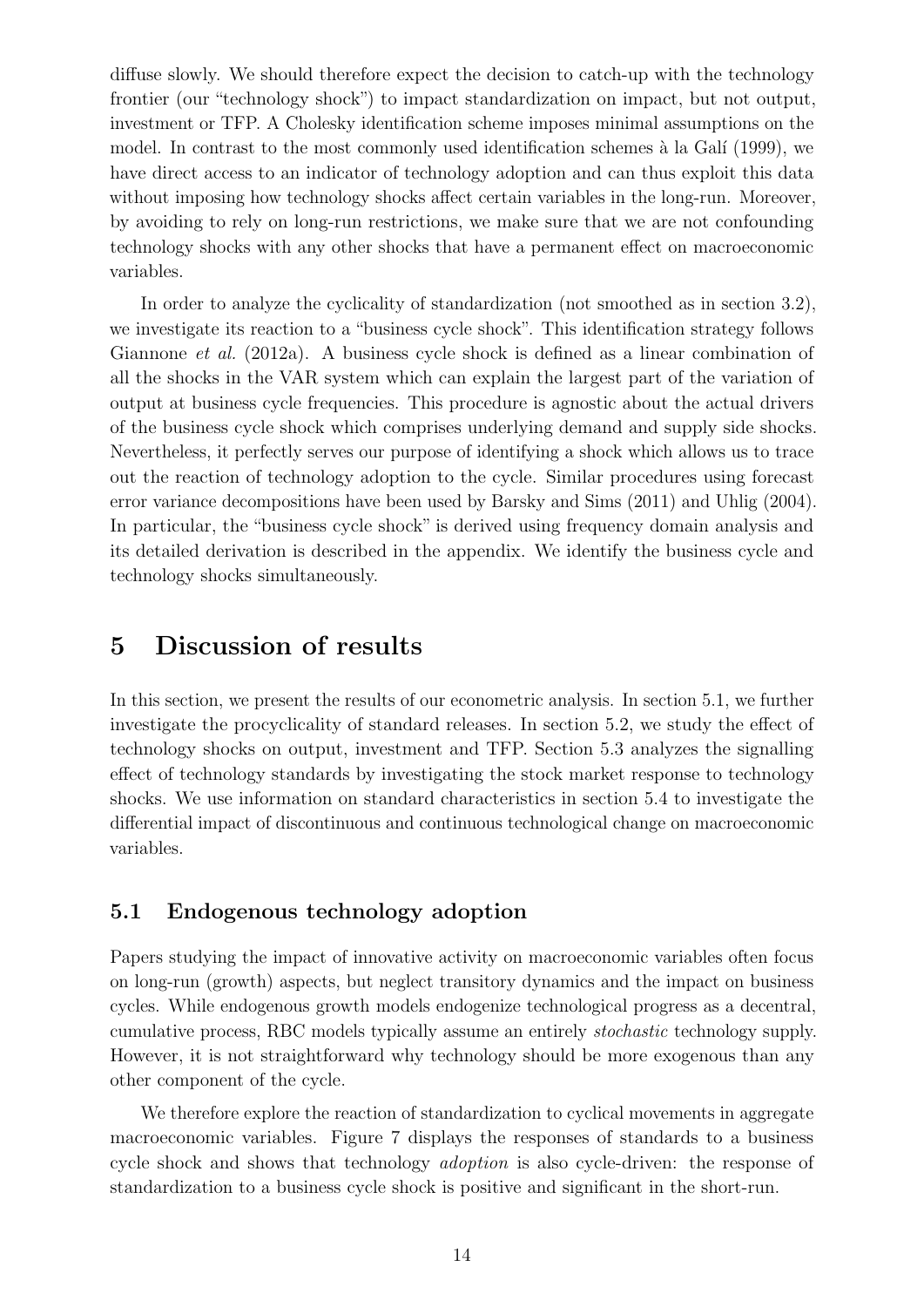

<span id="page-19-0"></span>

Notes: Impulse responses to a business cycle shock identified as the shock that explains the maximum of the forecast error variance of output at business cycle frequencies (derivation to be found in the appendix). The black line represents the median response, the corresponding shaded regions denote the 16th and 84th percentiles of the distribution of impulse response functions and dotted lines denote the 5th and 95th percentiles. The unit of the x-axis is quarters.

This result is in line with analyses of R&D spending and patenting which have consistently found that these measures are endogenous to macroeconomic variables [\(Barlevy,](#page-50-6) [2007;](#page-50-6) [Ouyang,](#page-54-3) [2011;](#page-54-3) [Aghion](#page-50-9) et al., [2012;](#page-50-9) [Griliches,](#page-52-6) [1990\)](#page-52-6). Our findings also relate to the evidence presented in [Geroski and Walters](#page-52-9) [\(1995\)](#page-52-9) who show that technologies are adopted in clusters which coincide with economic booms. Procyclicality of standardization can mainly arise due to two effects. First, firms prefer to adopt technologies during economic upturns in order to profit from high demand. As such, entrepreneurs jointly delay adoption until the time of an economic boom to realize high rents as they fear imitation by competitors [\(Francois and Lloyd-Ellis,](#page-51-8) [2003;](#page-51-8) [Shleifer,](#page-54-8) [1986\)](#page-54-8). Second, the process of standardization is costly as firms need to invest in the adoption of new technologies, replace old standards and potentially increase human capital effort. For instance, [Jovanovic](#page-53-9) [\(1995\)](#page-53-9) shows that the costs for the implementation of new technologies exceed the research costs by a factor of 20. Credit-constrained firms could thus find it difficult to finance these costly investments in economic downturns.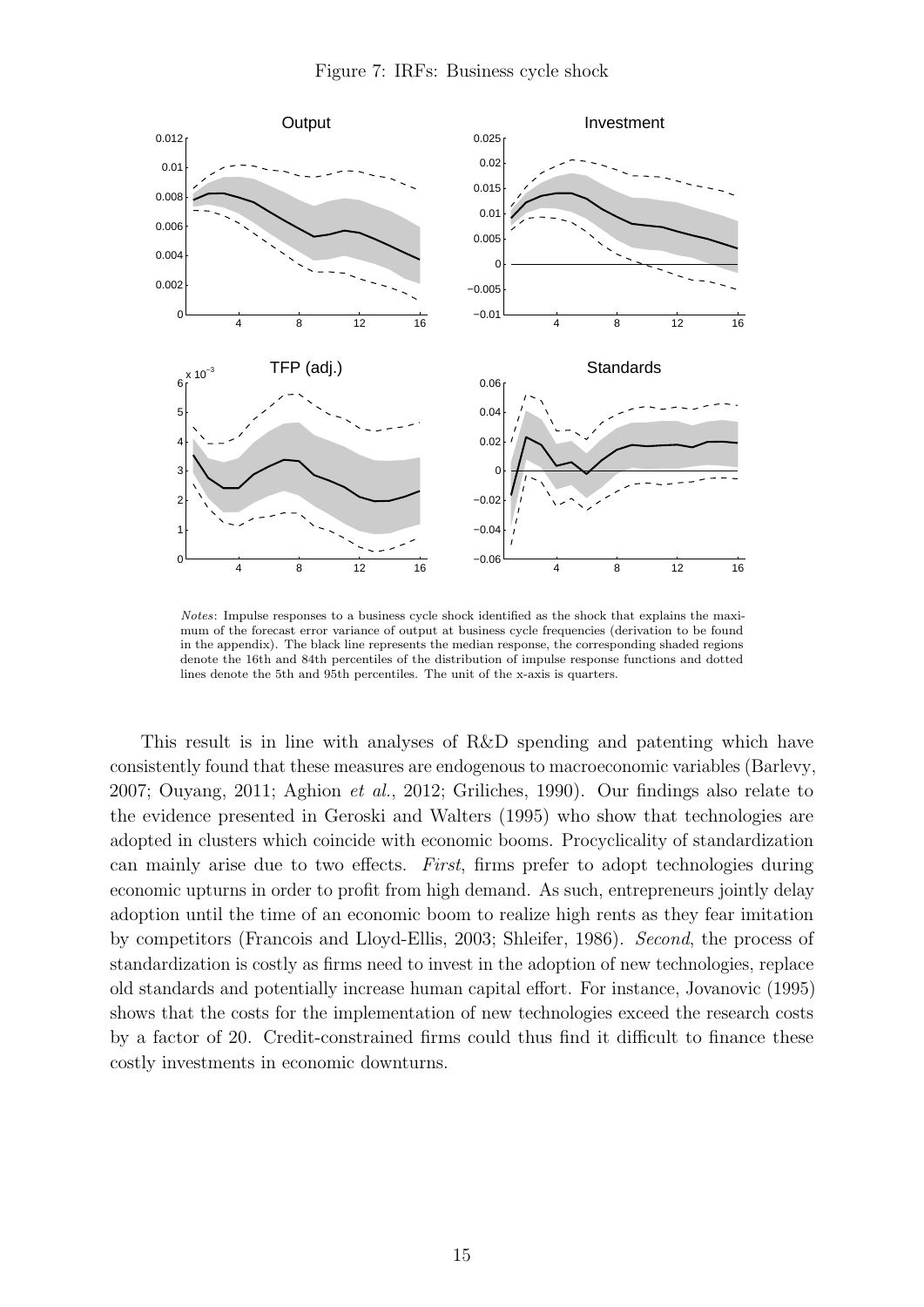### <span id="page-20-0"></span>5.2 Transitory dynamics following a technology shock

#### 5.2.1 Impulse responses to technology shocks

The primary interest of this paper is to investigate the aggregate effects of technology shocks on the macroeconomic cycle. Figure [8](#page-20-1) displays the impulse responses to our technology shock. We will first discuss the reaction of output and investment before turning to TFP further below.

<span id="page-20-1"></span>



Notes: Impulse responses to a technology shock. The black line represents the median response, the corresponding shaded regions denote the 16th and 84th percentiles of the distribution of impulse response functions and dotted lines denote the 5th and 95th percentiles. The unit of the x-axis is quarters.

Effect of technology shocks on output and investment. The reaction of output and investment is positive and S-shaped. In particular, the reaction is sluggish immediately after the shock, picks up after 4–6 quarters and reaches its maximum after 10–12 quarters. The effect of the identified technology shock is permanent. This S-shape mirrors processes of technology diffusion analyzed in previous research [\(Griliches,](#page-52-10) [1957;](#page-52-10) [Jovanovic and Lach,](#page-53-10) [1989;](#page-53-10) [Lippi and Reichlin,](#page-54-9) [1994\)](#page-54-9): technologies propagate slowly at first and then accelerate before the diffusion process finally levels off. Different technologies diffuse at different speed with estimates of adoption lags ranging from a few years to several decades with more recent inventions adopted faster than older ones [\(Comin and Hobijn,](#page-51-9) [2010\)](#page-51-9). The effects of the type of technology adoption we measure in our setup materialize fully after 3 years.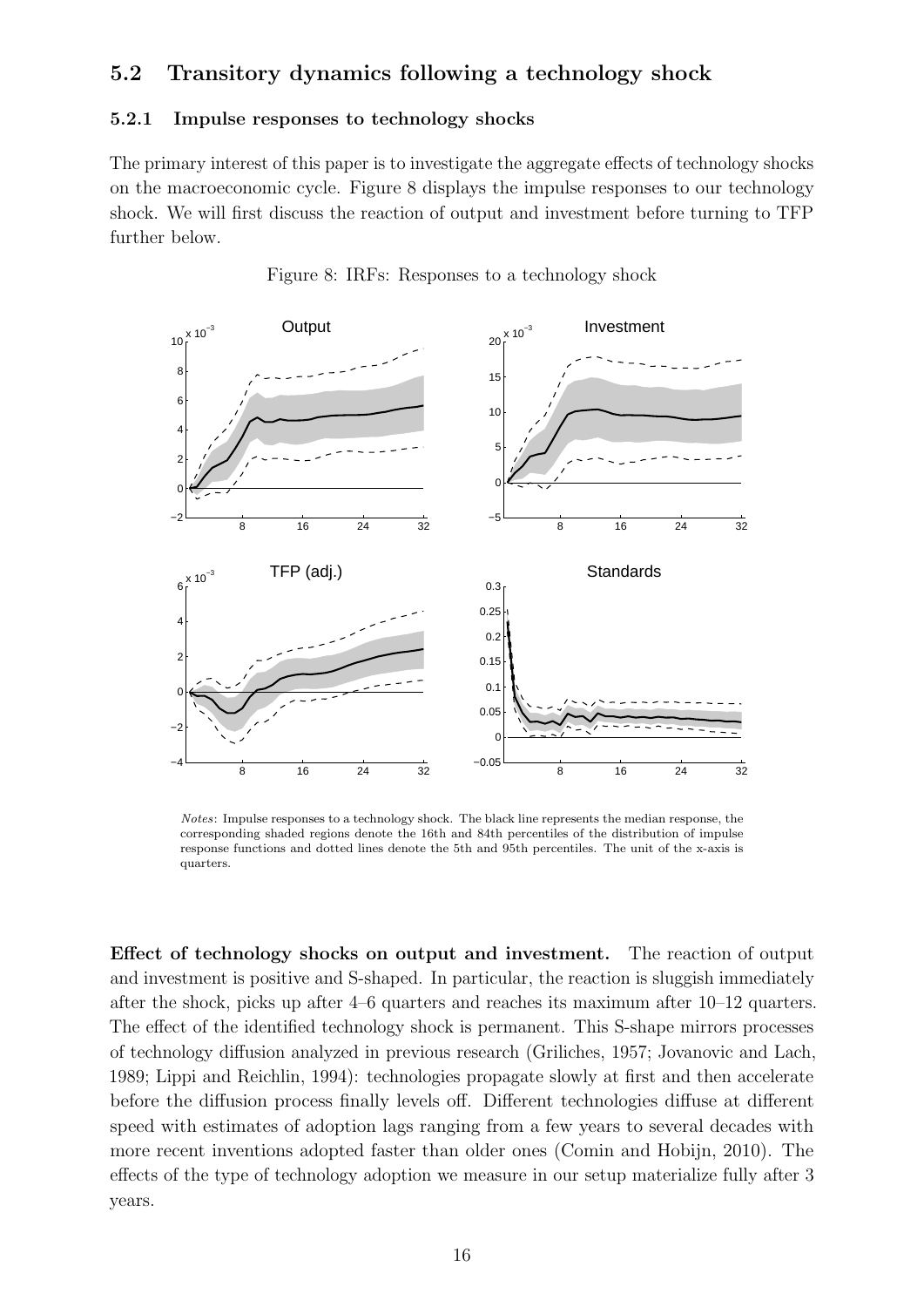Figure [8](#page-20-1) also displays the response of standards. On impact, standardization peaks, but the response to the shock is not persistent. This is consistent with the idea that technology adoption is very lumpy as the catch-up with the technology frontier entails the bundled adoption of hitherto unadopted technologies. Once technologies are adopted in a quarter, the following quarter is characterized by low adoption rates.

In order to verify the validity of our technology indicator, we explore which subcomponents of investment are affected the most. For the purpose of analyzing the effects on various sub-components, we estimate a BVAR where the variable representing the respective type of investment is block-exogenous to the remaining BVAR system. In particular, the estimated BVAR system consists of a first block which corresponds to the baseline model and a second block comprising one type of investment. The latter is assumed to have no impact on the variables in the first block at any horizon. This block exogeneity assumption ensures that the estimated BVAR coefficients of the first block remain the same as in the baseline model and that the technology shock is identified consistently across all investment components. We estimate a BVAR for each component that is added one-by-one to the baseline model. Details on the implementation of the block exogeneity VAR and its Bayesian estimation can be found in the appendix.

<span id="page-21-0"></span>

| Investment series                               |         |
|-------------------------------------------------|---------|
| Equipment                                       | $0.69*$ |
| Information processing equipment                | $1.37*$ |
| Computers and periphal equipment                | $3.43*$ |
| Other information processing equipment          | $0.45*$ |
| Industrial equipment                            | 0.37    |
| Transportation equipment                        | 0.37    |
| Other equipment                                 | 0.10    |
| Intellectual property products                  | $0.90*$ |
| Software                                        | $1.95*$ |
| Research and development                        | $0.63*$ |
| Entertainment, literary, and artistic originals | $0.34*$ |

Table 2: Impact of a technology shock, IRF at horizon 16

Notes: The table displays the value of the impulse response function of the identified technology shock in different investment types after 16 quarters. The identified technology shock is exactly the same as the one in the baseline model and its different effect on the respective sub-component of investment is estimated by imposing block exogeneity. "\*" denotes significance at the 16th/84th percentile.

Table [2](#page-21-0) lists the responses of several subcomponents of nonresidential private fixed investment after 16 quarters. The results in table [2](#page-21-0) suggest that our indicator correctly picks up a technology shock as defined in this paper: the reaction of investment in computers and peripheral equipment exceeds the one of non-technological equipment by a factor of 9 approximately. The second largest reaction is the one by investment in software. Other types of investment react only to a considerably smaller extent than technology-intensive equipment and their response is not significant.

Note that the investment series in table [2](#page-21-0) do not represent investment in different sectors, but rather different types of investment across all sectors of the economy. The estimates in table [2](#page-21-0) therefore represent the diffusion of new technologies such as computers and software which can be expected to be used as input factors in a large variety of sectors.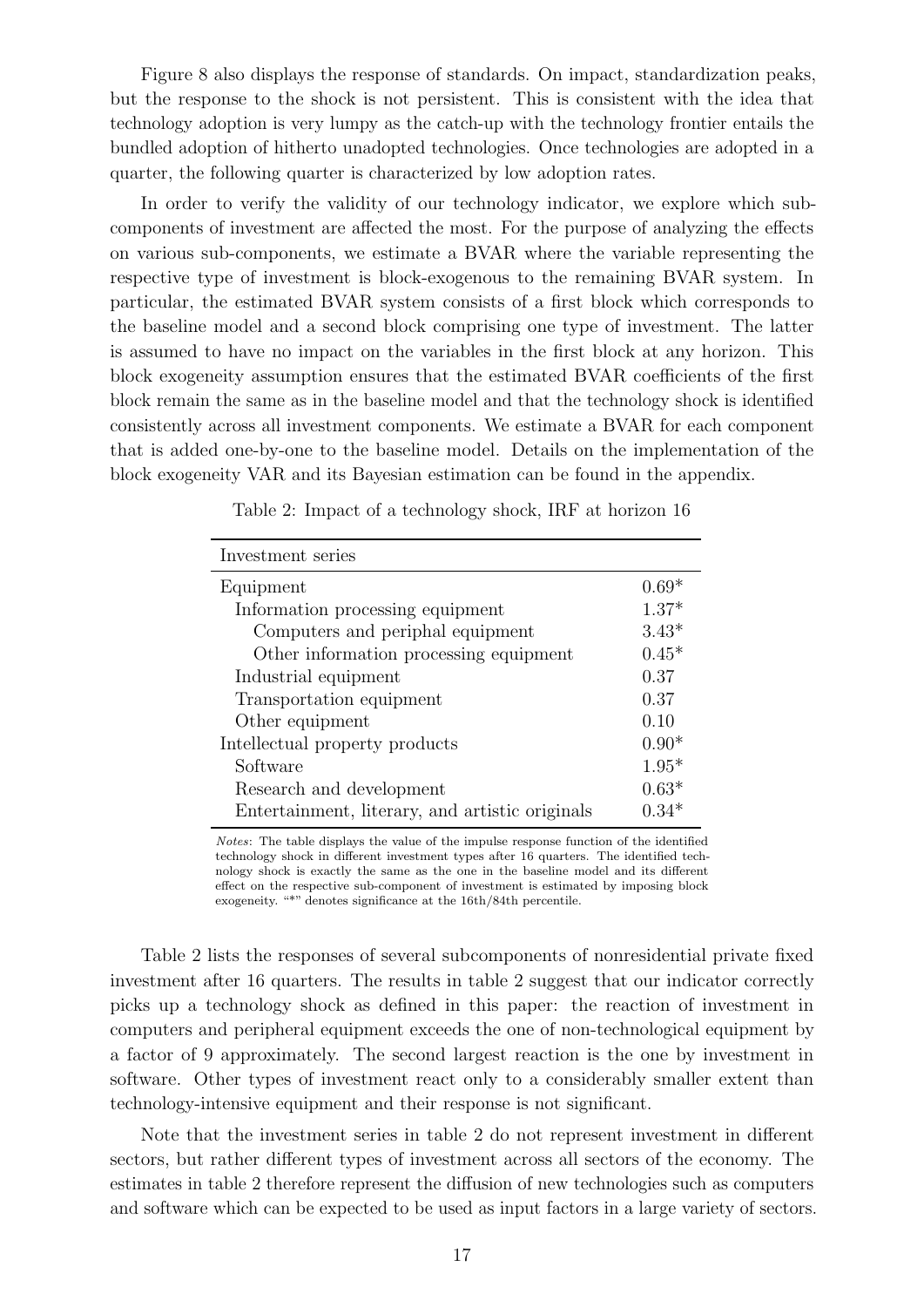Effect of technology shocks on TFP. We interpret our measure of technology adoption as an indicator of the introduction of new vintages of capital that differ in productivity from older vintages. Technology adoption is therefore a measure of embodied technological change. The impulse response of TFP measures to which extent the use of new vintages of capital translates into higher productivity.

Figure [8](#page-20-1) shows that TFP falls in the first quarters following a technology shock. The results imply that an immediate pick-up of productivity cannot be taken for granted when a technology is adopted by firms. This finding thus runs counter to RBC-type approaches where technology shocks are assumed to lead to immediate increases in TFP. However, research in industrial organization and the vintage capital literature has shown that such a reaction is plausible: the introduction of a new technology can cause inefficiencies due to the incompatibility of the new technology with the installed base [\(Farrell and Saloner,](#page-51-10) [1986\)](#page-51-10). This incompatibility concerns both human and organizational capital as well as physical capital. An important investment must be made in incremental innovation and in the construction of compatible physical and human capital in order to exploit the technological potential of the new fundamental technology (the standard). After a technology shock, TFP can therefore temporarily decrease, before the implementation and deployment of the new technology raises the level of productivity permanently.

The vintage capital literature has relied on the concept of incompatibility of new and existing technologies to explain temporary slowdowns in productivity [\(Hornstein](#page-53-11) [and Krusell,](#page-53-11) [1996;](#page-53-11) [Cooley](#page-51-0) et al., [1997;](#page-51-0) [Greenwood and Yorukoglu,](#page-52-11) [1997;](#page-52-11) [Andolfatto and](#page-50-10) [MacDonald,](#page-50-10) [1998\)](#page-50-10). In particular, these models study the role of learning for the so-called "productivity paradox" in the light of the ICT revolution following Solow's diagnosis that "we can see the computer age everywhere but in the productivity statistics". Since our technology shock is identified using the general purpose technology ICT, the results confirm findings which have previously been found in the literature. [Yorukoglu](#page-54-10) [\(1998\)](#page-54-10) finds that the introduction of ICT requires a considerable investment into learning and stresses that it is in particular ICT capital which is characterized by a strong degree of incompatibility across different vintages. [Samaniego](#page-54-11) [\(2006\)](#page-54-11) stresses the need for reorganization at the plant level due to the incompatibility of new ICT technologies with existing expertise.

The impulse responses of TFP to technology shocks contrasts with earlier research. Using R&D and patent data to identify technological progress, [Shea](#page-54-1) [\(1999\)](#page-54-1) does not find a reaction of TFP to technology fluctuations at any horizon. Our analysis deviates from this earlier contribution, notably since we use an indicator directly related to the adoption, and not the development or invention of new technologies. The same argument is made by [Alexopoulos](#page-50-4) [\(2011\)](#page-50-4) who uses technology publications as a proxy for the implementation of new technologies. She finds that the reaction of TFP to technology shocks is positive and economically important; however, there is no short-term contraction as in our case. This contrasting result could be due to several factors. First, using quarterly instead of annual data, we are better able to identify short-term reactions. *Second*, we are concentrating on a general purpose technology which can necessitate organizational restructuring and learning. Third, the establishment of compatibility requirements via standardization identifies the fundamental first step in the process of adoption and might therefore be occurring prior to the introduction of technology manuals. Preceding the actual commercialization of a product, standardization first necessitates investment in complementary innovation and reorganization which is not picked up by the indicator in [Alexopoulos](#page-50-4) [\(2011\)](#page-50-4).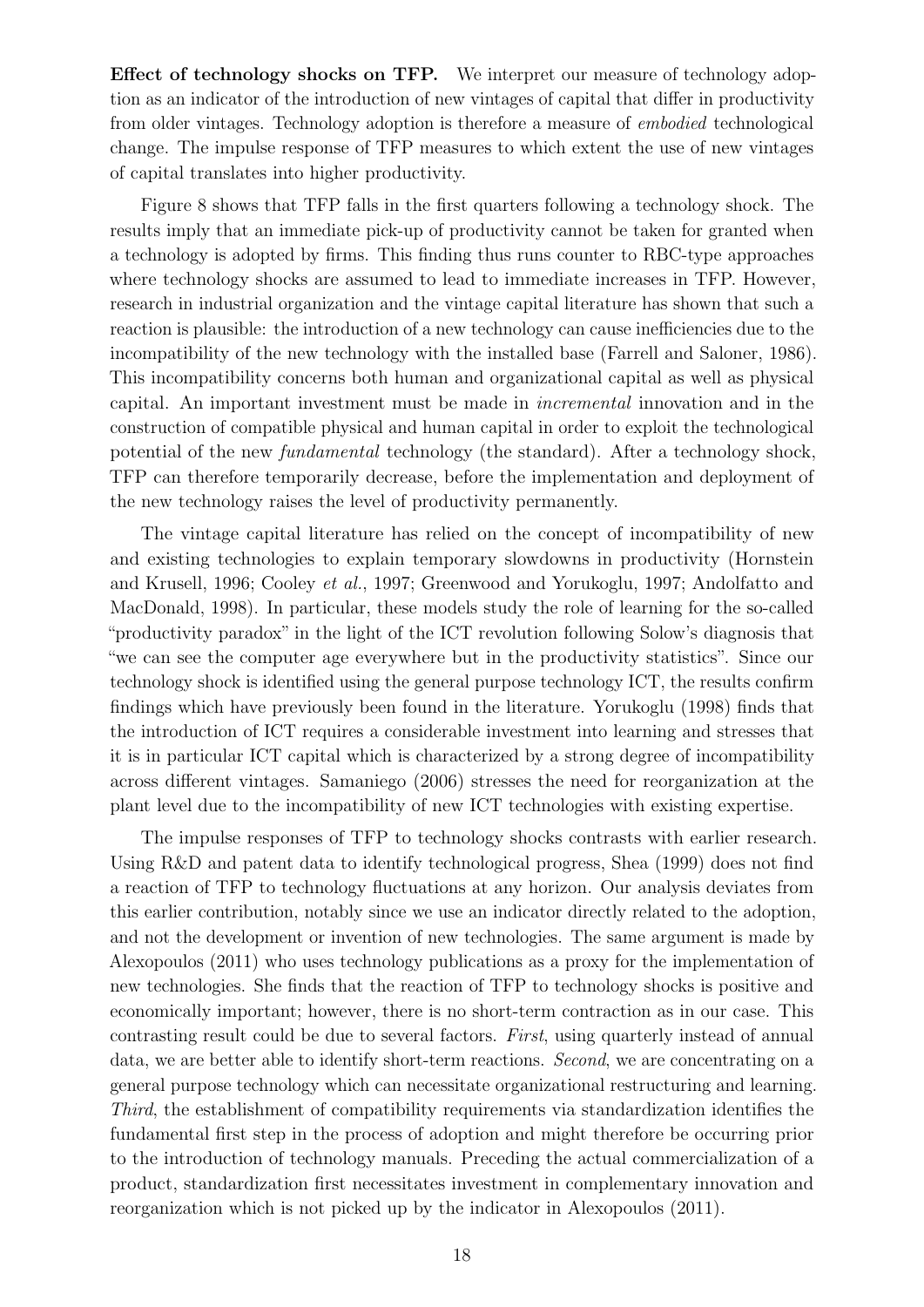Our finding casts doubt on macroeconomic models which neglect the microeconomic mechanisms of technology adoption and simply assume an immediate pick-up of TFP following the introduction of a new technology. The results also show that TFP is rising in the long-run and thus confirm the productivity-enhancing role of technology adoption and its importance for long-run growth. Another implication of the above results concerns the temporal sequencing that technology adoption is subject to. Due to the requirement to standardize and the subsequent necessity to invest in incremental innovation, technology shocks might be anticipated. In this context, it is interesting to note that the response of TFP to a technology shock displays a strikingly similar shape as the reaction of TFP to the news shock identified by [Beaudry and Portier](#page-50-2) [\(2006\)](#page-50-2) – an issue we will turn to in section [5.3.](#page-25-0)

#### 5.2.2 Quantitative importance of technology shocks

The early RBC literature attributed a very large share of variations in aggregate fluctuations to "technology shocks". The hypothesis of technology-driven business cycles has seen a revival with the vintage capital literature and in particular the literature on investmentspecific technological (IST) change [\(Greenwood](#page-52-0) et al., [1988,](#page-52-0) [2000;](#page-52-2) [Fisher,](#page-51-1) [2006;](#page-51-1) [Justiniano](#page-53-1) [et al.](#page-53-1), [2010\)](#page-53-1). In order to analyze the relative importance of the two identified shocks in our model, we rely on forecast error variance decompositions. In particular, we compute these variance decompositions in the frequency domain. Decomposing the variances at different frequencies is instructive for understanding whether short-term or long-term components (or both) of the data are driven by the shocks. The results are displayed in figure [9](#page-23-0) which displays the variance decompositions against different frequencies. Table [3](#page-25-1) summarizes these results for business cycle and medium-term frequencies.

<span id="page-23-0"></span>

Figure 9: Variance decompositions for different frequencies

Notes: The variance decompositions refer to the VAR whose impulse responses are displayed in figures [7](#page-19-0) and [8.](#page-20-1) The left panel displays the contribution of the business cycle shock to fluctuations of the standard series and the right panel describes the contribution of the identified technology shock to fluctuations of macroeconomic variables. The shaded region corresponds to business cycle frequencies. Frequencies below 0.2 correspond to the medium- and long-run (32–200 quarters) whereas the ones greater than 0.8 correspond to high-frequency fluctuations  $(< 8$  quarters).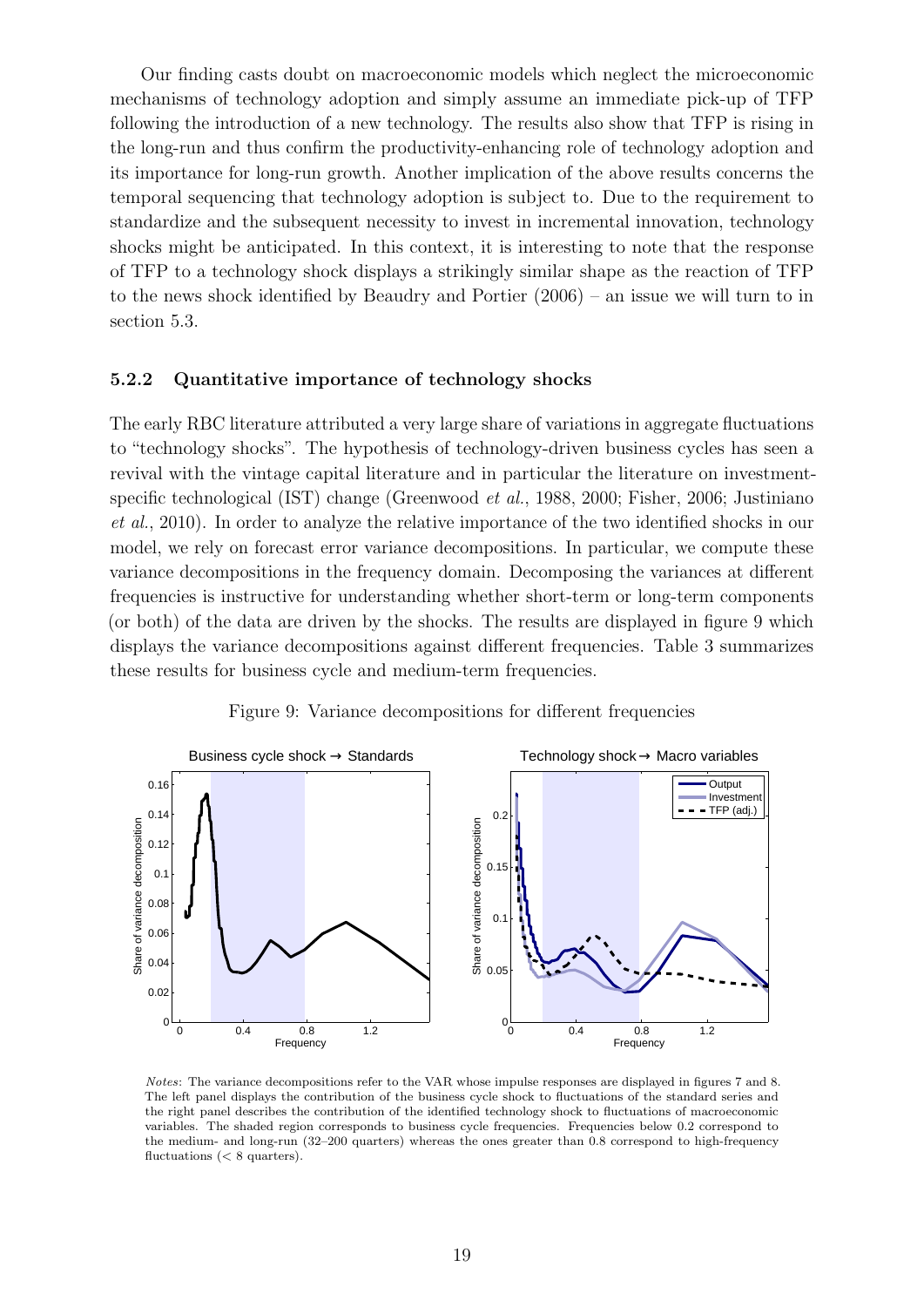Our results indicate that the identified technology shock is not the primary cause of macroeconomic fluctuations, but its contribution is still economically sizeable. From both figure [9](#page-23-0) and table [3,](#page-25-1) it is obvious that technology shocks play a more important role for output, investment and TFP at lower frequencies. Between 14% and 19% of the fluctuations of macroeconomic variables can be explained by our technology shock at medium-term frequencies; at business cycle frequencies, we are able to explain between 5% and 6%. This result is in line with what one would expect from growth theory: The introduction of a new technology causes gradual organizational changes in the short- and medium-run on the industry- and plant-level, but its aggregate effects on the macroeconomic cycle matter predominantly in the long-term.

The variance decompositions can be compared to previous research that relies on direct indicators of technological change. Whereas the R&D and patenting measures used by [Shea](#page-54-1) [\(1999\)](#page-54-1) hardly contribute to macroeconomic fluctuations, [Alexopoulos](#page-50-4) [\(2011\)](#page-50-4) finds that technology shocks identified from technology publications account for a considerable portion of GDP fluctuations (i.e. 10–20% after 3 years), with the contribution of technology shocks being more important at longer horizons. Basu [et al.](#page-50-3) [\(2006\)](#page-50-3) find that shocks identified from Solow residuals that are corrected for non-technology factors account for 17% of GDP fluctuations after 1 year and 48% after 10 years. These magnitudes, which are somewhat greater than ours, can be traced back to differences in scope and approach. While our identified shock should lead to movements in the measure constructed by Basu [et al.](#page-50-3) [\(2006\)](#page-50-3), other types of shocks might as well. This could explain the higher contribution of the latter.

The contribution of our identified technology shocks contrast with what is sometimes found in the IST literature. In this literature, the relative price of investment is used to assess the importance of IST shocks for business cycle fluctuations. Using predominantly estimated structural models, this literature finds that the contribution of IST shocks to aggregate volatility ranges from about  $20\%$  to  $60\%$ .<sup>[16](#page-24-0)</sup> The fact that the identification of IST shocks and our technology shock differ substantially could imply that both are picking up different stages in the implementation of a new technology. In that respect, it is not straightforward to establish that our technology shock necessarily leads to an immediate decrease in the relative price of investment. In addition, compared to the narrowly defined technology shock that we are identifying, the conceptual interpretation of neutral technology or IST shocks is extremely broad. Neutral technology shocks are generally perceived as a "measure of our ignorance", but even the definition of IST shocks is not as clear-cut. In this respect, [Justiniano](#page-53-12) *et al.* [\(2011\)](#page-53-12) show that IST shocks are partially associated with financial frictions and not with technology improvements in their literal meaning.[17](#page-24-1) This paper, on the contrary, identifies a precisely defined technology shock which is not a black box. Other "technology shocks" such as policy changes, organizational

<span id="page-24-0"></span><sup>&</sup>lt;sup>16</sup>[Greenwood](#page-52-2) *et al.* [\(2000\)](#page-52-2) find that  $30\%$  of business cycle fluctuations can be attributed to IST shocks. A similar value of  $50\%$  is found by [Justiniano](#page-53-1) *et al.* [\(2010\)](#page-53-1). [Smets and Wouters](#page-54-12) [\(2007\)](#page-54-12) find somewhat smaller values, especially at longer horizons. Using structural VAR analysis, [Fisher](#page-51-1) [\(2006\)](#page-51-1) finds that 34% to 65% of output fluctuations are driven by IST shocks in the long-run whereas the contributions in the short-run are comparable to our results.

<span id="page-24-1"></span><sup>&</sup>lt;sup>17</sup>In addition, identification of IST shocks via an endogenous measure such as the relative price of investment leaves room for other shocks (such as terms of trade shocks as shown by [Basu and Thoenissen](#page-50-11) [\(2011\)](#page-50-11))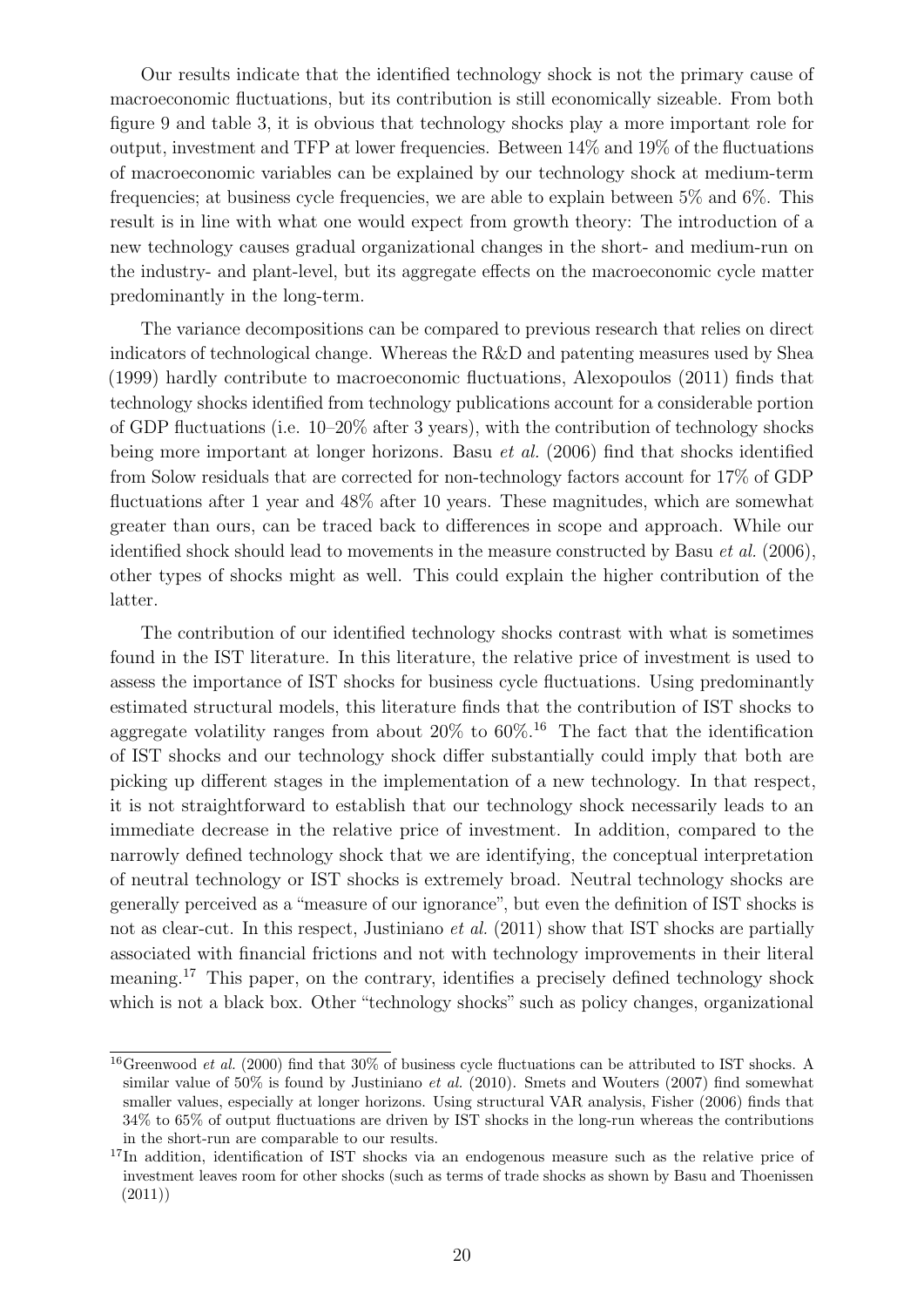restructuring or human capital can be equally or even more important for aggregate volatility. However, their propagation might be quite different which is why it is crucial to analyze them separately. Given that we are isolating a specific technology shock which is not a linear combination of several underlying types of technology shocks, the contribution of our technology shock to aggregate volatility appears to be economically sizeable.

<span id="page-25-1"></span>

|                      | Business cycle shock |            | Technology shock |            |
|----------------------|----------------------|------------|------------------|------------|
| Frequency (quarters) | $8 - 32$             | $33 - 200$ | $8 - 32$         | $33 - 200$ |
| Output               | 0.47                 | 0.17       | 0.06             | 0.19       |
| Investment           | 0.27                 | 0.10       | 0.05             | 0.14       |
| $TFP$ (adj.)         | 0.21                 | 0.13       | 0.06             | 0.14       |
| Standards            | 0.07                 | 0.07       | 0.68             | 0.26       |

Table 3: Variance decompositions at different frequencies

Notes: The table displays the contribution of the identified business cycle and technology shocks at business cycle frequencies (8–32 quarters) as well as over the medium- to long-run spectrum (33–200 quarters).

The results in figure [9](#page-23-0) and table [3](#page-25-1) also show that the business cycle shock mainly influences standardization at low frequencies which confirms the facts established in section [3.2.](#page-13-1) The very high frequency variation which characterizes the standard series is to a large extent generated by idiosyncratic movements. Macroeconomic shocks rather play a role for overall trends in technology adoption, but cannot account for the spikes in the standard series because technology adoption is by its very nature a lumpy decision. Our results relate to those of [Comin and Gertler](#page-51-11) [\(2006\)](#page-51-11) who show that, at the medium-term cycle (defined as the frequencies between 32–200 quarters), embodied technological change is procyclical.

#### <span id="page-25-0"></span>5.3 Technological change and anticipation

Figure [8](#page-20-1) shows that the effect of technology adoption on the cycle is characterized by slow diffusion. We identify an observable event which produces tangible effects only after several quarters. One of the reasons for these delays is that incremental innovation is needed to adapt a new technology to the specific needs of its users. This "time to implement" [\(Hairault](#page-52-12) et al., [1997\)](#page-52-12) causes slow diffusion, but agents nevertheless observe the initial shock. Standardization could therefore represent an important signalling mechanism.

[Beaudry and Portier](#page-50-2) [\(2006\)](#page-50-2) use stock price movements to identify news about the future and show that these precede an increase in TFP occuring several years later. The role of standardization as a prerequisite for the implementation of new technologies as well as the above results motivate the inclusion of stock market variables. This exercise is not only interesting due to the conceptual similarity of "news shocks" and slow technology diffusion, but is also instructive in order to verify if the above results hold in a system which includes forward-looking variables.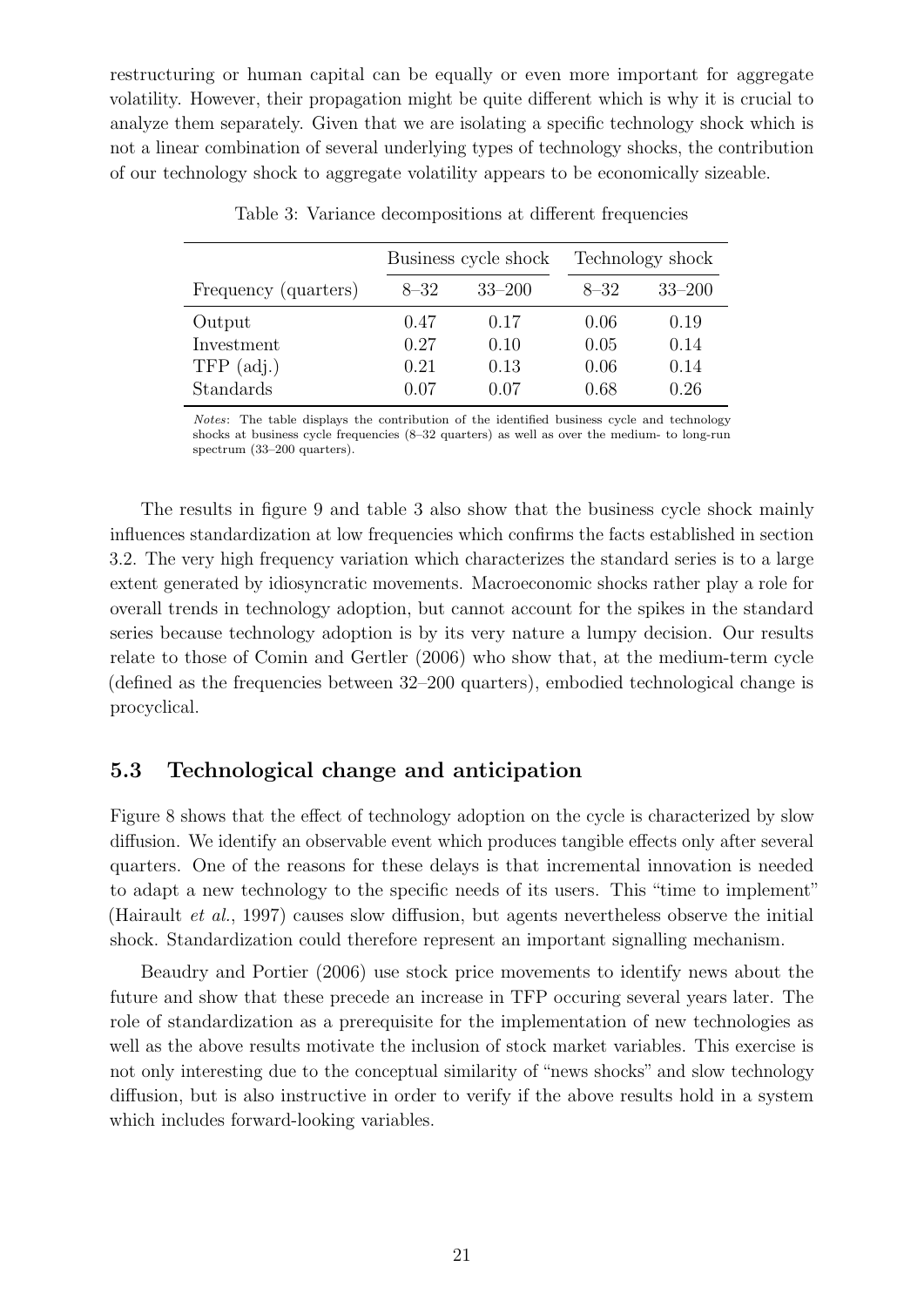<span id="page-26-1"></span>

Notes: Impulse responses to a technology shock. The black line represents the median response, the corresponding shaded regions denote the 16th and 84th percentiles of the distribution of impulse response functions and dotted lines denote the 5th and 95th percentiles. The unit of the x-axis is quarters.

We therefore add the NASDAQ Composite and S&P 500 indices to our VAR.<sup>[18](#page-26-0)</sup> They are ordered last as we assume that news about technology adoption can be incorporated by financial markets on impact. Results are displayed in figure [10](#page-26-1) which, first of all, shows that the findings from the earlier exercise (i.e. figure [8\)](#page-20-1) are not affected by the inclusion of financial market variables. The impulse responses in figure [10](#page-26-1) show that both the S&P500 as well as the NASDAQ Composite react positively to a technology shock. In particular, the reaction of the NASDAQ Composite, which mainly tracks companies in the technology sector, is more pronounced and significant on impact compared to the response of the more general S&P500. The reaction of the S&P500 and NASDAQ Composite indices confirm that financial markets pick up the positive news about future productivity increases despite the initial decline in TFP and the delayed response of output and investment.

We therefore interpret our technology shock as one that produces similar dynamics as a news shock. However, compared to an identification based on VAR innovations in stock prices (or TFP), our identified technology shock is orthogonal to those. Compared to the news shock literature, our shock explains a smaller share of aggregate volatility. Once again, this is due to the fact that we are isolating a very specific shock which comprises only a subset of the disturbances that "news shocks" comprise. Conceptually, our interpretation resembles the one of [Comin](#page-51-12) et al. [\(2009\)](#page-51-12) who model the idea of news shocks preceding

<span id="page-26-0"></span><sup>&</sup>lt;sup>18</sup>The latter is added to the VAR as it is commonly used to identify news shocks as in the seminal contribution of [Beaudry and Portier](#page-50-2) [\(2006\)](#page-50-2). However, since we specifically want to focus on anticipation effects resulting from technology shocks, we also add a stock market index that captures developments in the field of technology as the NASDAQ does.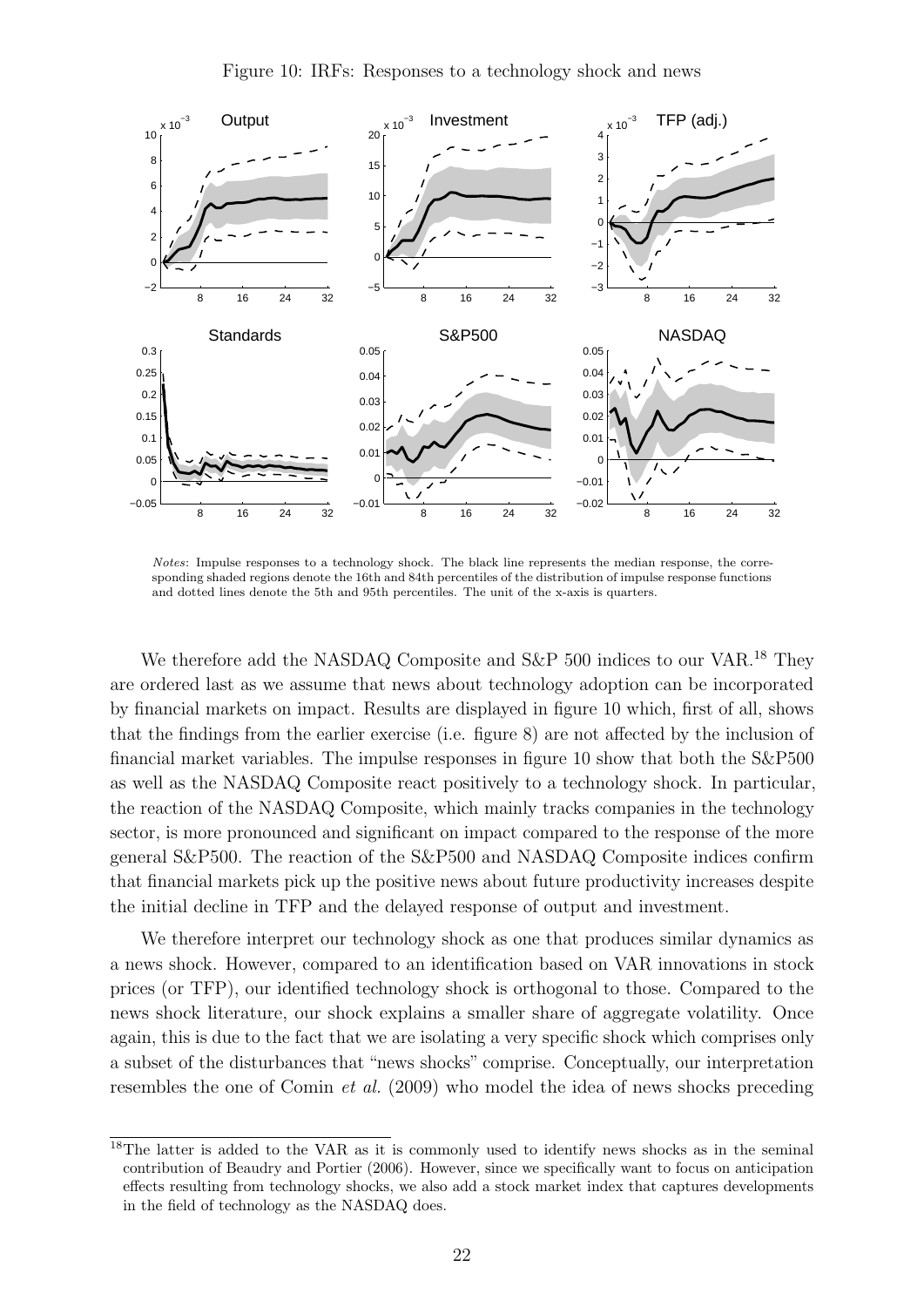changes in TFP by explicitly associating expectations about the future with fundamental technological changes in a model of endogenous technology adoption.

The sign of the reaction of stock market variables to a technology shock is not straightforward. On the one hand, the value of existing capital decreases in response to the emergence of new technologies. [Hobijn and Jovanovic](#page-53-13) [\(2001\)](#page-53-13) show that the delayed implementation of new technologies causes the stock prices of existing capital to fall in the light of its future replacement by new capital. On the other hand, however, the prospect of future increases in productivity has a positive impact on current stock prices. Pástor and [Veronesi](#page-54-13) [\(2009\)](#page-54-13) find that large-scale adoption of new technologies can lead to initial surges in stock prices of innovative firms; news about the productivity-enhancing features of the new technology translate into positive movements of stock prices before these decrease eventually. In this paper, the response of stock market variables to a technology shock is very much in line with [Comin](#page-51-12) et al. [\(2009\)](#page-51-12): firms' stock prices not only reflect the value of installed capital, but also the discounted value of future capital, thus incorporating the expected increase in productivity from delayed technology adoption. Because the latter effect dominates, stock markets react positively.

### <span id="page-27-0"></span>5.4 Discontinuous vs. continuous innovation

One of our main findings concerns the temporary decrease of TFP following a technology shock which we interpret as evidence for the incompatibility between new and existing technologies. In order to verify this interpretation, we use information on the version history of the standards in our dataset. Once a standard is issued, firms adopt it (gradually) and thus replace old vintages of a technology with a new one. The economic effect of a standard release depends on whether it is a new standard or whether it is an upgraded version of an already existing standard. We therefore construct two series, one which excludes upgraded versions of prior released standards from our standard count and one which only consists of upgraded versions.

We interpret the series of new standards as one that captures radical and discontinuous technologies. A discontinuous technological innovation is the starting point of a technological trajectory along which continuous innovations are constantly introduced until a new discontinuous technology emerges. Within the boundaries of their technological trajectories, standards can evolve through continuous upgrades and adjustments. We therefore interpret the standard series consisting of upgrades of already existing technologies as "incremental innovation".[19](#page-27-1)

Figure [11](#page-28-0) displays the reaction to a unit technology shock deduced from the different standard measures. The response of TFP is less pronounced and not significant for standard upgrades. New standards, however, provoke a negative and significant reaction of TFP in the short-run. This result can be related to the fact that a new standard defines a new technological basis which is often characterized by backwards non-compatibility. Short-term inefficiencies are more likely to arise when a new technology is introduced rather than when a continuous technology is implemented. The impulse responses in figure [11](#page-28-0) also show that the response of investment is more persistent for the case of discontinuous

<span id="page-27-1"></span><sup>&</sup>lt;sup>19</sup>Cf. [Baron](#page-50-12) et al.  $(2013)$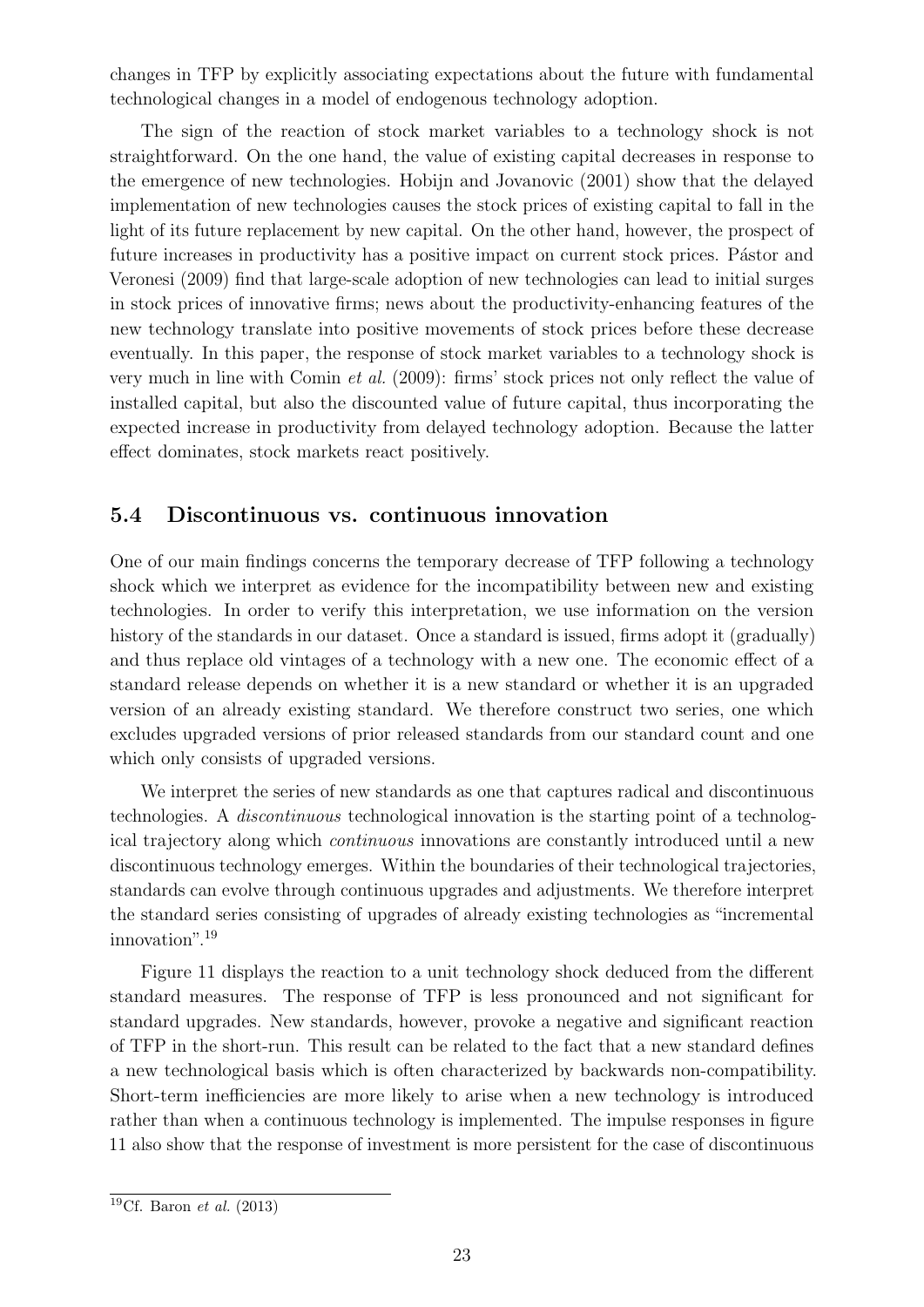<span id="page-28-0"></span>

Notes: Impulse responses to a technology shock. Crosses and circles denote that the response is significant at the 16th/84th percentile. The unit of the x-axis is quarters.

innovation than the one of continuous innovation. The introduction of a new standard necessitates substantial, costly investment into interoperability and new infrastructure; this process is very persistent. On the contrary, upgrades and continuous technological change provoke a more short-lived response of investment.

These results are also mirrored in the variance decompositions (table [4\)](#page-29-1). The contribution of the discontinuous technology shock to macroeconomic fluctuations exceeds the one of continuous technological change by a factor of 2 to 3. This holds true for both business cycle and medium- to long-run frequencies. The difference is most pronounced for output and TFP whereas investment is driven to a similar degree by both continuous and discontinuous technical change. This is in line with our interpretation of discontinuous technology shocks representing investment into incremental innovation, despite the fact that their effect on output and TFP remains below the one triggered by discontinuous technology shocks.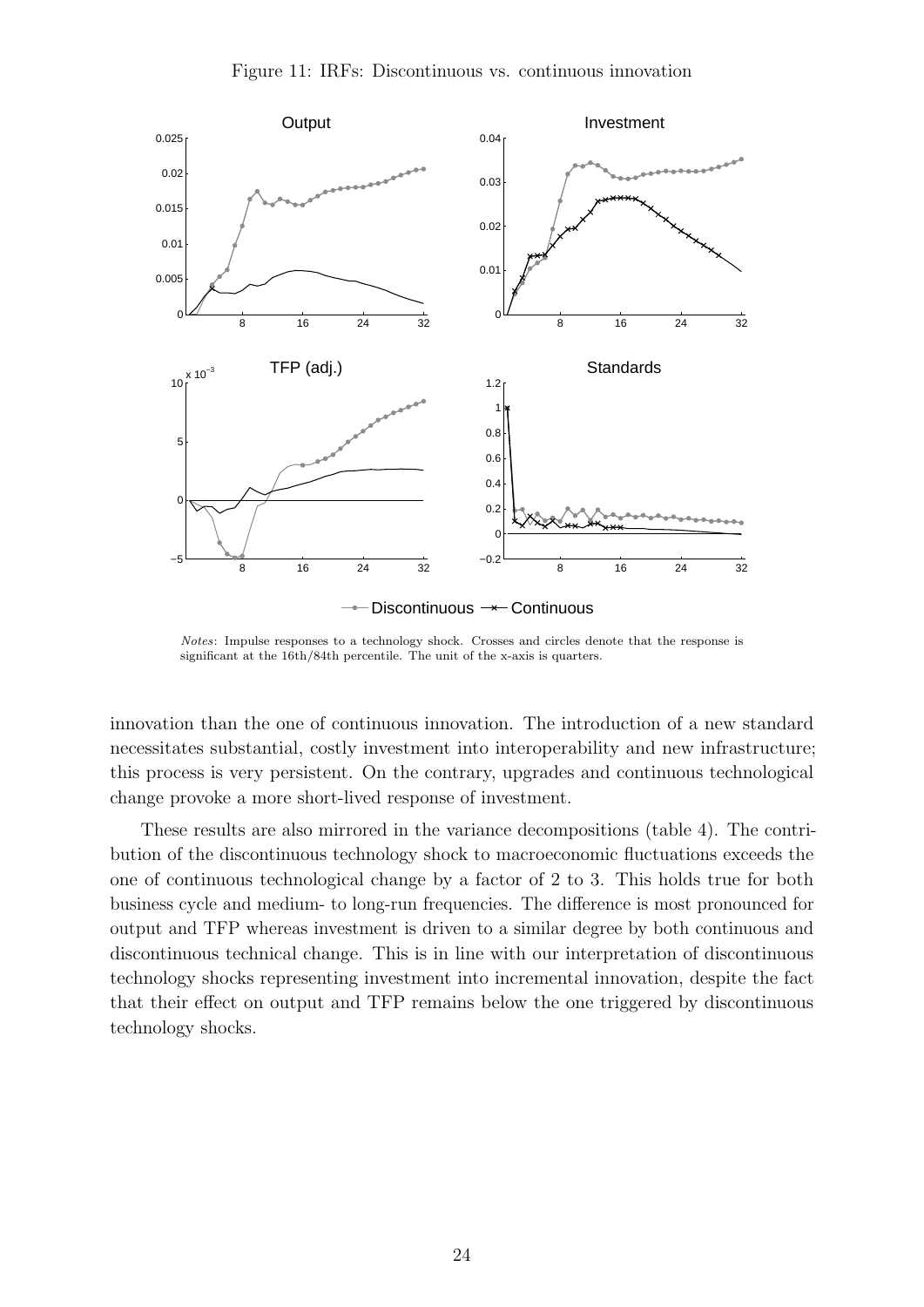|                      | Discontinuous |            | Continuous |            |
|----------------------|---------------|------------|------------|------------|
| Frequency (quarters) | $8 - 32$      | $33 - 200$ | $8 - 32$   | $33 - 200$ |
| Output               | 0.06          | 0.19       | 0.02       | 0.07       |
| Investment           | 0.05          | 0.14       | 0.03       | 0.10       |
| $TFP$ (adj.)         | 0.08          | 0.15       | 0.02       | 0.07       |
| Standards            | 0.69          | 0.27       | 0.71       | 0.13       |

<span id="page-29-1"></span>Table 4: Variance decompositions: discontinuous vs. continuous technology shock

Notes: The table displays the contribution of the discontinuous and continuous technology shocks at business cycle frequencies (8–32 quarters) as well as over the medium- to long-run spectrum (33–200 quarters).

### <span id="page-29-0"></span>6 Extensions

### 6.1 Enlarging the definition of relevant standards

All results presented so far were obtained using a series of ICT standard documents released by US-based SSOs. In this section, we will analyze the robustness of our results by relaxing both the technological and the geographical definitions we used in computing our standard counts.

First, the US economy may also respond to standards released by non-US based SSOs, and in particular a number of SSOs with worldwide outreach (e.g. ISO). The most important and most relevant standards issued by these international bodies are generally accredited at US SSOs included in our sample (such as ANSI). Nevertheless, the documents issued by international SSOs largely outnumber standard documents issued by US SSOs, and include several well-known and fundamental technology standards in the area of ICT. We therefore compute a combined series counting ICT standards issued by both US and international SSOs. We remove duplicates resulting from multiple accreditations of the same document and always keep only the earliest date of standard release (details in the data appendix).

Second, technological advances in fields outside of, but closely related to ICT might also matter for aggregate volatility. This is for instance the case for the field of electronics, including semiconductors. We therefore compute a series of US standards releases in a wider technological field including information and telecommunication technologies, but also electronics and image technology (ICS classes 31 and 37).

We plot both these new series against the one including only ICT standards from US SSOs in figure [12.](#page-30-0) The plots show that there is a clearly positive correlation of the three series (in part due to the fact that one series includes the other); however, a large number of the spikes between international and US standards do not coincide. The correlation between the ICT standard count and standard count including both ICT and electronics (both from US SSOs) is stronger than the one between ICT standards from international and US SSOs.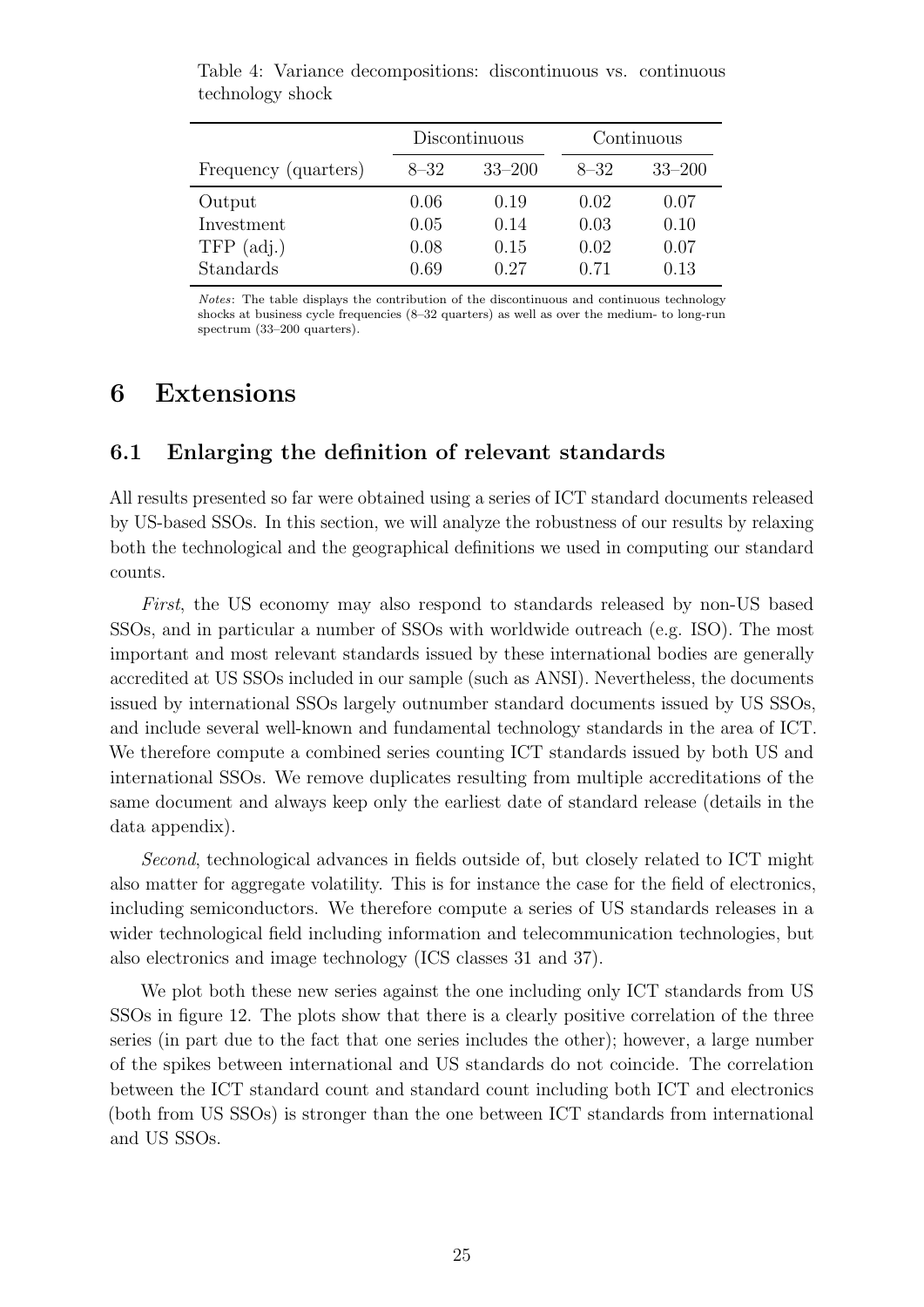<span id="page-30-0"></span>

Notes: The series display the number of standard counts per quarter. The left-hand side y-axis corresponds to ICT standards (ICS classes 33-35) as well as ICT and electronics standards (ICS classes 31–37) which were released by US standard setting organizations over the period 1975Q1–2011Q4. The right-hand side corresponds to ICT standards released both by US and international standard setting organizations over the same period.

We use the new standard series to replicate the findings that we obtained using ICT standard documents of US SSOs. The IRFs from this robustness check are qualitatively and quantitatively very similar to the results presented so far (figure [13\)](#page-31-0). We are therefore able to confirm our previous results with data series that include much larger numbers of documents and are substantially different in many aspects, but should pick up similar information.

Though the dynamics of impulse responses are very similar, the variance decompositions in table [5](#page-31-1) show that the contribution of the technology shock identified from both US and international standardization data is smaller by a few percentage points. We interpret this difference as evidence that international standards may pick up phenomena unrelated to the actual adoption of new technologies (such as trade harmonization). Another explanation concerns the fact that international standards most relevant to the US were already included in the baseline series of US standards documents because they were accredited by at least one US SSO. As a corollary, the remaining standards in the international series are less important for technological progress in the US. The contribution to macroeconomic volatility of the technology shock identified with standards in the broader technological field is also smaller than the one induced by the more narrowly defined ICT standards. This finding provides further support for our strategy to concentrate on ICT, where technology adoption is most tightly related to standardization.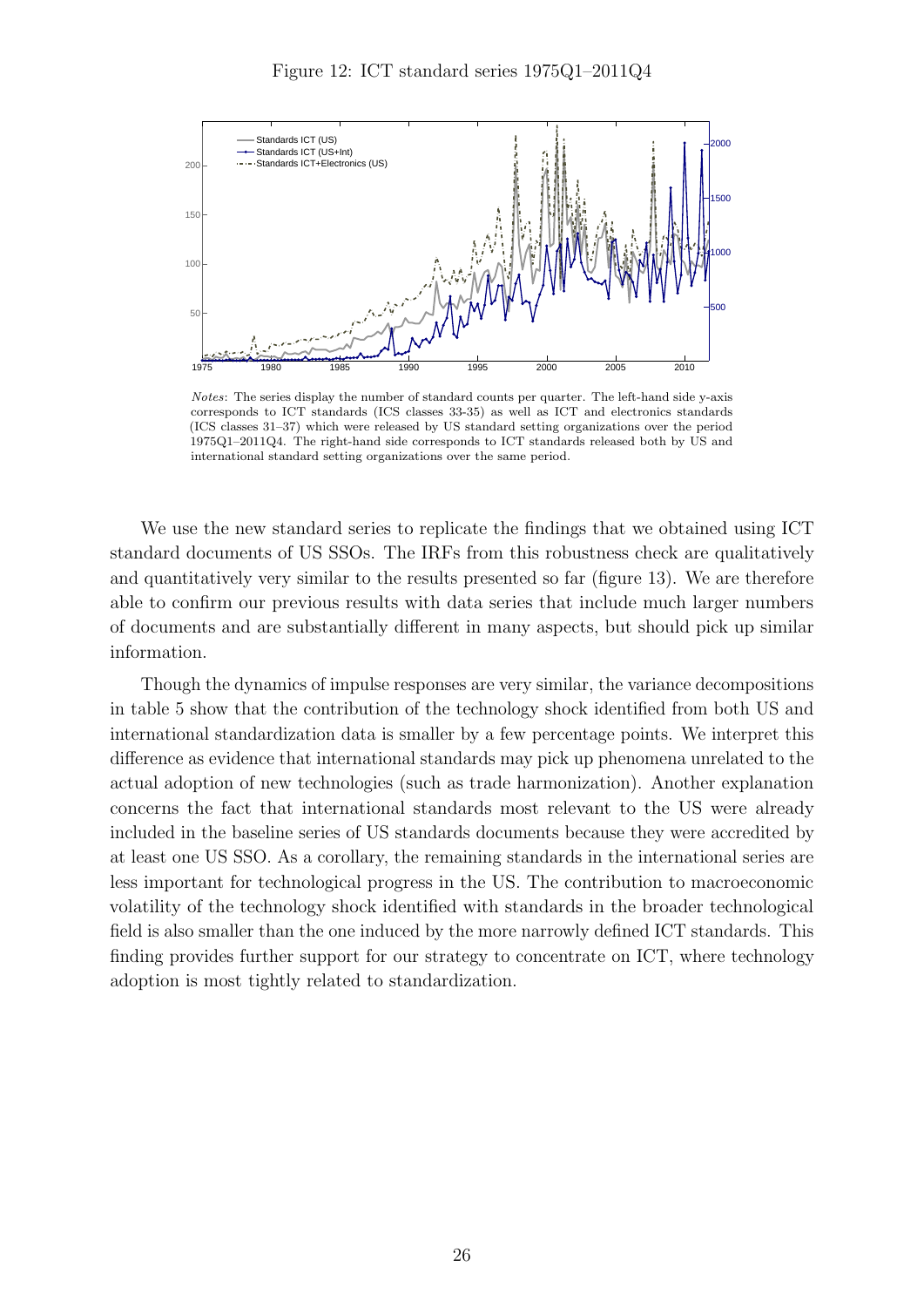

<span id="page-31-0"></span>

Notes: Impulse responses to a technology shock. The black line represents the median response, the corresponding shaded regions denote the 16th and 84th percentiles of the distribution of impulse response functions and dotted lines denote the 5th and 95th percentiles. The unit of the x-axis is quarters.

|                      | US+Int ICT |            | US ICT+Electronics |            |
|----------------------|------------|------------|--------------------|------------|
| Frequency (quarters) | $8 - 32$   | $33 - 200$ | $8 - 32$           | $33 - 200$ |
| Output               | 0.03       | 0.13       | 0.04               | 0.11       |
| Investment           | 0.03       | 0.15       | 0.03               | 0.08       |
| $TFP$ (adj.)         | 0.05       | 0.11       | 0.03               | 0.08       |
| Standards            | 0.80       | () 17      | 0.64               | 0.19       |

<span id="page-31-1"></span>Table 5: Variance decompositions: Technology shocks identified from different standard counts

Notes: The table displays the contribution of the technology shocks identified from standard counts using data from US and international SSOs as well as those US standards comprising ICS classes 31–37. The variance decompositions are computed at business cycle frequencies (8–32 quarters) as well as over the medium- to long-run spectrum (33–200 quarters).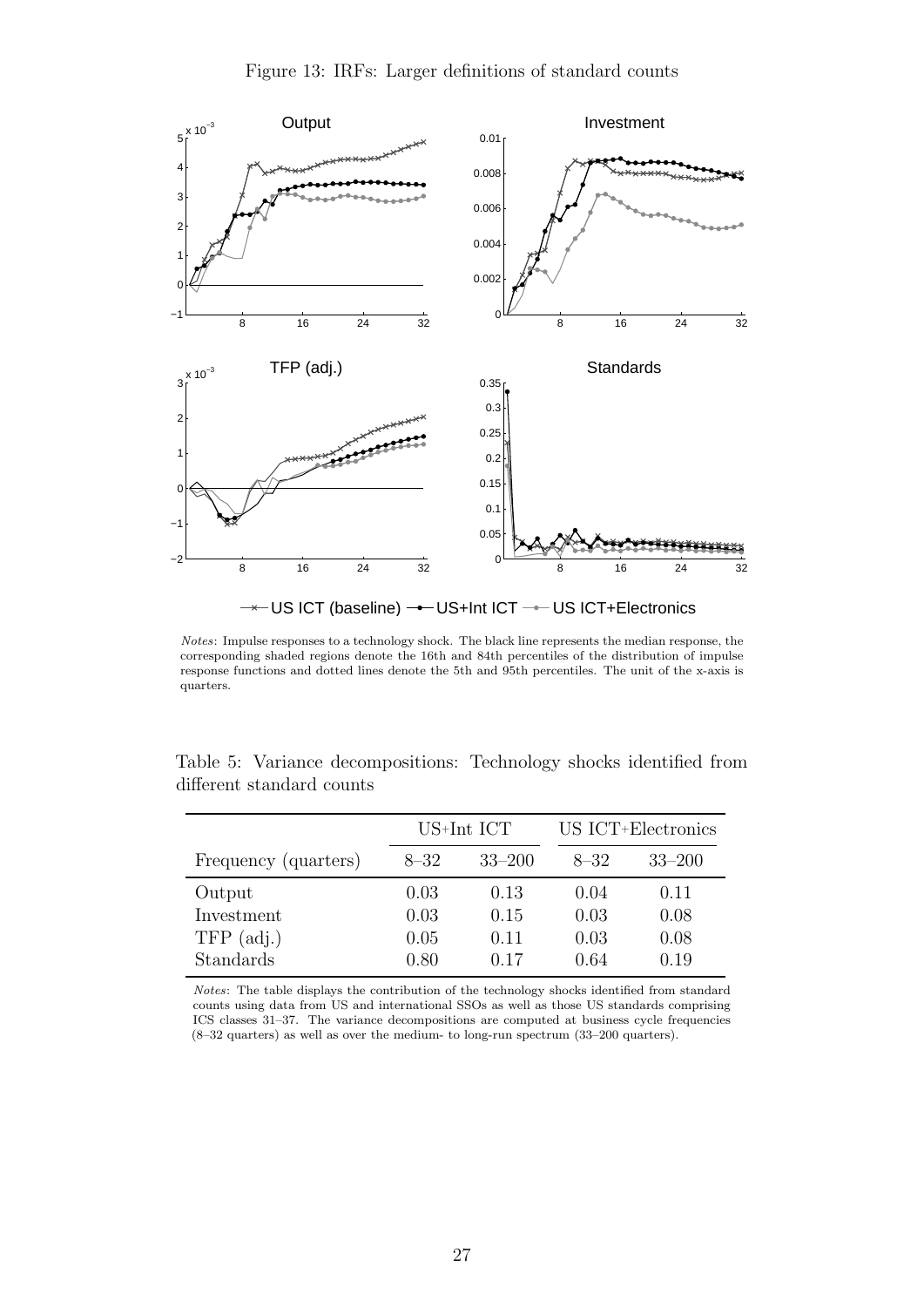#### 6.2 Weighting standards by their relative importance

We are confronted with the fact that our standard series attributes the same importance to every single standard. As a first means to take into account the relative importance of individual standards, we use reference weights. Referencing denotes the explicit link to an already existing standard by ulterior standard documents. We construct a series where we count the number of references received by each standard (forward-references). The number of forward-references is a good indicator for the extent to which a standard is used in different applications because a standard references another standard only if the implementation of the referencing standard necessitates the implementation of the referenced standard. In order to compare the relevance of standards released at different points in time, we only count the references received within the first four years after standard release (and accordingly we are only able to use standard documents released up to 2009 for this analysis).

A second way to control for the importance of standards is to weigh them by the number of pages. The number of pages is a plausible indicator for the technological complexity of the standard. SSOs generally try to keep standards as short as possible. Any technological description included into a standard represents a compromise that all parties have to agree upon, and binds the implementers of a standard to a particular technological choice. The standard document thus represents the most restricted description of a technology that suffices to ensure interoperability. Against this background, we hypothesize that more voluminous standard documents describe more complex technologies.

In particular, the two weighting schemes follow [Trajtenberg](#page-54-14) [\(1990\)](#page-54-14) who constructs citation-weighted patent counts. Similarly, we construct weighted standard counts (WSC):

$$
\text{WSC}^x_t = \sum_{i=1}^{n_t} (1 + x_{i,t}) \quad \text{where } x = r, p \tag{1}
$$

where r denotes the number of references and  $p$  denotes the number of pages per standard  $i; n_t$  is the number of standards per quarter t. This measure thus assigns a value of one to every standard and reference/page.

Figure [14](#page-33-0) displays the results of the baseline VAR system when ICT standards are replaced by the weighted time series counts (responses from the baseline model of figure [8](#page-20-1) are displayed for comparison). We normalize the shock to one for better comparison. The results show that the dynamics hardly change in comparison to the impulse responses displayed in figure [8.](#page-20-1) The response of the reference-weighted series provokes a pronounced negative and significant response of TFP in the short-run, before picking up permanently. However, the response of TFP to innovations in the page count is not significant at short horizons. These findings are mirrored in the variance decompositions displayed in table [6.](#page-33-1) The contribution of the reference-weighted series is more important than the one using page-weights and even exceeds the ones from the baseline model. In general, we find that weighting standard documents by references is meaningful whereas this does not seem to be the case for pages. Complexity might therefore not necessarily translate into technological and economic importance.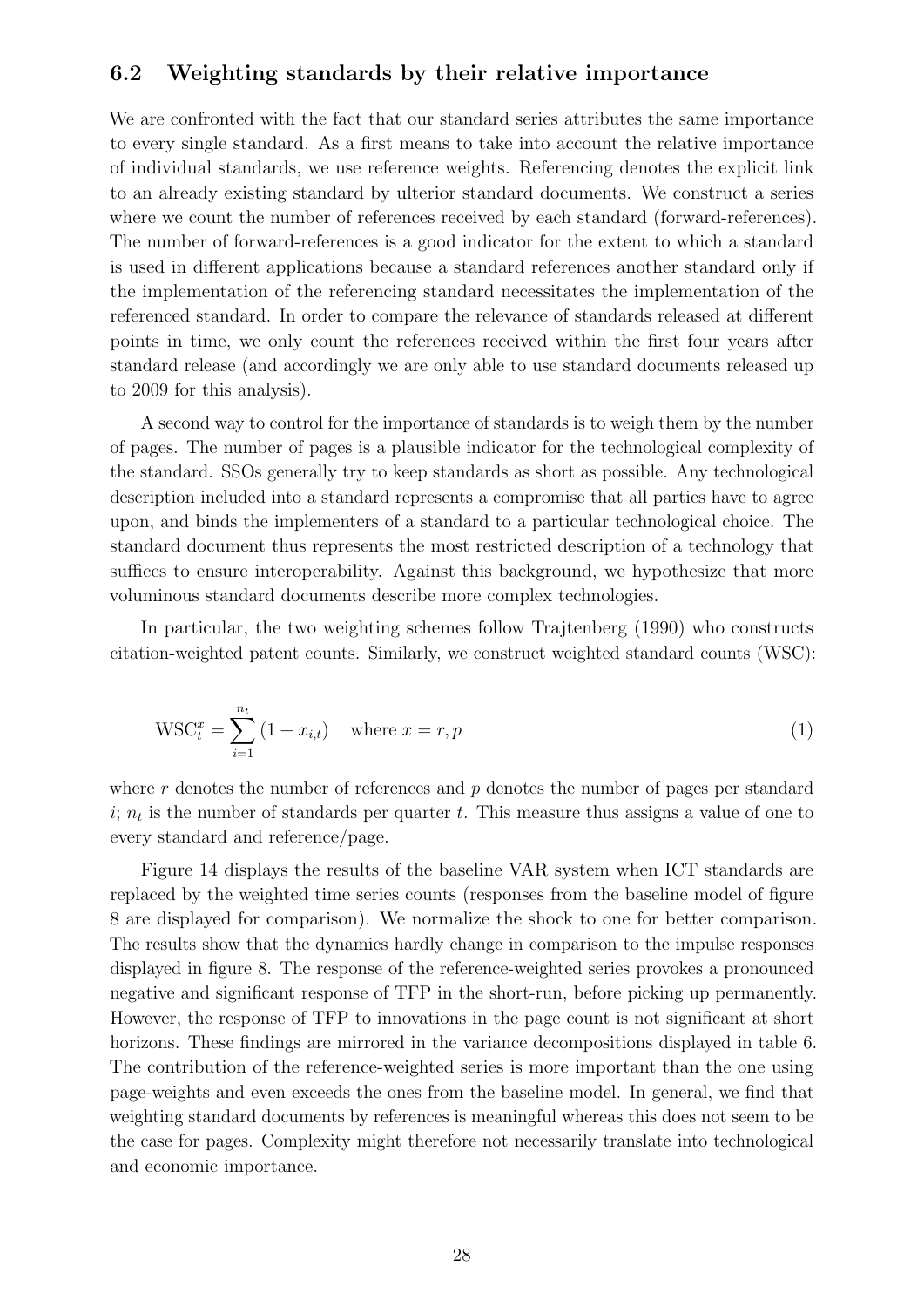

<span id="page-33-0"></span>

Faseline **→** Reference–weighted → Page–weighted  $\rightarrow$ 

Notes: Impulse responses to a technology shock using different ways to weigh the technological importance of a standard. "Reference-weighted" corresponds to the model where the standard time series is weighted by the number of references of the underlying standard and "page-weighted" corresponds to the weighting scheme using the page number of each standard. For the former, the model is estimated for the period 1975Q1–2009Q3 only. Crosses and circles denote that the response is significant at the 16th/84th percentile. The unit of the x-axis is quarters.

|                      | References |            | Pages    |            |
|----------------------|------------|------------|----------|------------|
| Frequency (quarters) | $8 - 32$   | $33 - 200$ | $8 - 32$ | $33 - 200$ |
| Output               | 0.09       | 0.26       | 0.03     | 0.07       |
| Investment           | 0.07       | 0.26       | 0.02     | 0.05       |
| $TFP$ (adj.)         | 0.12       | 0.27       | 0.04     | 0.05       |
| Standards            | 0.70       | 0.33       | 0.64     | 0.12       |

<span id="page-33-1"></span>Table 6: Variance decompositions: technology shocks identified from reference- and page-weighted standards

Notes: The table displays the contribution of the technology shocks identified from referenceand page-weighted standard counts at business cycle frequencies (8–32 quarters) as well as over the medium- to long-run spectrum (33–200 quarters).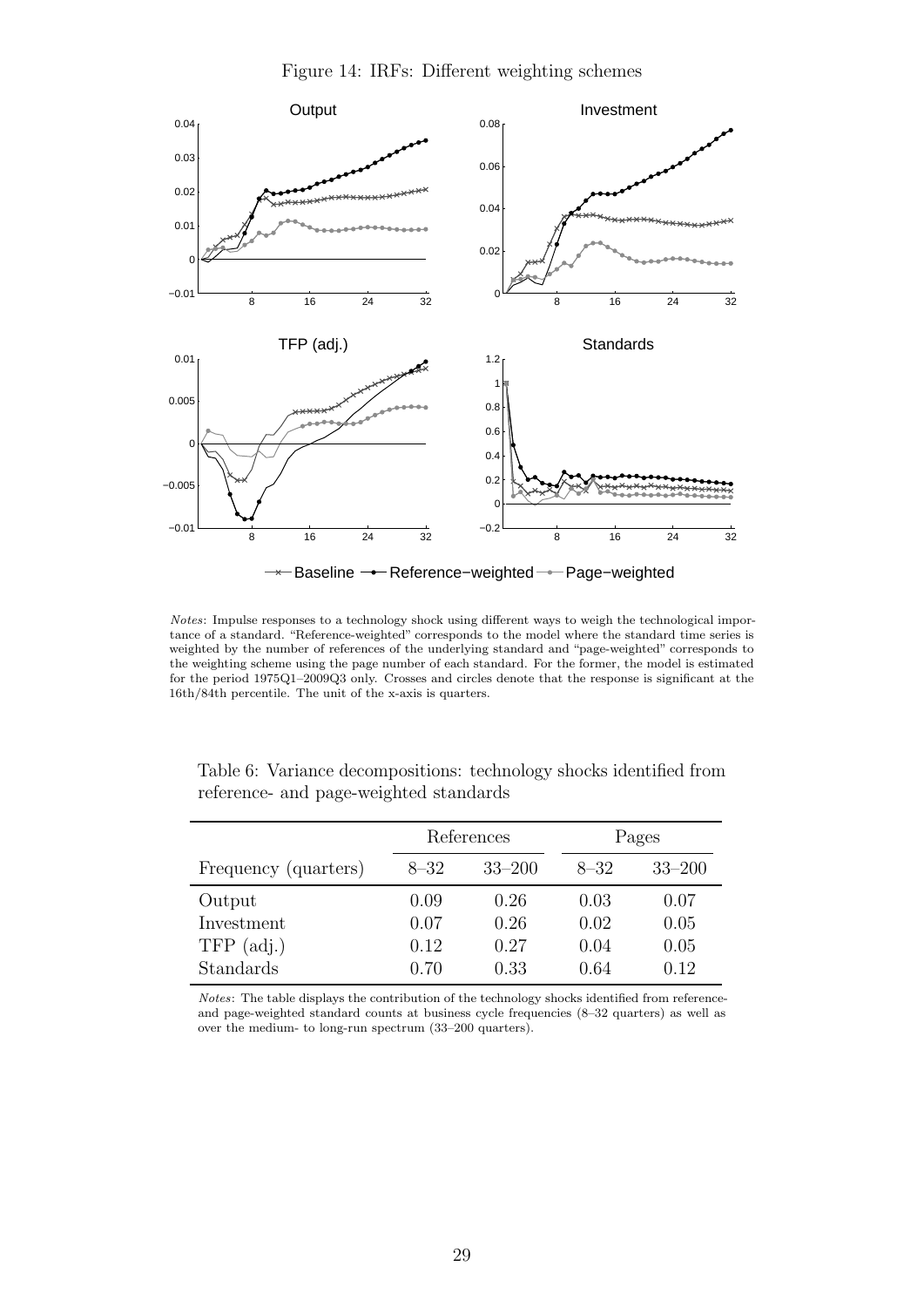#### 6.3 Larger VAR system

The Bayesian VAR approach allows us to include a large number of variables as the complexity of the system is automatically taken care of by the adjustment of the hyperparameter  $\phi_1$ . In order to verify the robustness of our results, we estimate a larger VAR system adding the following variables to the baseline model: consumption of goods and services, hours worked in the business sector, capacity utilization, the relative price of investment in equipment and software, the federal funds rate. TFP (adjusted for capacity utilization) is split into TFP in the investment goods sector as well as the consumption goods sector. As in section [5.3,](#page-25-0) we include stock market indices. We identify the technology shock as before and restrict the system to only allow for a contemporaneous reaction of standards and the stock market indices in response to a technology shock.

The results are displayed in figure [15.](#page-35-1) We first note that our results from the previous sections also hold in the larger system. Figure [15](#page-35-1) shows that the identified technology shock produces comovement of output, hours, consumption and investment. In standard macroeconomic models where shocks trigger technological diffusion, wealth effects should lead to a decline in hours worked, investment and output as agents shift towards more consumption in the prospect of higher future productivity [\(Cochrane,](#page-51-13) [1994\)](#page-51-13). However, if adoption is costly and requires training, a rise in labour demand reverses the effect on hours worked and investment since it requires more labour input and physical investment to implement new technologies whose higher productivity only materializes after several quarters. Regarding the supply of labour, the response of hours worked might be due to the fact that wealth effects on labour supply are actually nil or very small for the case of technology shocks.[20](#page-34-0) At least in the short-run, this seems a plausible explanation as the introduction of new technologies is nevertheless associated with a lot of uncertainty regarding the timing and magnitude of future productivity improvements; intertemporal substitution effects might thus play a smaller role.

The results in figure [15](#page-35-1) also demonstrate that capacity utilization rises until the technology shock has fully materialized. This is in line with the IST shock literature (i.e. [Greenwood](#page-52-2) *et al.*, [2000\)](#page-52-2) where a positive shock leads to a higher rate of utilization of existing capital: the marginal utilization cost of installed capital is lowered when its relative value decreases in the light of technologically improved new vintages of capital. Once technology has fully diffused (output, investment and consumption are at a permanently higher level), capacity utilization and hours decline again. The relative price of investment decreases following a technology shock but only does so after several years. This implies that our identified technology shock might nevertheless be conceptually different or timed differently than IST shocks. The effect of a technology shock on the Federal Funds rate is nil. As before, stock market indices react on impact, with the reaction being stronger for the NASDAQ than for the S&P500.

<span id="page-34-0"></span><sup>&</sup>lt;sup>20</sup>This would be the case when Greenwood-Hercowitz-Huffman (GHH) preferences prevail — a point stressed by [Jaimovich and Rebelo](#page-53-0) [\(2009\)](#page-53-0).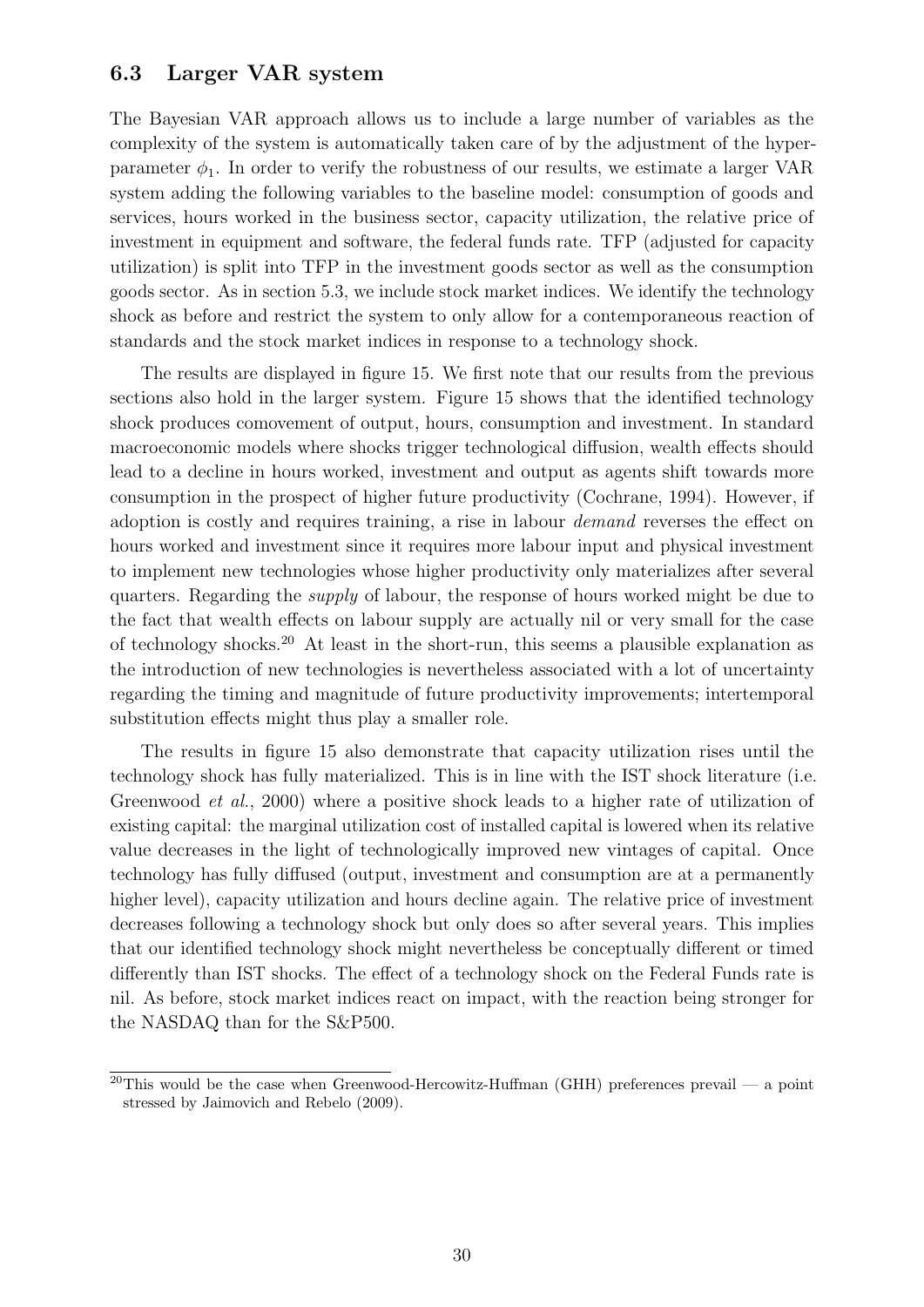<span id="page-35-1"></span>

Notes: Impulse responses to a technology shock. The black line represents the median response, the corresponding shaded regions denote the 16th and 84th percentiles of the distribution of impulse response functions and dotted lines denote the 5th and 95th percentiles. The unit of the x-axis is quarters.

### <span id="page-35-0"></span>6.4 Annual data

For some of the standards in our dataset, information on the date of release only includes the year, but not the month of the release. In a last step, we want to test whether the fact that we distributed these standards uniformly across the quarters of the respective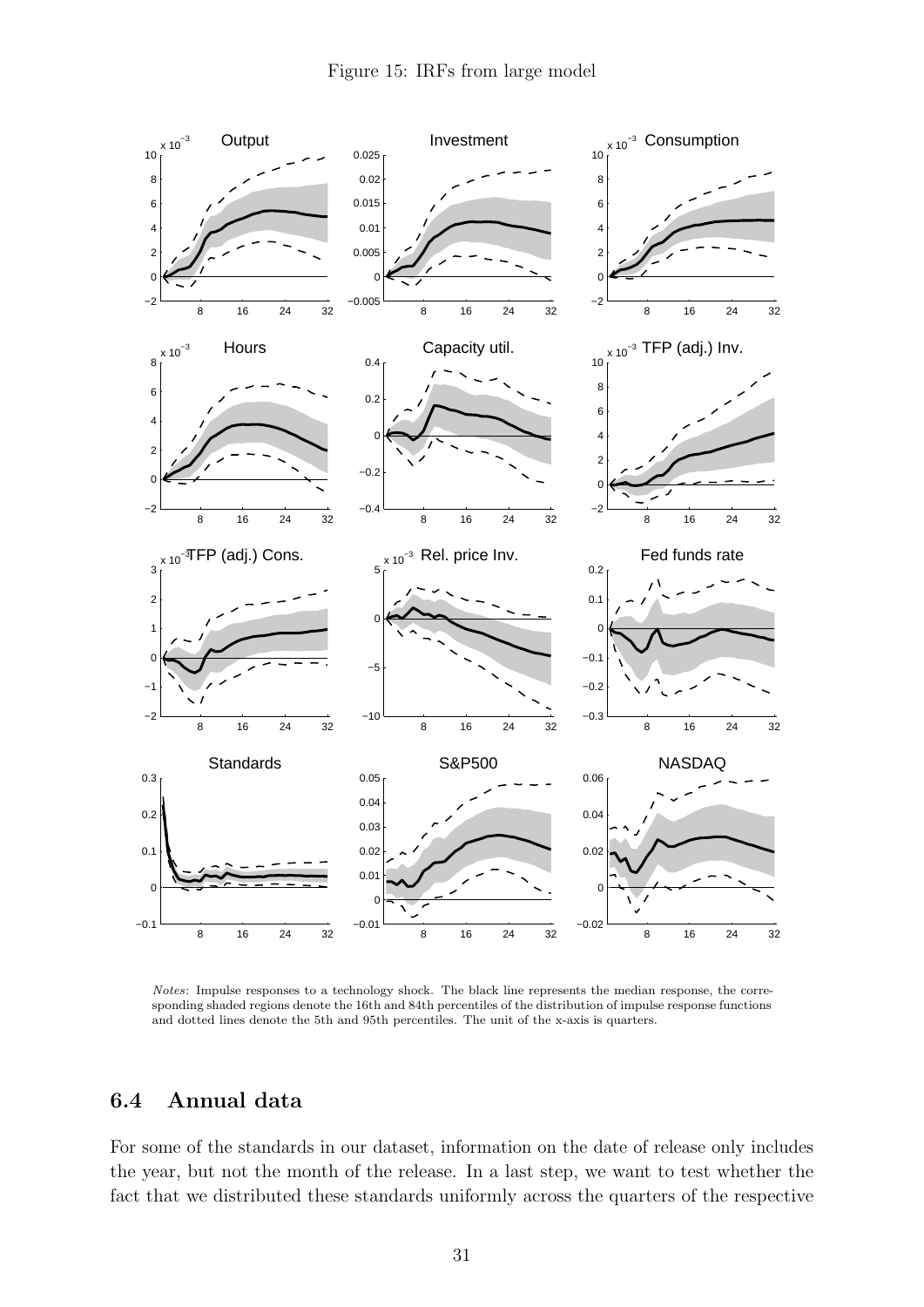release year affects our results. We therefore construct annual count data for each of the standard series. We estimate a Bayesian VAR as before, using 3 lags (corresponding to the 12 lags used above for quarterly data) and determining the hyperparameters of the model as described in section [4.1.](#page-15-3)

<span id="page-36-0"></span>

Figure 16: IRFs from baseline model: Annual data

Notes: Impulse responses to a technology shock. The black line represents the median response, the corresponding shaded regions denote the 16th and 84th percentiles of the distribution of impulse response functions and dotted lines denote the 5th and 95th percentiles. The unit of the x-axis is quarters.

The responses from the model estimated with annual data are strikingly similar to the ones from quarterly data. The responses of output and investment in figure [16](#page-36-0) are clearly S-shaped. Whereas there is practically no reaction of output and investment during the first year following the shock, there is a clear increase in the following two years after which this expansion levels off. We also find the same short-term reaction for TFP as before: the median of the posterior distribution of impulse responses two years after the shock is negative before turning positive thereafter. In the long-run, TFP is increasing markedly.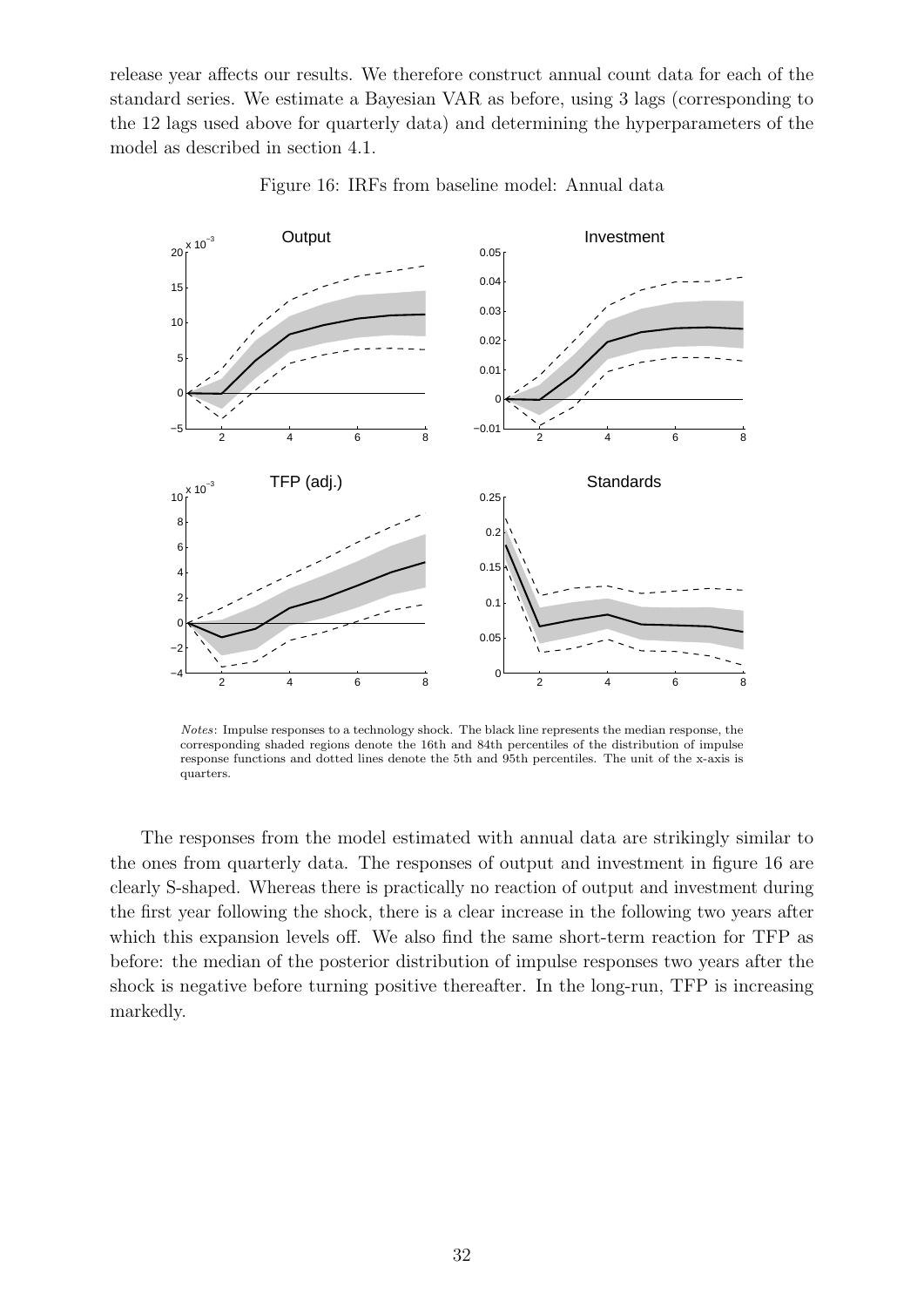<span id="page-37-0"></span>

Notes: Impulse responses to a technology shock. The black line represents the median response, the corresponding shaded regions denote the 16th and 84th percentiles of the distribution of impulse response functions and dotted lines denote the 5th and 95th percentiles. The unit of the x-axis is quarters.

−0.02

2 4 6 8

−0.05

2 4 6 8

2 4 6 8

−0.05

The dynamics of the baseline model are again confirmed in the larger model (figure [17\)](#page-37-0). Output, investment, consumption and hours comove and are S-shaped. TFP decreases in the short-run before picking up after several years. The relative price of investment decreases in the long-run. Interestingly, the federal funds rate decreases. Stock market variables react on impact as before.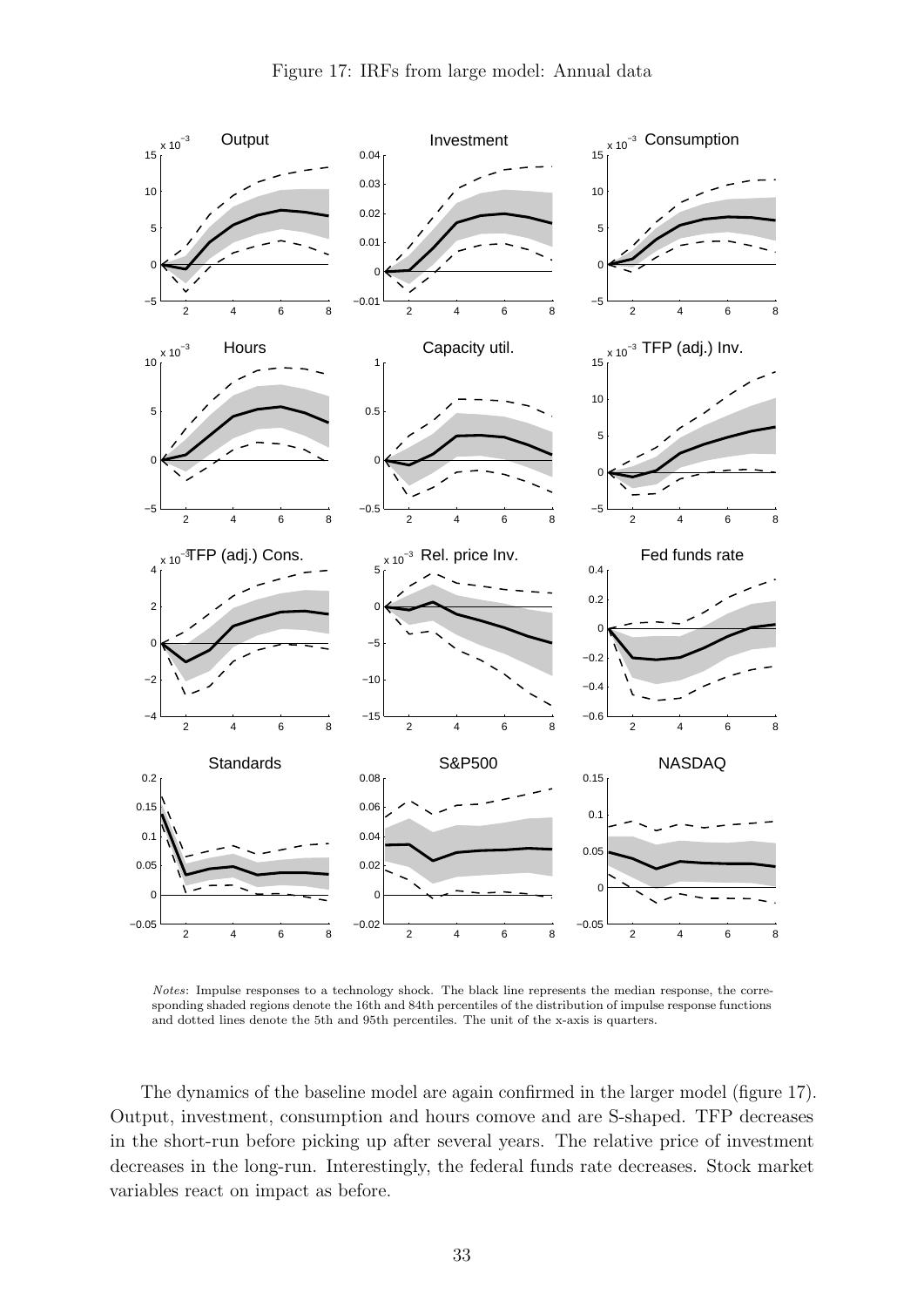## <span id="page-38-0"></span>7 Conclusion

This paper analyzes the role of technology shocks for macroeconomic fluctuations. Its main contribution is to explicitly embed a microeconomic mechanism into the macroeconomic analysis of technology. The complex interdependencies of various technologies necessitate the coordinated establishment of rules. This process of technological standardization is a vital step for technology adoption. We therefore use the number of standard releases as a meaningful indicator grounded in innovation economics to investigate the interaction between technology and the macroeconomic cycle.

Our results contrast with previous findings and challenge several assumptions on technology that are widely used in macroeconomic research. Business cycle theories generally conceive technology to be an exogenous process. In these models, positive technology shocks translate into movements of macroeconomic variables on impact, in particular into immediate increases in TFP. In this paper, we draw a picture that is more in line with the microeconomic concept of technology: adoption is procyclical, technology diffuses slowly and its effects only materialize after considerable delay.

Though we isolate a very specific shock out of a large collection of shocks that usually constitute "technology" in macroeconomic models, its contribution to aggregate volatility is non-negligible; yet, it matters more at the medium-term horizon than in the shortrun. We show that our identified technology shock generates an S-shaped response of output and investment as is typical of technological diffusion. Regarding the transitory dynamics of shocks to embodied technological change, we show that technology leads to an increase in productivity in the long-run, but the very nature of new technologies (and in particular discontinuous ones) can cause TFP to decrease in the short-run. We can therefore reconcile the fact that productivity slowdowns are observed in the data with the notion of a technology frontier which nevertheless increases constantly.

Our results also help to gain insights about the nature of shocks such as the ones found in the "news shock" literature. These news shocks are hardly linked to their specific underlying causes. Slow technological diffusion is characterized by similar propagation dynamics as news shocks. This paper shows that standardization is a trigger of technological diffusion and acts as a signalling device which informs agents about future macroeconomic developments. It is for this reason that forward-looking variables such as stock market indices, and in particular the NASDAQ Composite index which tracks high-tech companies, can react to a technology shock on impact.

Overall, this paper stresses the importance of looking into the microeconomic mechanisms that constitute the basis of the driving forces of macroeconomic fluctuations. Using the insights from the literature on industrial organization and innovation should help macroeconomists in opening the black box that technology and productivity often represent. Understanding the different dimensions of technological progress and disembodied productivity is ultimately a necessary condition for uncovering the different channels which impede and foster economic growth.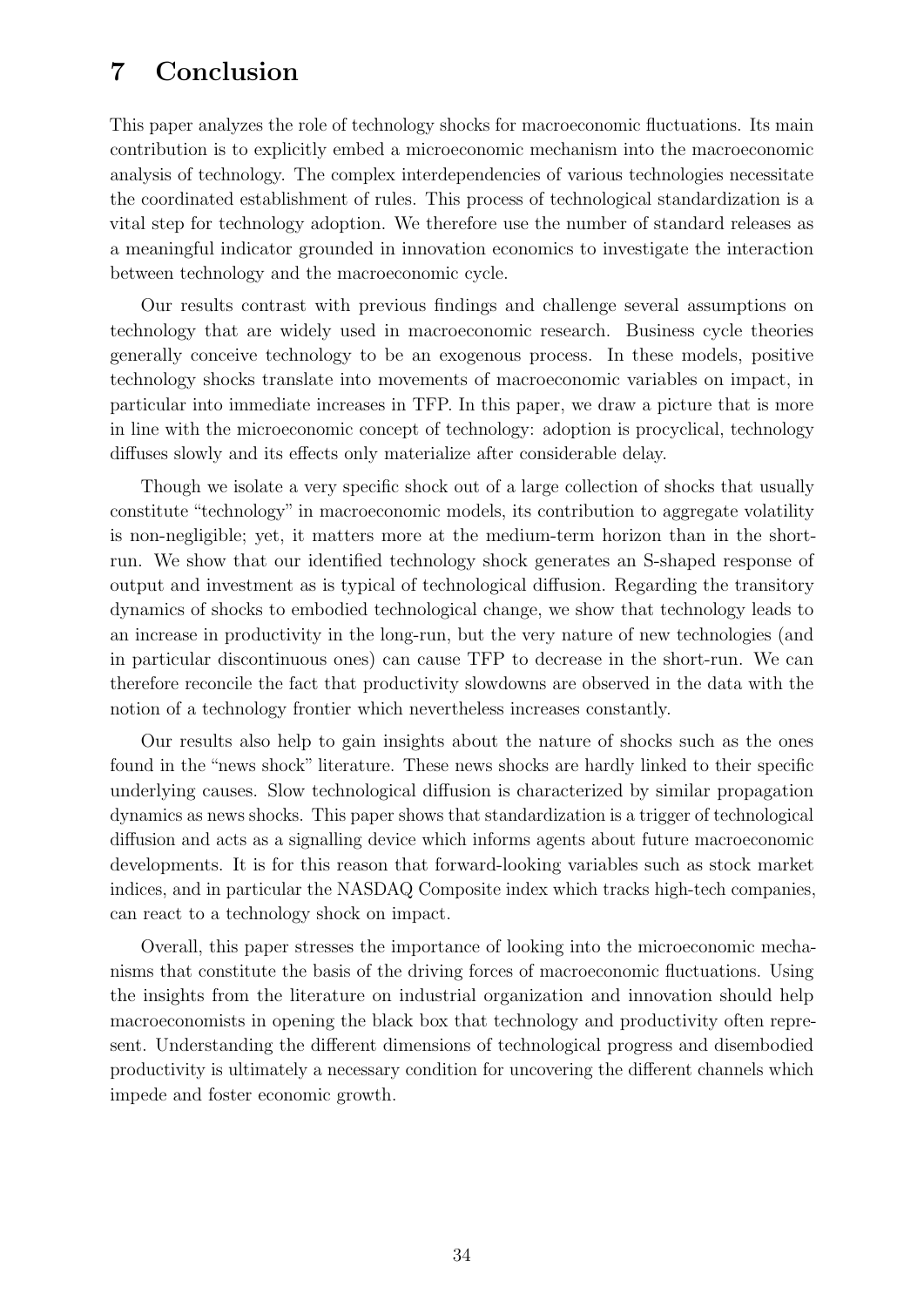## Appendix

### A. Identification of a business cycle shock using frequency domain analysis

A business cycle shock is identified as in [Giannone](#page-52-8) et al. [\(2012a\)](#page-52-8) which adapts the identification strategy of [DiCecio and Owyang](#page-51-14) [\(2010\)](#page-51-14). This appendix largely follows the notation of Altig *[et al.](#page-50-13)* [\(2005\)](#page-50-13) who analyze the quantitative impact of various shocks on the cyclical properties of macroeconomic variables.

The structural moving-average representation of  $Y_t$  is

$$
Y_t = D(L)\varepsilon_t
$$
 where  $D(L) = \sum_{k=0}^{\infty} D_k L^k$ 

where L represents the lag operator. Inverting  $D(L)$  yields:

$$
F(L)Y_t = \varepsilon_t
$$
 where  $F(L) = B_0 - \sum_{k=1}^{\infty} B_k L^k = B_0 - B(L)$   
 $B_0 Y_t = B_1 Y_{t-1} + B_2 Y_{t-2} + \ldots + \varepsilon_t$ 

The reduced-form VAR model

$$
Y_t = A(L)Y_t + u_t
$$
 where  $E[u_t u'_t] = \Sigma$  and  $A(L) = \sum_{k=1}^{\infty} A_k L^k$ 

relates to the structural representation as follows:

$$
Y_t = (B_0)^{-1}B(L)Y_t + (B_0)^{-1}\varepsilon_t
$$
  
=  $A(L)Y_t + u_t$  where  $A(L) = (B_0)^{-1}B(L)$  and  $u_t = (B_0)^{-1}\varepsilon_t$   
=  $[I - A(L)]^{-1}CC^{-1}u_t$  where  $C = (B_0)^{-1}$   
=  $[I - A(L)]^{-1}C\varepsilon_t$  where  $\varepsilon_t = C^{-1}u_t$  and  $E[\varepsilon_t \varepsilon_t'] = B_0 \Sigma B_0' = I$ 

In practice, a VAR of lag order  $p$  is estimated; hence, the infinite-order lag polynomial  $A(L)$  is approximated by a truncated version  $\sum_{k=1}^{p} A_k L^k$  of order p. The matrix  $B_0$ maps the reduced-form shocks into their structural counterparts. Identification of the structural shocks can be achieved using various strategies such as short-run and long-run restrictions. Using a recursive Cholesky identification scheme, the variance-covariance matrix of residuals of the reduced-form VAR,  $\Sigma$ , can be decomposed in order to restrict the matrix C:

$$
\Sigma = CC' \quad \text{and} \quad C = \text{chol}(\Sigma)
$$

The identification of a business cycle shock is achieved by extracting a shock process which is a linear combination of all the shocks in the VAR system (except the technology shock) that leads to a high variation in output at business cycle frequencies. The identification of the technology shock, the column corresponding to the standardization variable, is left unchanged and identified via the standard Cholesky approach. In order to achieve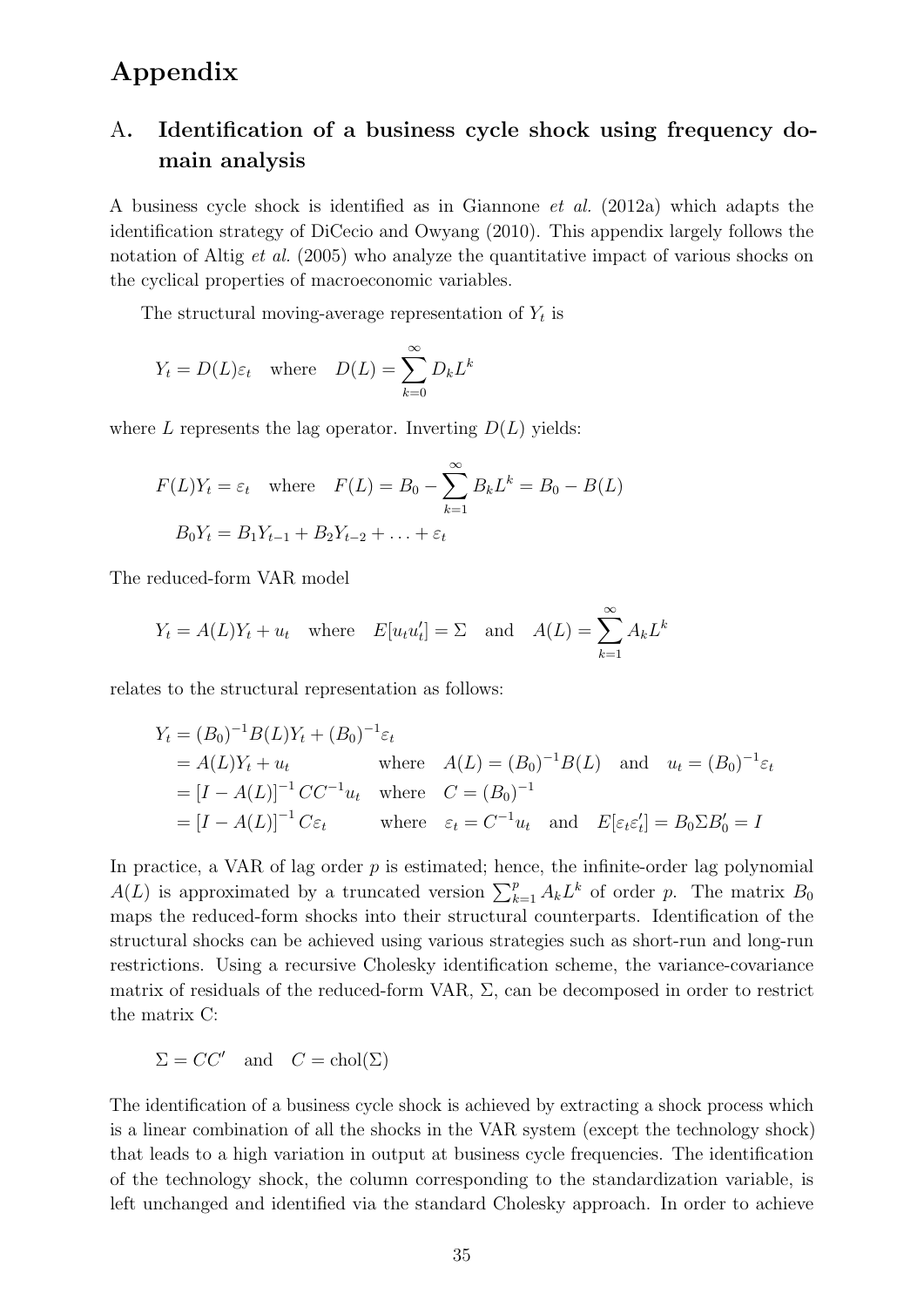the simultaneous identification of the technology and the "business cycle shock", a set of column vectors of C is rotated so that the shock  $\varepsilon_{i,t}$  maximizes the forecast error variance of one of the variables  $Y_{k,t}$  of the vector  $Y_t$  at business cycle frequencies. In the present case, the variable  $Y_{k,t}$  corresponds to output. We denote the rotation matrix by R and can re-write our structural VAR accordingly:

$$
Y_t = [I - A(L)]^{-1} \, CRR^{-1}C^{-1}u_t = [I - A(L)]^{-1} \, CRe_t^* \quad \text{where} \quad \varepsilon_t^* = R^{-1}C^{-1}u_t
$$

The variance of  $Y_t$  can be defined in the time domain:

$$
E[Y_t Y_t'] = [I - A(L)]^{-1} \, CRR'C'\, [I - A(L)']^{-1}
$$

Deriving its equivalent representation in the frequency domain requires the use of spectral densities. The spectral density of the vector  $Y_t$  is given by:

$$
S_Y(e^{-i\omega}) = \left[I - A(e^{-i\omega})\right]^{-1} CRR'C'\left[I - A(e^{-i\omega})'\right]^{-1}
$$

The spectral density due to shock  $\varepsilon_{t,j}$  is equivalently:

$$
S_{Y,j}(e^{-i\omega}) = \left[I - A(e^{-i\omega})\right]^{-1} CRI_jR'C'\left[I - A(e^{-i\omega})'\right]^{-1}
$$

where  $I_j$  is a square matrix of zeros with dimension equal to the number of variables and the j-th diagonal element equal to unity. The term  $A(e^{-i\omega})'$  denotes the transpose of the conjugate of  $A(e^{-i\omega})$ . We are interested in the share of the forecast error variance of variable  $Y_{k,t}$  which can be explained by shock  $\varepsilon_{t,j}$ . The respective variances are restricted to a certain frequency range  $[a, b]$ . The ratio of variances to be maximized is then:

$$
V_{k,j} = \iota'_k \frac{\int_a^b S_{Y,j}(e^{-i\omega}) d\omega}{\int_a^b S_Y(e^{-i\omega}) d\omega} \iota_k
$$

where  $\iota_k$  is a selection vector of zeros and the k-th element equal to unity. For business cycle frequencies with quarterly data, the frequency range  $a = \frac{2\pi}{32}$  and  $b = \frac{2\pi}{8}$  $\frac{2\pi}{8}$  is used. The integral can be approximated by

$$
\frac{1}{2\pi} \int_{-\pi}^{\pi} S(e^{-i\omega}) d\omega \approx \frac{1}{N} \sum_{k=-\frac{N}{2}+1}^{\frac{N}{2}} S(e^{-i\omega_k}) \text{ where } \omega_k = \frac{2\pi k}{N}
$$

for a sufficiently large value of N. The contribution of shock  $\varepsilon_i$  to the forecast error variance of variable  $Y_{t,k}$  at certain frequencies is consequently determined by:

$$
V_{k,j} = t'_k \frac{\sum_{k=N/a}^{N/b} S_{Y,j}(e^{-i\omega_k})}{\sum_{k=N/a}^{N/b} S_Y(e^{-i\omega_k})} t_k
$$

The identification consists in finding the rotation matrix R such that  $V_{k,j}$  is maximized.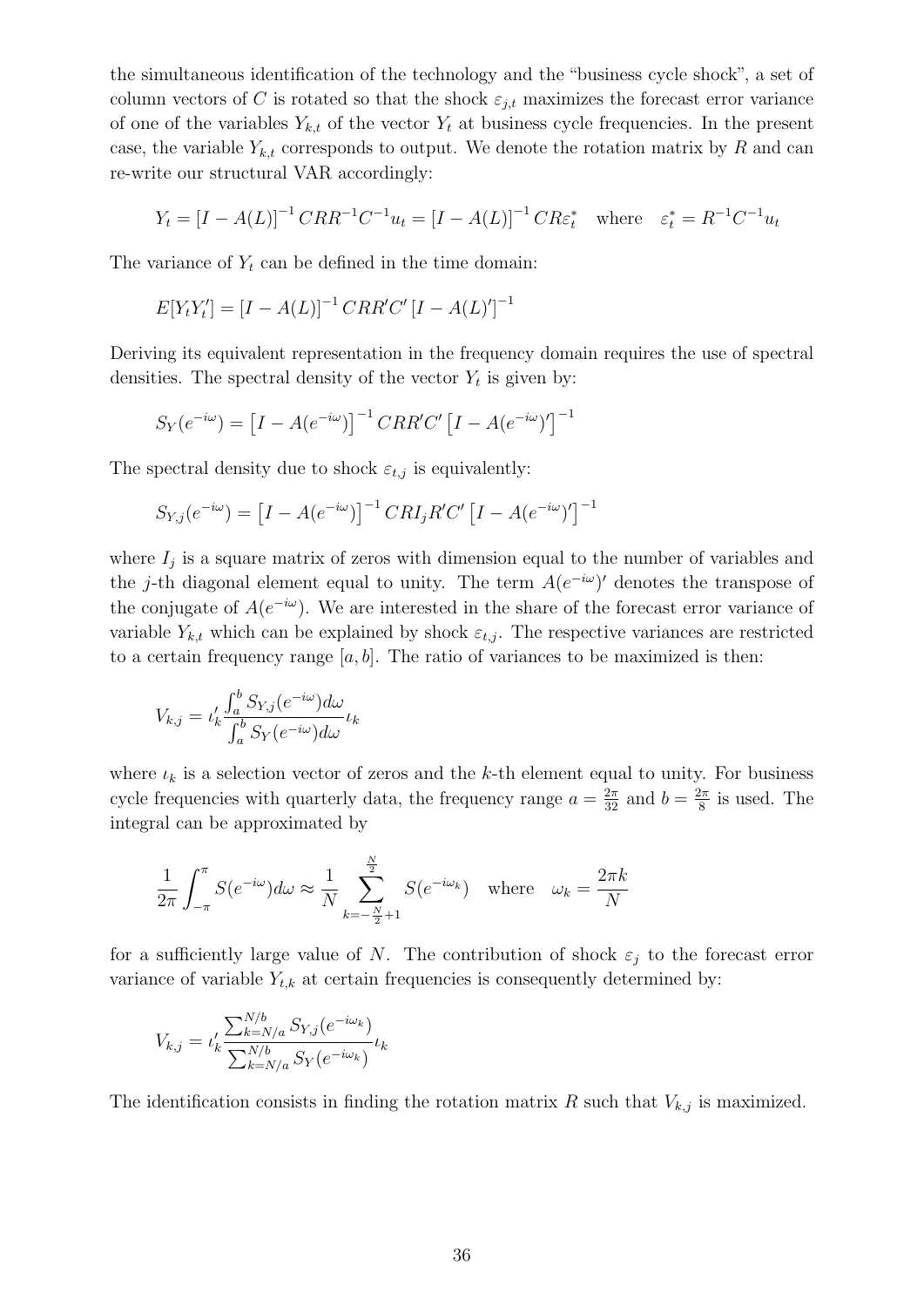#### <span id="page-41-0"></span>B. Details on the BVAR with a Normal-Wishart prior

Let us write our reduced-form VAR system as follows:

$$
Y_t = X_t A + u_t \quad \text{where} \quad E[u_t u'_t] = \Sigma
$$

$$
u_t \sim \mathcal{N}(0, \Sigma)
$$

$$
\text{vec}(u_t) \sim \mathcal{N}(0, \Sigma \otimes I_{T-p})
$$

 $X_t$  comprises the lagged variables of the VAR system and A denotes the coefficient matrix. The Normal-Wishart conjugate prior assumes the following moments:

$$
\Sigma \sim \mathcal{IW}(\Psi, d)
$$

$$
\alpha = \text{vec}(A) | \Sigma \sim \mathcal{N}(a, \Sigma \otimes \Omega)
$$

The prior parameters a,  $\Omega$ ,  $\Psi$  and d are chosen to ensure a Minnesota prior structure. The literature has usually set the diagonal elements of  $\Psi$ ,  $\psi_i$ , proportional to the variance of the residuals of a univariate  $AR(p)$  regression:  $\psi_i = \sigma_i^2(d - k - 1)$  where k denotes the number of variables. This ensures that  $E(\Psi) = \text{diag}(\sigma_1^2, \dots, \sigma_k^2)$  which approximates the Minnesota prior variance. Following [Giannone](#page-52-7) et al. [\(2012b\)](#page-52-7), one can treat the diagonal elements of  $\Psi$  as hyperparameters in order to ensure that a maximum of the prior parameters is estimated in a data-driven way. For the Wishart prior to be proper, the degrees of freedom parameter, d, must be at least  $k + 2$  which is why we set  $d = k + 2$ .

This paper generalizes the Minnesota approach by allowing for a variable-specific lag decay. Since  $\phi_4$  varies by each variable, we denote it by  $\phi_{4,j}$ . It can be shown that a Minnesota prior structure with variable-specific lag decay is imposed if the diagonal elements of  $\Omega$  are set to  $(d - k - 1)\phi_1/(l^{\phi_{4,j}}\psi_j)$ . As a result, the prior structure writes as follows:

$$
\alpha_{ijl} \mid \Sigma \sim \mathcal{N}\left(a_{ijl}, \frac{\phi_1}{l^{\phi_{4,j}}}\frac{\psi_i}{\psi_j}\right) \quad \text{with} \quad a_{ijl} = \begin{cases} \delta_i & \text{if } i = j \text{ and } l = 1\\ 0 & \text{otherwise} \end{cases}
$$

The above expression shows that the Normal-Wishart prior maps into a Minnesota design with the particularity of  $\phi_2$  being equal to one and  $\phi_4$  being variable-specific. We have to impose  $\phi_2 = 1$  due to the Kronecker structure of the variance-covariance matrix of the prior distribution which imposes that all equations are treated symmetrically; they can only differ by the scale parameter implied by  $\Sigma$  (see [Kadiyala and Karlsson,](#page-53-8) [1997;](#page-53-8) [Sims](#page-54-6) [and Zha,](#page-54-6) [1998\)](#page-54-6). As a corollary, the lag decay parameter  $\phi_{4,j}$  can be specific to variable j, but cannot differ by equation i.

Since the prior parameters a,  $\Omega$ ,  $\Psi$  and d are set in a way that they coincide with the moments implied by the Minnesota prior, they thus depend on a set of hyperparameters Θ which comprises  $\phi_1$ ,  $\phi_{4,j}$  and  $\psi_i$  ( $\phi_2$  and  $\phi_3$  are fixed). Integrating out the uncertainty of the parameters of the model, the marginal likelihood conditions on the hyperparameters Θ that define the prior moments. Maximizing the marginal likelihood with respect to  $\Theta$  is equivalent to an Empirical Bayes method where parameters of the prior distribution are estimated from the data. The marginal likelihood is given by

$$
p(Y) = \int \int p(Y \mid \alpha, \Sigma) p(\alpha \mid \Sigma) p(\Sigma) d\alpha d\Sigma
$$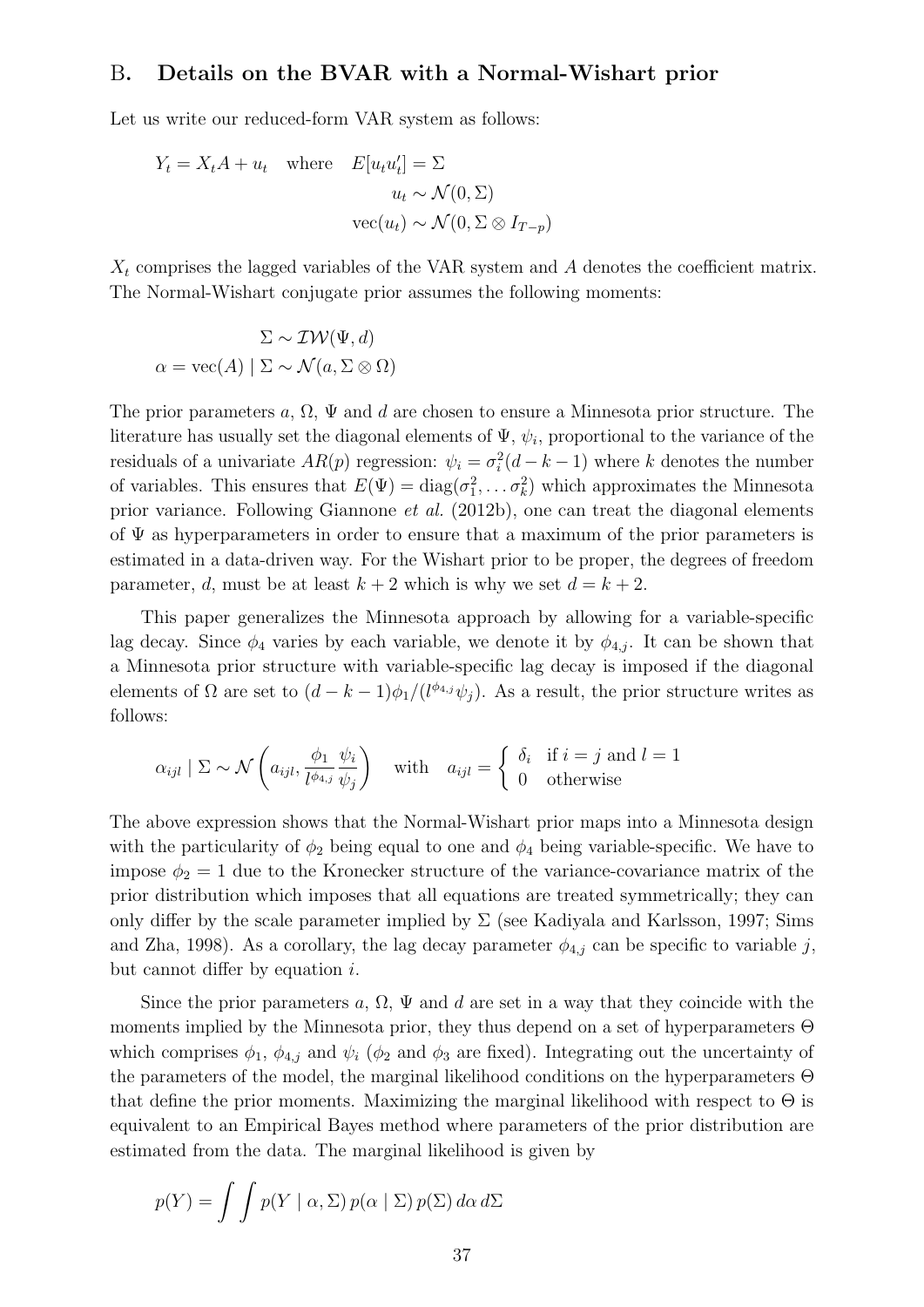and analytical solutions are available for the Normal-Wishart family of prior distributions (see [Giannone](#page-52-7) et al., [2012b](#page-52-7) for an expression and a detailed derivation).

Maximizing the marginal likelihood (or its logarithm) yields the optimal vector of hyperparameters:

 $\Theta^* = \arg\max_{\Theta} \ln p(Y)$ 

[Giannone](#page-52-7) et al. [\(2012b\)](#page-52-7) adopt a more flexible approach by placing a prior structure on the hyperparameters themselves. The procedure used in this paper, however, is equivalent to imposing a flat hyperprior on the model.

The original Minnesota prior assumes that the variance-covariance matrix of residuals is diagonal. This assumption might be appropriate for forecasting exercises based on reduced-form VARs, but runs counter to the standard set-up of structural VARs [\(Kadiyala](#page-53-8) [and Karlsson,](#page-53-8) [1997\)](#page-53-8). Moreover, impulse response analysis requires the computation of nonlinear functions of the estimated coefficients. Thus, despite the fact that analytical results for the posterior of the Minnesota prior are available, numerical simulations have to be used.<sup>[21](#page-42-0)</sup> Every draw of the matrix which maps the reduced-form innovations into structural shocks is taken from the draws of the posterior distribution of the model parameters; the identifying assumptions therefore reflect parameter uncertainty. Hence, we implement a Normal-Wishart prior where the prior mean and variance is specified as in the original Minnesota prior and we simulate the posterior using the Gibbs sampler. More specifically, the prior is implemented by adding dummy observations to the system of VAR equations. The weight of each of the dummies corresponds to the respective prior variance.

### C. Implementing block exogeneity

In section [5.2,](#page-20-0) we implement a block exogeneity VAR. The purpose of this exercise where we add sectoral investment series one by one to the baseline VAR is to ensure that the technology shock is identified as in the baseline model. This appendix describes the estimation procedure which follows [Zha](#page-54-15) [\(1999\)](#page-54-15).

The structural model can be split in several blocks. Since we are working with two blocks in section [5.2,](#page-20-0) the following illustration concentrates on this case; but the exposition also holds for the general case of several blocks (see [Zha,](#page-54-15) [1999\)](#page-54-15).

$$
\begin{pmatrix} F_{11}(L) & F_{12}(L) \\ F_{21}(L) & F_{22}(L) \end{pmatrix} \begin{pmatrix} Y_{1t} \\ Y_{2t} \end{pmatrix} = \begin{pmatrix} \varepsilon_{1t} \\ \varepsilon_{2t} \end{pmatrix}
$$

<span id="page-42-0"></span><sup>21</sup>For structural VAR analysis, two approaches are commonly used [\(Canova,](#page-50-7) [2007\)](#page-50-7): (1) A prior is imposed on the reduced-form coefficients and augmented by a Normal-Wishart prior whenever the VAR is exactly identified as in the case of Cholesky decomposition. (2) Whenever there is over-identification, [Sims and](#page-54-6) [Zha](#page-54-6) [\(1998\)](#page-54-6) propose putting a prior on the structural coefficients directly. Restrictions on the structural parameters are also provided by the algorithm developed by [Waggoner and Zha](#page-54-16) [\(2003\)](#page-54-16).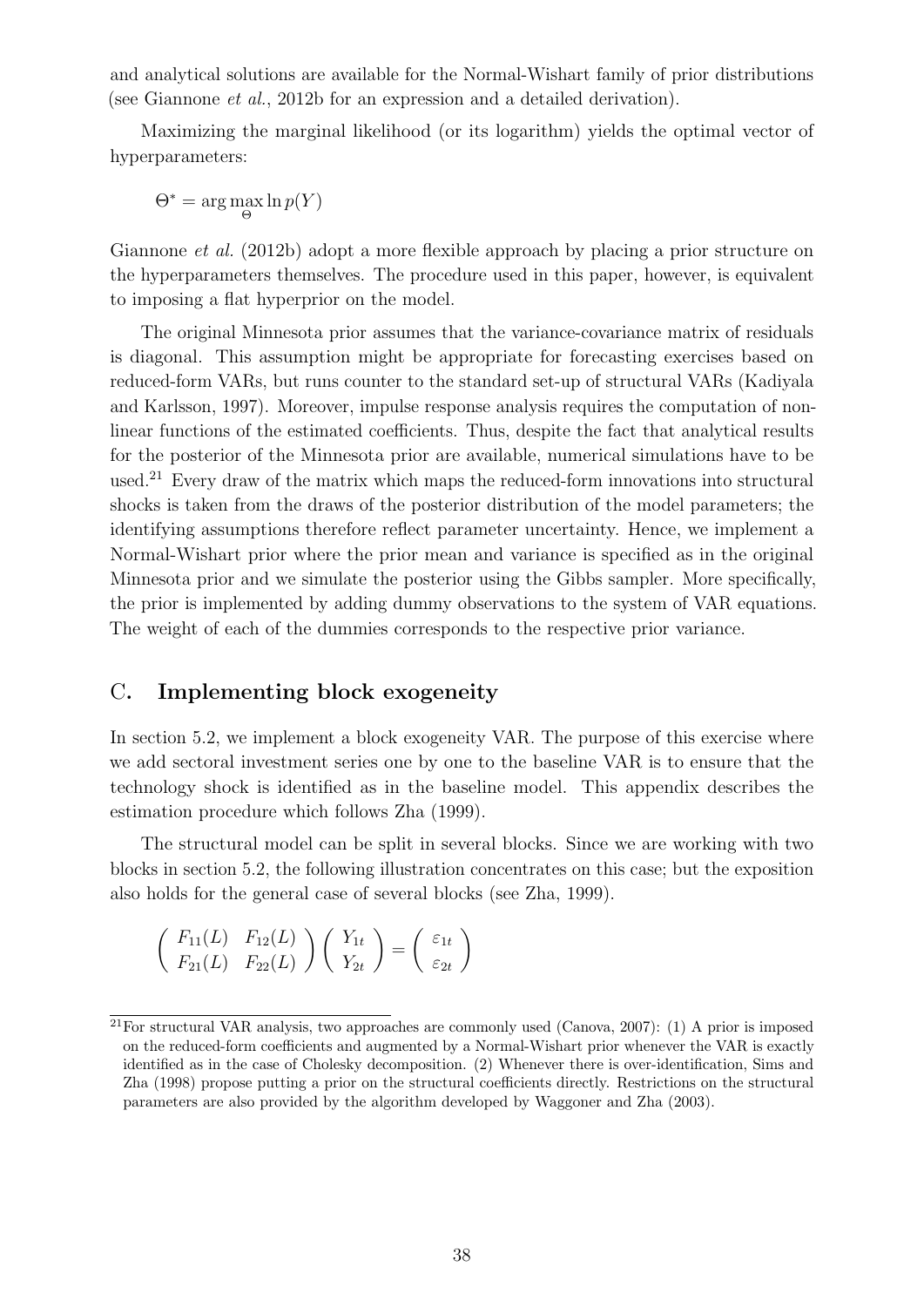The above model can be normalized by premultiplying it with the block-diagonal matrix of the contemporaneous impact coefficients:

$$
\begin{pmatrix}\nB_{0,11}^{-1} & 0 \\
0 & B_{0,22}^{-1}\n\end{pmatrix}\n\begin{pmatrix}\nF_{11}(L) & F_{12}(L) \\
F_{21}(L) & F_{22}(L)\n\end{pmatrix}\n\begin{pmatrix}\nY_{1t} \\
Y_{2t}\n\end{pmatrix} =\n\begin{pmatrix}\nB_{0,11}^{-1} & 0 \\
0 & B_{0,22}^{-1}\n\end{pmatrix}\n\begin{pmatrix}\n\varepsilon_{1t} \\
\varepsilon_{2t}\n\end{pmatrix}
$$

The variance of the normalized error terms is block-orthogonal with block-diagonal entries:

$$
\Sigma_{ii} = (B_{0,ii}^{-1}) (B_{0,ii}^{-1})'
$$

Replace  $F(L) = B_0 - B(L)$  in block equation:

$$
\begin{pmatrix}\nB_{0,11}^{-1} & 0 \\
0 & B_{0,22}^{-1}\n\end{pmatrix}\n\begin{pmatrix}\nB_{0,11} - B_{11}(L) & B_{0,12} - B_{12}(L) \\
B_{0,21} - B_{21}(L) & B_{0,22} - B_{22}(L)\n\end{pmatrix}\n\begin{pmatrix}\nY_{1t} \\
Y_{2t}\n\end{pmatrix} =\n\begin{pmatrix}\nB_{0,11}^{-1} & 0 \\
0 & B_{0,22}^{-1}\n\end{pmatrix}\n\begin{pmatrix}\n\varepsilon_{1t} \\
\varepsilon_{2t}\n\end{pmatrix}
$$

Each block (for  $i = 1, 2$ ) then writes as:

$$
B_{0,ii}^{-1} [B_{0,ii} - B_{ii}(L) B_{0,ij} - B_{ij}(L)] \begin{pmatrix} Y_{it} \\ Y_{jt} \end{pmatrix} = B_{0,ii}^{-1} \varepsilon_{it}
$$
  

$$
[I - B_{0,ii}^{-1} B_{ii}(L)] Y_{it} + [B_{0,ii}^{-1} B_{0,ij} - B_{0,ii}^{-1} B_{ij}(L)] Y_{jt} = B_{0,ii}^{-1} \varepsilon_{it}
$$

If there is block recursion (defined as a lower triangular Cholesky decomposition), i.e. block j (2) does not impact block i (1) contemporaneously, we have  $B_{0,ij} = 0$ :

$$
\left[I - B_{0,i}^{-1}B_{ii}(L)\right]Y_{it} - B_{0,i}^{-1}B_{ij}(L)Y_{jt} = B_{0,i}^{-1}\varepsilon_{it}
$$

If, in addition there is block exogeneity, i.e. block j  $(2)$  does not impact block i  $(1)$  at any horizon, we have  $B_{0,ij} = 0$  and  $B_{ij}(L) = 0$ :

$$
\left[I - B_{0,ii}^{-1} B_{ii}(L)\right] Y_{it} = B_{0,ii}^{-1} \varepsilon_{it}
$$

If block 2 does not impact block 1 at any horizon  $(B_{0,12} = 0$  and  $B_{12}(L) = 0)$ , the two blocks can be estimated separately. Block 1 consists in regressing contemporaneous values of the variables in block 1 on their lagged values:

$$
Y_{1t} = B_{0,11}^{-1} B_{11}(L) Y_{1t} + B_{0,11}^{-1} \varepsilon_{1t}
$$

Block 2 consists in regressing contemporaneous values of the variables in block 2 lagged values of all variables, but also on contemporaneous values of the variables in block 2:

$$
Y_{2t} = B_{0,22}^{-1}B_{22}(L)Y_{2t} + \left[B_{0,22}^{-1}B_{21}(L) - B_{0,22}^{-1}B_{0,21}\right]Y_{1t} + B_{0,22}^{-1}\varepsilon_{2t}
$$

Due to the block-recursive structure of the model, there is a one-to-one mapping between  $B_{0,ii}$  and  $\Sigma_{ii}$ . We therefore employ a Gibbs sampler to alternately draw  $\Sigma_{ii}$  from an inverted Wishart distribution and the reduced form coefficients from a normal distribution. The structural parameters can be recovered from the reduced form model by the direct mapping via  $B_{0,ii}$ . In particular, the estimate of the contemporaneous impact matrix,  $B_{0,21}$ , can be retrieved from its reduced-form estimate  $B_{0,22}^{-1}B_{0,21}$ , by premultiplication with  $B_{0.22}$ . As described in appendix [B.,](#page-41-0) we also implement an informative prior for the BVAR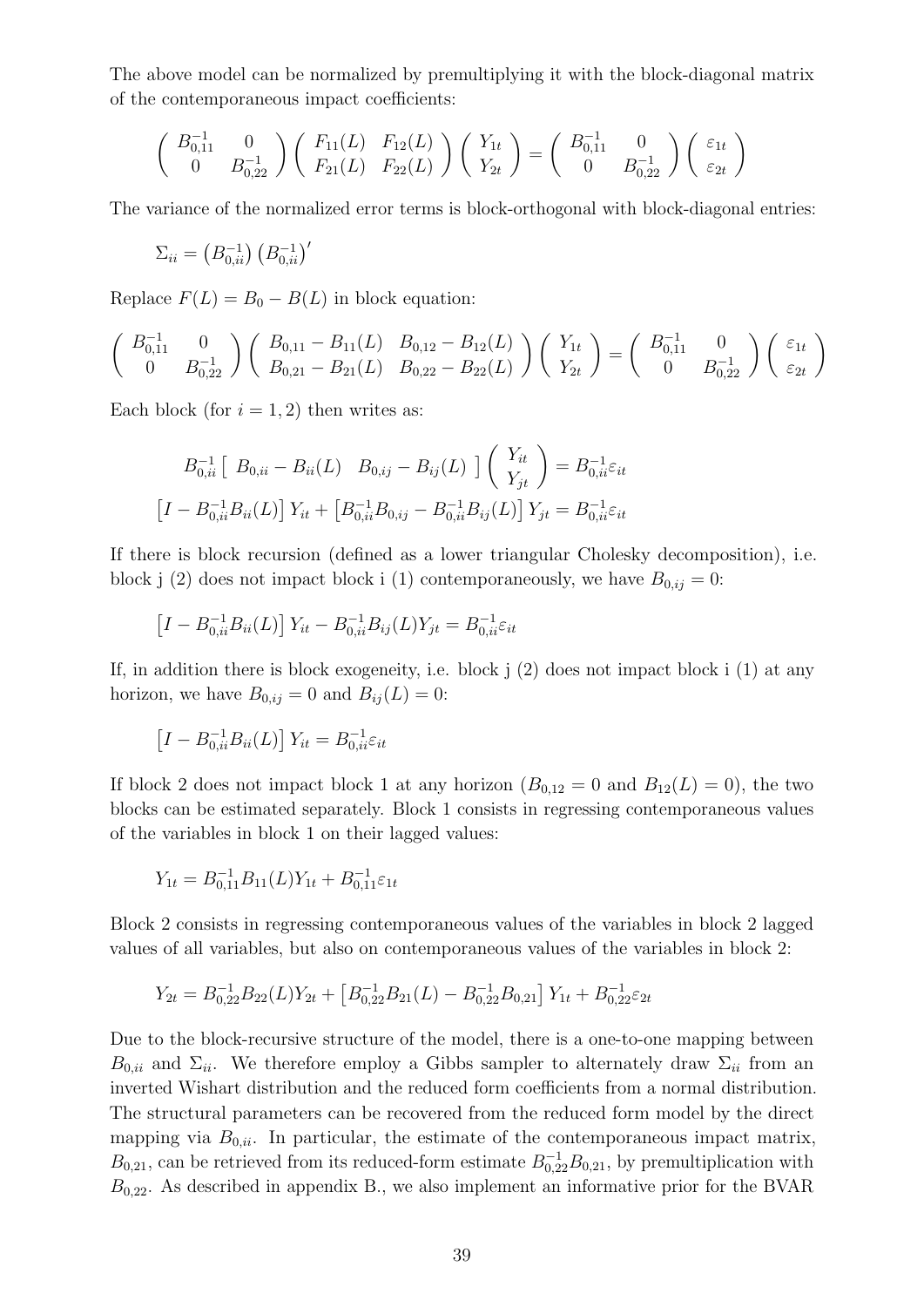with block exogeneity. The Minnesota prior moments are chosen similarly to the baseline model.

Since the purpose of imposing block exogeneity is to identify the same technology shock across all models which only differ in the sectoral investment variable that is added to the system, we fix the hyperparameters for block 1  $(\phi_1, \phi_{4,j}^{(1)}$  and  $\psi_i^{(1)}$  $i^{(1)}$ , where the superscript refers to the variables in block 1) to the estimates from the baseline model and estimate the remaining parameters  $(\phi_{4,j}^{(2)}$  and  $\psi_i^{(2)}$  $i^{(2)}$ ) via the empirical Bayes method described in appendix [B..](#page-41-0) Given that  $\phi_1$ ,  $\phi_{4,j}^{(1)}$  and  $\psi_i^{(1)}$  $i^{(1)}$  are fixed in this set-up, we maximize the logarithm of the marginal likelihood corresponding to the second block to find the values of  $\phi_{4,j}^{(2)}$  and  $\psi_i^{(2)}$  $i^{(2)}$ .

#### D. Non-fundamentalness in VAR representations

Consider a Wold representation for  $Y_t$ :

$$
Y_t = K(L)u_t \quad \text{where} \quad E[u_t u_t'] = \Sigma
$$

where  $K(L)$  is a lag polynomial. This moving average representation is not unique as shown by [Hansen and Sargent](#page-52-13) [\(1991a\)](#page-52-13). *First*, one can obtain an observationally equivalent representation by finding a matrix which maps the reduced-form errors into structural ones:

$$
Y_t = K(L)CC^{-1}u_t = D(L)\varepsilon_t
$$

Defining the structural shocks as  $\varepsilon_t = C^{-1}u_t$  and the propagation matrix as  $D(L) = K(L)C$ , the above transformation is concerned with the well-known problem of identification. Knowledge or assumptions about the structure of the matrix  $C$ , motivated by economic theory, helps recovering the structural shocks. A second form of non-uniqueness, nonfundamentalness, is hardly ever discussed in empirical applications of structural vector autoregressions, but is as important as identification. As discussed in [Hansen and Sargent](#page-52-13) [\(1991a,](#page-52-13)[b\)](#page-52-14), there exist other moving-average representations such as:

$$
Y_t = \overline{K}(L)\overline{u}_t \quad \text{where} \quad E[\overline{u}_t \overline{u}'_t] = \overline{\Sigma}
$$

Formally speaking, both Wold representations express  $Y_t$  as a *linear* combination of past and current shocks ( $u_t$  or  $\overline{u}_t$  respectively) which is why their first and second moments coincide.  $K(L)$  and  $K(L)$  and the corresponding white noise processes produce the same autocovariance-generating function:

$$
\overline{K}(z)\,\overline{\Sigma}\,\overline{K}(z^{-1})=K(z)\,\Sigma\,D(z^{-1})
$$

Though both the Wold representations of  $Y_t$  in terms of  $u_t$  and  $\overline{u}_t$  display the same autocovariance structure, the interpretation of  $u_t$  and  $\overline{u}_t$  is not the same. In particular, if the space spanned by  $\overline{u}_t$  is larger than the one spanned by  $Y_t$ , the structural shocks cannot be recovered from *past* and *current* observations of  $Y_t$ . In this case, knowing  $Y_t$  is not enough to identify  $\varepsilon_t$ , independently of the identification assumptions in C. We then say that the Wold representation is not fundamental: the polynomial  $\overline{K}(L)$  has at least one root inside the unit circle and is thus not invertible.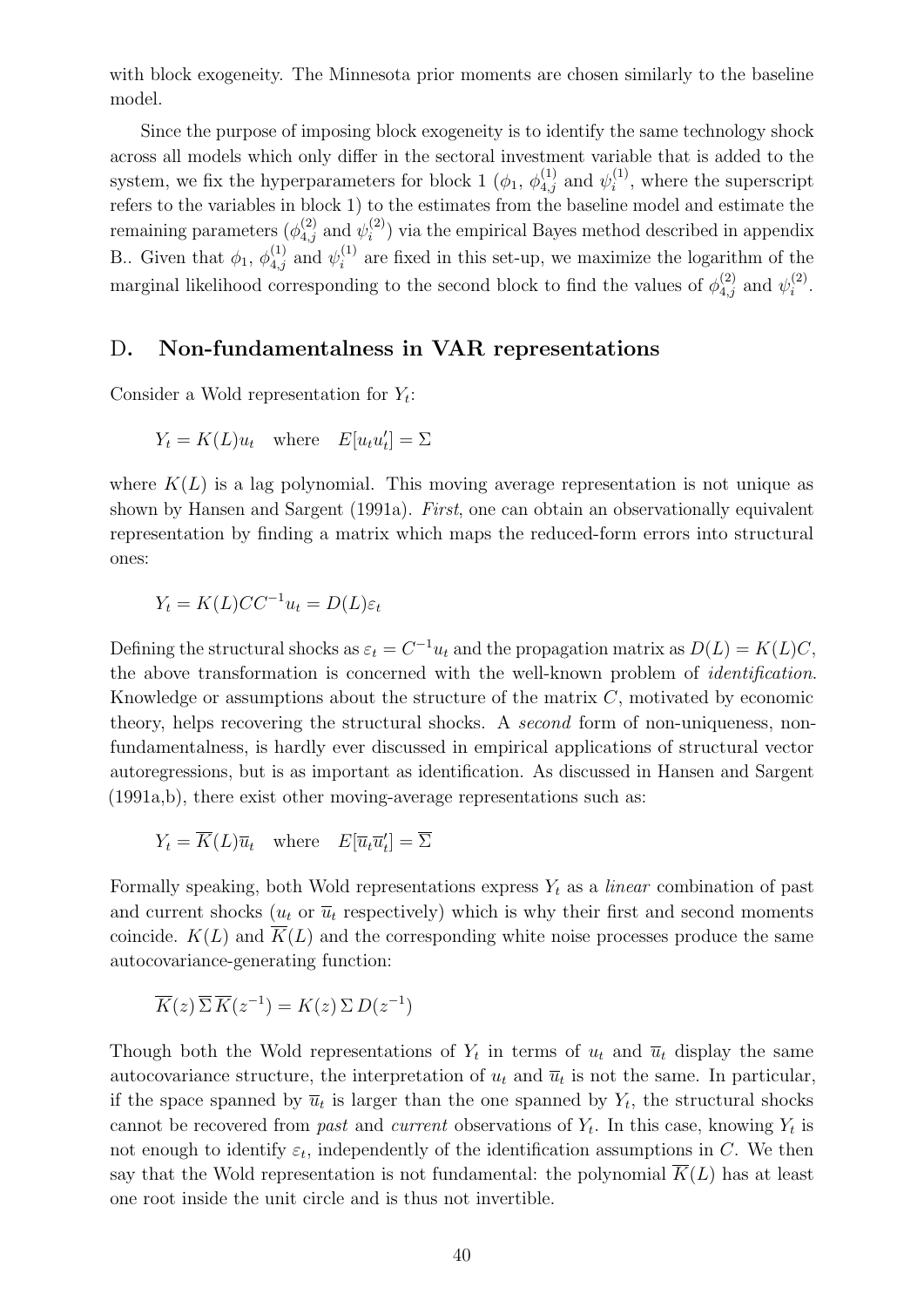[Alessi](#page-50-14) et al. [\(2011\)](#page-50-14) summarize and discuss conditions for non-fundamentalness. In an important contribution to this literature, [Lippi and Reichlin](#page-53-6) [\(1993\)](#page-53-6) show that specific assumptions on the diffusion process, i.e. on the functional form of  $\overline{K}(L)$ , must be made in order to ensure that the identifed process is fundamental. In the specific case of [Lippi](#page-53-6) [and Reichlin](#page-53-6) [\(1993\)](#page-53-6), non-fundamentalness arises as learning-by-doing dynamics lead to a delayed increase in productivity following a technology shock.

Recently, the news shock literature has reconsidered the issue of non-fundamentalness. Shocks are pre-announced, be it due to fiscal foresight [\(Leeper](#page-53-7) et al., [2011\)](#page-53-7) or due to news about future productivity (Fève [et al.](#page-51-15), [2009;](#page-51-15) [Leeper and Walker,](#page-53-14) [2011\)](#page-53-14). Whenever the pre-announcement of shocks is observed by economic agents but not by the econometrician, VAR representations can be plagued by non-fundamentalness: future observations  $Y_{t+q}$ (with q corresponding to the announcement lag) must be included into the model in order to recover the fundamental shock in t.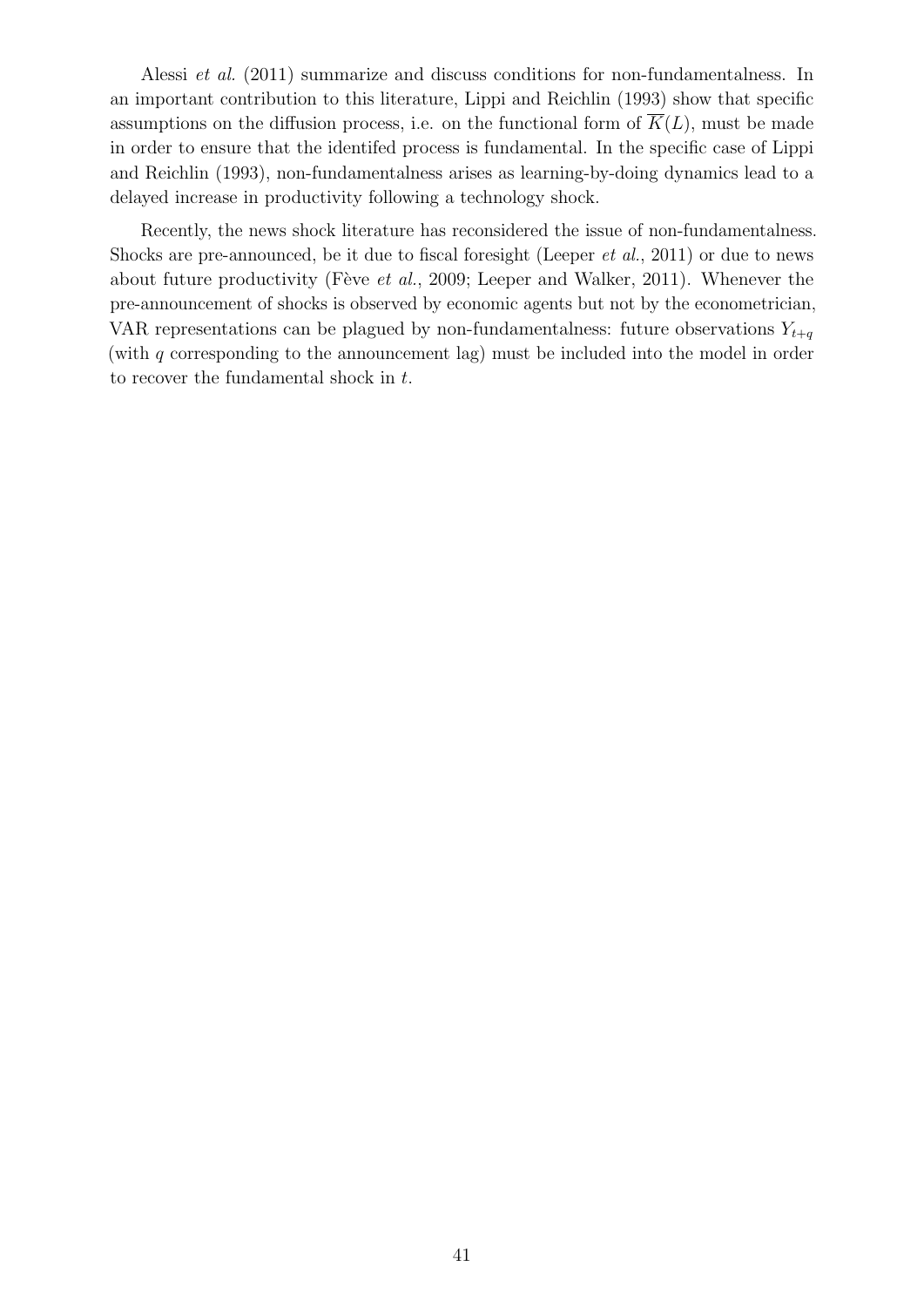## E. Data sources

| Variable                                      | Description                                                                                                                                                                                | Source                                  | Details                                                       |  |
|-----------------------------------------------|--------------------------------------------------------------------------------------------------------------------------------------------------------------------------------------------|-----------------------------------------|---------------------------------------------------------------|--|
| Standards                                     | Number of standards released by American standard<br>setting organizations                                                                                                                 | PERINORM<br>database                    |                                                               |  |
| Output                                        | Output in business sector<br>(BLS ID: PRS84006043)                                                                                                                                         | Bureau of Labor<br>Statistics (BLS)     | Index $(2009=100)$ ,<br>seasonal and per<br>capita adjustment |  |
| Investment                                    | Real private fixed investment<br>(NIPA table $5.3.3$ line 1)                                                                                                                               | Bureau of Economic<br>Analysis (BEA)    | Index $(2009=100)$ ,<br>seasonal and per                      |  |
|                                               | Equipment<br>(NIPA table $5.3.3$ line $9$ )                                                                                                                                                |                                         | capita adjustment                                             |  |
|                                               | Information processing equipment<br>(NIPA table $5.3.3$ line $10$ )                                                                                                                        |                                         |                                                               |  |
|                                               | Computers and peripheral equipment<br>(NIPA table $5.3.3$ line $11$ )                                                                                                                      |                                         |                                                               |  |
|                                               | Other equipment<br>(NIPA table $5.3.3$ line $12$ )                                                                                                                                         |                                         |                                                               |  |
|                                               | Industrial equipment<br>(NIPA table $5.3.3$ line $13$ )                                                                                                                                    |                                         |                                                               |  |
|                                               | Transportation equipment<br>(NIPA table $5.3.3$ line $14$ )                                                                                                                                |                                         |                                                               |  |
|                                               | Other equipment<br>(NIPA table $5.3.3$ line $15$ )                                                                                                                                         |                                         |                                                               |  |
|                                               | Intellectual property products<br>(NIPA table $5.3.3$ line $16$ )                                                                                                                          |                                         |                                                               |  |
|                                               | Software<br>(NIPA table 5.3.3 line 17)                                                                                                                                                     |                                         |                                                               |  |
|                                               | Research and development<br>(NIPA table $5.3.3$ line $18$ )                                                                                                                                |                                         |                                                               |  |
|                                               | Entertainment, literary, and artistic originals<br>(NIPA table $5.3.3$ line $19$ )                                                                                                         |                                         |                                                               |  |
| Consumption<br>(Real personal<br>consumption) | Consumption expenditures for goods and services<br>(NIPA table $2.3.3$ line 1)                                                                                                             | Bureau of<br>Economic Analysis<br>(BEA) | Index $(2009=100)$ ,<br>seasonal and per<br>capita adjustment |  |
| Hours                                         | Hours worked in business sector (BLS ID:<br>PRS84006033)                                                                                                                                   | Bureau of Labor<br>Statistics (BLS)     | Index $(2009=100)$ ,<br>seasonal and per<br>capita adjustment |  |
| Total factor<br>productivity                  | Capacity utilization adjusted total factor<br>productivity (based on data from business sector)                                                                                            | John Fernald (San<br>Francisco Fed)     | Index $(1947 =$<br>100)                                       |  |
|                                               | Capacity utilization adjusted total factor<br>productivity in "investment sector" (equipment and<br>consumer durables)                                                                     |                                         |                                                               |  |
|                                               | Capacity utilization adjusted total factor productivity<br>in "consumption sector" (non-equipment)                                                                                         |                                         |                                                               |  |
| Stock market                                  | S&P 500                                                                                                                                                                                    | Datastream                              | Deflated, per                                                 |  |
| indices                                       | NASDAQ Composite Index                                                                                                                                                                     |                                         | capita adjustment                                             |  |
| Capacity<br>utilization                       | Capacity utilization, total index                                                                                                                                                          | Federal Reserve<br>Board                | Index in %, seasonal<br>adjustment                            |  |
| Relative price<br>of investment               | Price of investment in equipment (NIPA table 5.3.4)<br>line 9) divided by the price index for personal<br>consumption expenditures for non-durable goods<br>(NIPA table $2.3.4$ line $8$ ) | Bureau of<br>Economic Analysis<br>(BEA) | Indices $(2009=100)$ ,<br>seasonal adjustment                 |  |
| Federal funds<br>rate                         | Federal fund effective rate                                                                                                                                                                | Federal Reserve<br>Board                | In $%$                                                        |  |
| Population                                    | Civilian noninstitutional population over 16<br>(BLS ID: LNU00000000Q)                                                                                                                     | Bureau of Labor<br>Statistics (BLS)     | In hundreds of millions                                       |  |
| Price deflator                                | Implicit price deflator of GDP in the business sector<br>(BLS ID: PRS84006143)                                                                                                             | Bureau of Labor<br>Statistics (BLS)     | Index $(2009=100)$ ,<br>seasonal adjustment                   |  |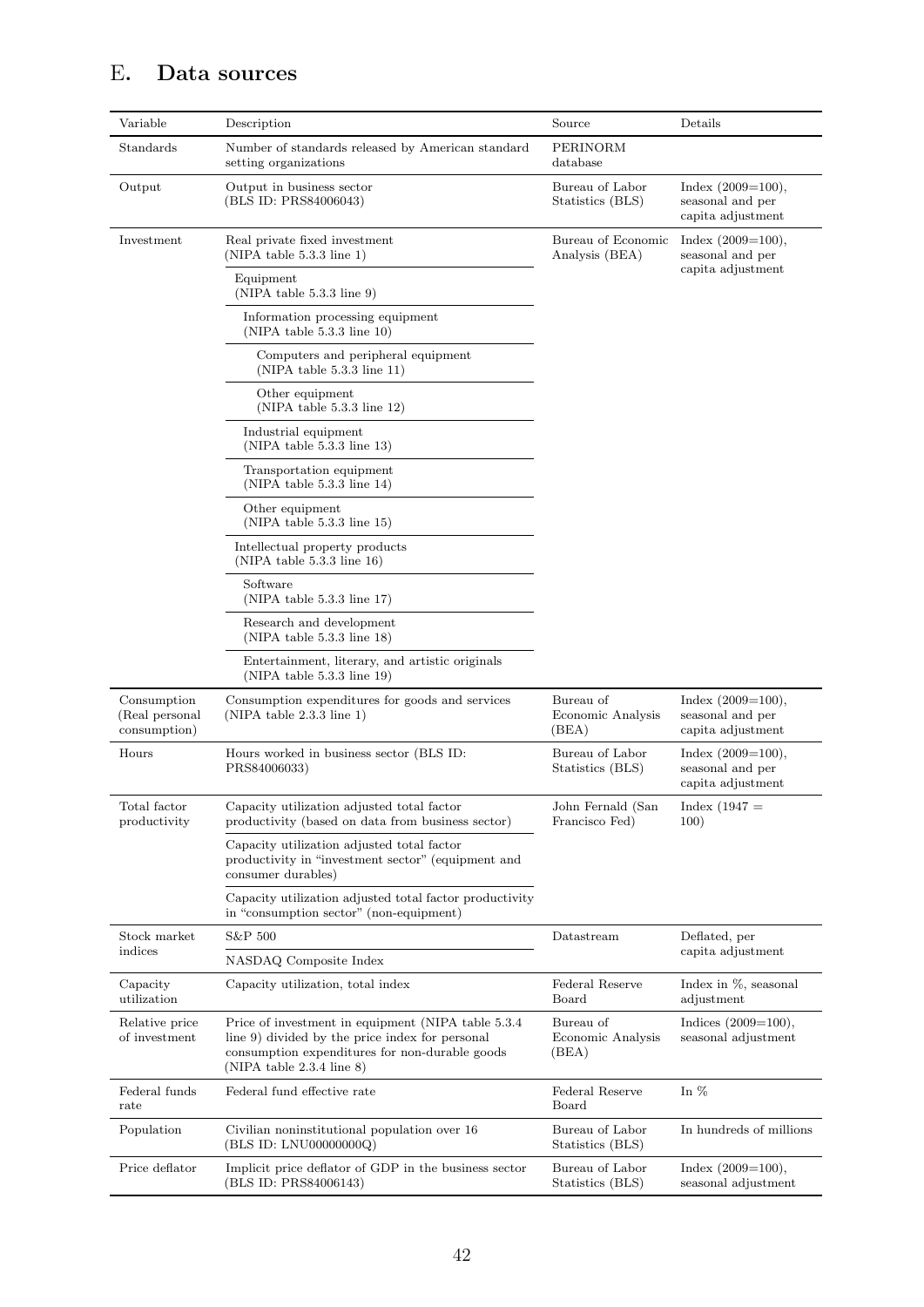### F. Construction of standards data

We obtain information on standard releases from the PERINORM database. PERINORM is a standards library hosted by the national standards setting organizations of France, Germany and the UK. Those national standard organizations also collect and publish information on standards issued by a large number of other organizations, including 20 of the most relevant standard setting organizations in the US. To the best of our knowledge, PERINORM is the most comprehensive available database on standard documents. It comprises detailed bibliographic information on more than 1,500,000 standard documents. We retrieved in October 2013 the information on all standard documents issued by an American (135,340 documents) or international SSO (156,255 documents). The first standard release in our database dates back to 1906. For each standard, we retrieve (when available) the identity of the issuing SSO, the date of standard release, references to other standards, equivalence with other standards, version history (information on preceding or succeeding versions), number of pages and the technological classification.

In a first step, we restrict the sample to standards applying to the US. We thus use all standard documents issued by an organization with the country code "US". This results in a list of 20 organizations. These 20 organizations are only a subset of the hundreds of standards consortia active in the US, but our sample includes the most established formal SSOs. The largest SSOs in the sample are the American Society for Testing and Materials (59,622 standard documents), the American National Standards Institute (35,704 standards documents), and the Society for Automotive Engineers (21,022 standards documents). The sample consists in both standards that are originally produced by these organizations, and in standards produced by other organizations, but receiving official accreditation from one of these organizations. Several standards receive accreditation from more than one organization in our sample. We use information on the equivalence between standard documents to remove duplicates (always keeping the earliest accreditation of a standard in the sample).

Many important international standards enter our sample when they receive accreditation by an American SSO. Other international standards can however also be relevant to the US economy. We therefore carry out a second analysis covering also standard documents issued by international organizations (such as ISO). Once again, we remove duplicates using information on standard equivalence. Including standards from the international standards bodies allows for instance covering the 3G and 4G mobile telecommunication standards applying in the US. These standards were set in a worldwide effort in the Third Generation Partnership Project (3GPP). The US 3GPP member organization ATIS is not part of our sample, but we can use the equivalent standards from ETSI, another 3GPP member. The World Administrative Telegraph and Telephone Conference (WATTC) which took place in Melbourne in 1988 was decisive for the International Telecommunication Regulations (ITRs), but also led to the inclusion of several already existing national standards in the ITU standard catalogue. We therefore exclude standards that were released by ITU in the forth quarter of 1988 and that were released under the standards classes 33.02 (Telecommunications in general) and 33.04 (Telecommunication systems).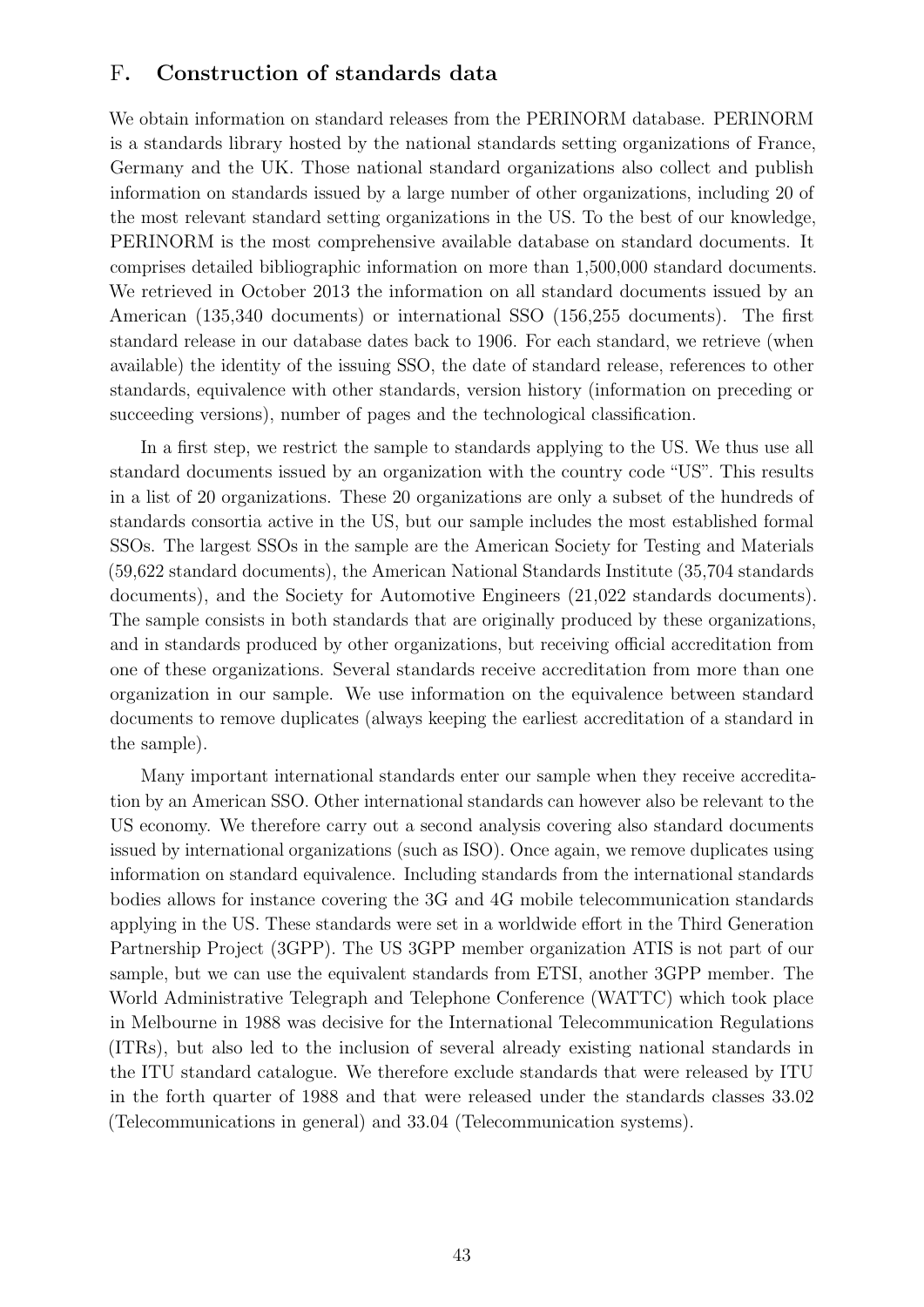In a second step, we restrict the sample by technological field. We rely upon the International Classification of Standards  $(ICS)^{22}$  $(ICS)^{22}$  $(ICS)^{22}$ . We concentrate on the field of Information and Communication Technologies (ICT), which we define as standard documents in the ICS classes 33 ("Telecommunication, Audio and Video Engineering") and 35 ("Information Technology, Office Machines"). Standards in these ICS classes are the most closely related to technological innovation.<sup>[23](#page-48-1)</sup> We also perform analyses on a wider definition of ICT, including ICS classes 31 ("Electronics") and 37 ("Image Technology").

We count the number of standard documents released by quarter. In several cases, the PERINORM database only includes information on the year, but not the month or day of standard release. For a significant number of standards, we were able to retrieve this information manually from a different source [\(http://www.document-center.com\)](http://www.document-center.com). For the series containing standards from US SSOs only ("US"), we have information on both the quarter and the year of release for 67% of the standards in the period 1975Q1–2011Q4. For the series which contains both standards from US and international SSOs only ("US+Int"), this information is available for 94% of all standards. For the remainder of the standards, only the year of release is known to us. In order to adjust our final series, we distribute the remaining documents uniformly over the quarters of the year in question.

Standards differ significantly in their economic and technological importance. In order to account for this heterogeneity, we execute different weighting methods. First, we weight standard documents by the number of pages. SSOs have a strong incentive to keep standard documents short. Every technological description in a standards document binds the firms implementing the standard in their products and processes. The number of pages of the standard document is thus an acceptable indicator of the amount of technological content. Second, we weigh the number of documents by the number of times a standard is referenced by ulterior standard documents. A standard references another standard if the implementation of the referencing standard makes the implementation of the referenced standard necessary. The implementation of the referenced standard is part of the standardized procedure described in the referencing standard. The number of references from ulterior standard documents is thus a good indicator for the extent to which a standard is used in different applications. In order to compare the relevance of standards released at different points in time, we only count the references received within the first four years after the standard release (and accordingly we are only able to use standard documents released up to 2009 for this analysis). We choose a window of four years, because the yearly rate of incoming references is highest in the first four years after the release. About one half of all the standard references are made within the first four years after release.

In a last step, we distinguish between new and upgraded standards. A standard upgrade is a new version replacing an older version of the same standard. We assume that standard upgrades are minor, more continuous improvements compared to the more fundamental, discontinuous technological progress embodied in a completely new standard. We thus identify and separate from the sample all standard documents which replace a preceding standard version.

<span id="page-48-0"></span><sup>&</sup>lt;sup>22</sup>For more details, see the below table [A1](#page-49-0) and [http://www.iso.org/iso/ics6-en.pdf.](http://www.iso.org/iso/ics6-en.pdf)

<span id="page-48-1"></span><sup>23</sup>For instance, standards in these classes account for 98% of all declared standard-essential patents [\(Baron](#page-50-12) [et al.](#page-50-12), [2013\)](#page-50-12).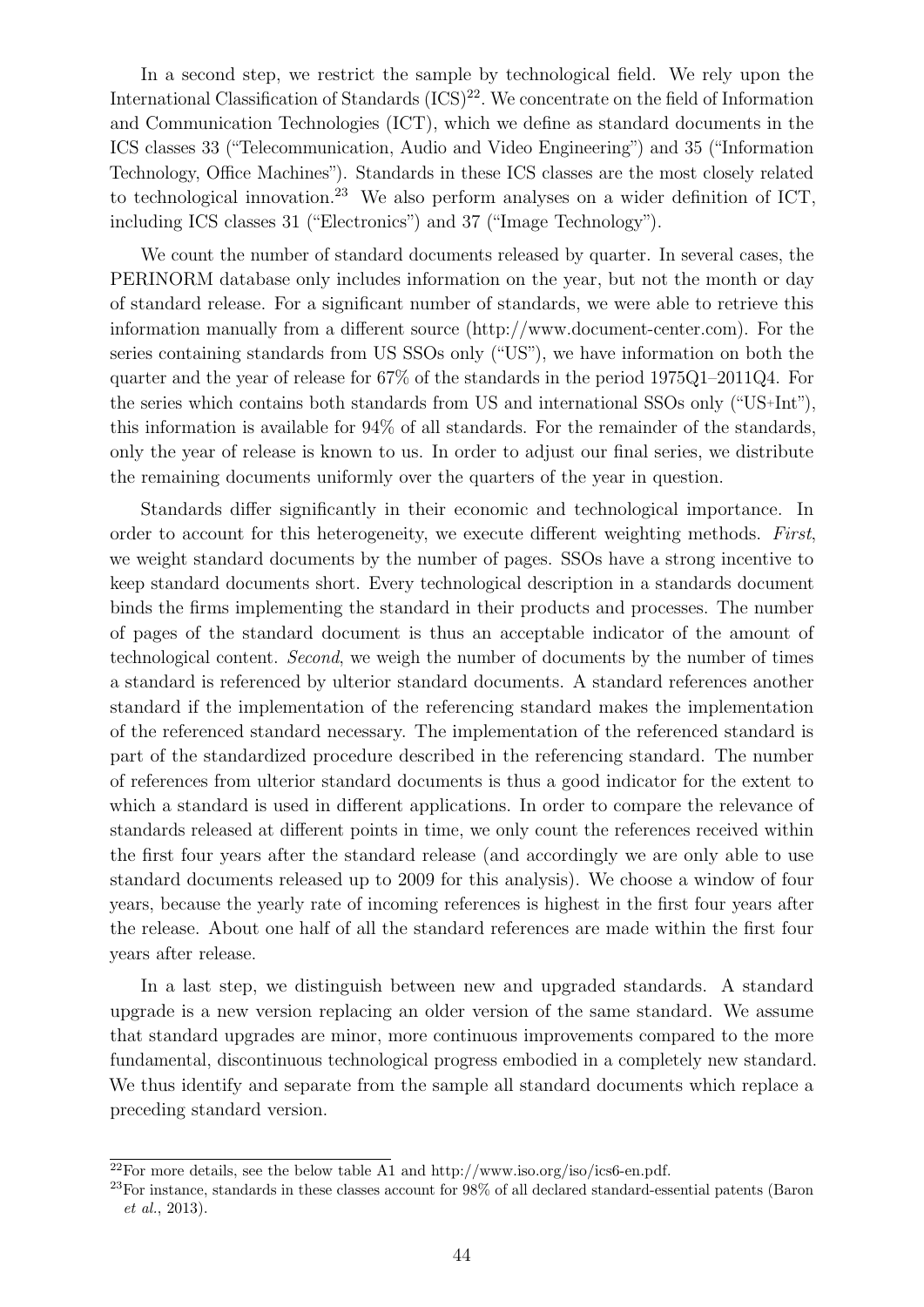Table A1: International classification of standards (ICS)

<span id="page-49-0"></span>

| ICS class   | Description                                                             |
|-------------|-------------------------------------------------------------------------|
| $\mathbf 1$ | Generalities. Terminology. Standardization. Documentation.              |
| 3           | Services. Company organization, management and quality. Administration. |
|             | Transport. Sociology.                                                   |
| 7           | Mathematics. Natural sciences.                                          |
| 11          | Health care technology.                                                 |
| 13          | Environment. Health protection. Safety.                                 |
| 17          | Metrology and measurement. Physical phenomena.                          |
| 19          | Testing.                                                                |
| 21          | Mechanical systems and components for general use.                      |
| 23          | Fluid systems and components for general use.                           |
| 25          | Manufacturing engineering.                                              |
| 27          | Energy and heat transfer engineering.                                   |
| 29          | Electrical engineering.                                                 |
| 31          | Electronics.                                                            |
| 33          | Telecommunications. Audio and video engineering.                        |
| 35          | Information technology. Office machines.                                |
| 37          | Image technology.                                                       |
| 39          | Precision mechanics. Jewelry.                                           |
| 43          | Road vehicles engineering.                                              |
| 45          | Railway engineering.                                                    |
| 47          | Shipbuilding and marine structures.                                     |
| 49          | Aircraft and space vehicle engineering.                                 |
| 53          | Materials handling equipment.                                           |
| $55\,$      | Packaging and distribution of goods.                                    |
| $59\,$      | Textile and leather technology.                                         |
| 61          | Clothing industry.                                                      |
| 65          | Agriculture.                                                            |
| 67          | Food technology.                                                        |
| 71          | Chemical technology.                                                    |
| 73          | Mining and minerals.                                                    |
| 75          | Petroleum and related technologies.                                     |
| 77          | Metallurgy.                                                             |
| 79          | Wood technology.                                                        |
| 81          | Glass and ceramics industries.                                          |
| 83          | Rubber and plastic industries.                                          |
| 85          | Paper technology.                                                       |
| 87          | Paint and colour industries.                                            |
| 91          | Construction materials and building.                                    |
| 93          | Civil engineering.                                                      |
| 95          | Military engineering.                                                   |
| 97          | Domestic and commercial equipment. Entertainment. Sports.               |
| 99          | (No title)                                                              |

Source: [International Organization for Standards](#page-53-15) [\(2005\)](#page-53-15)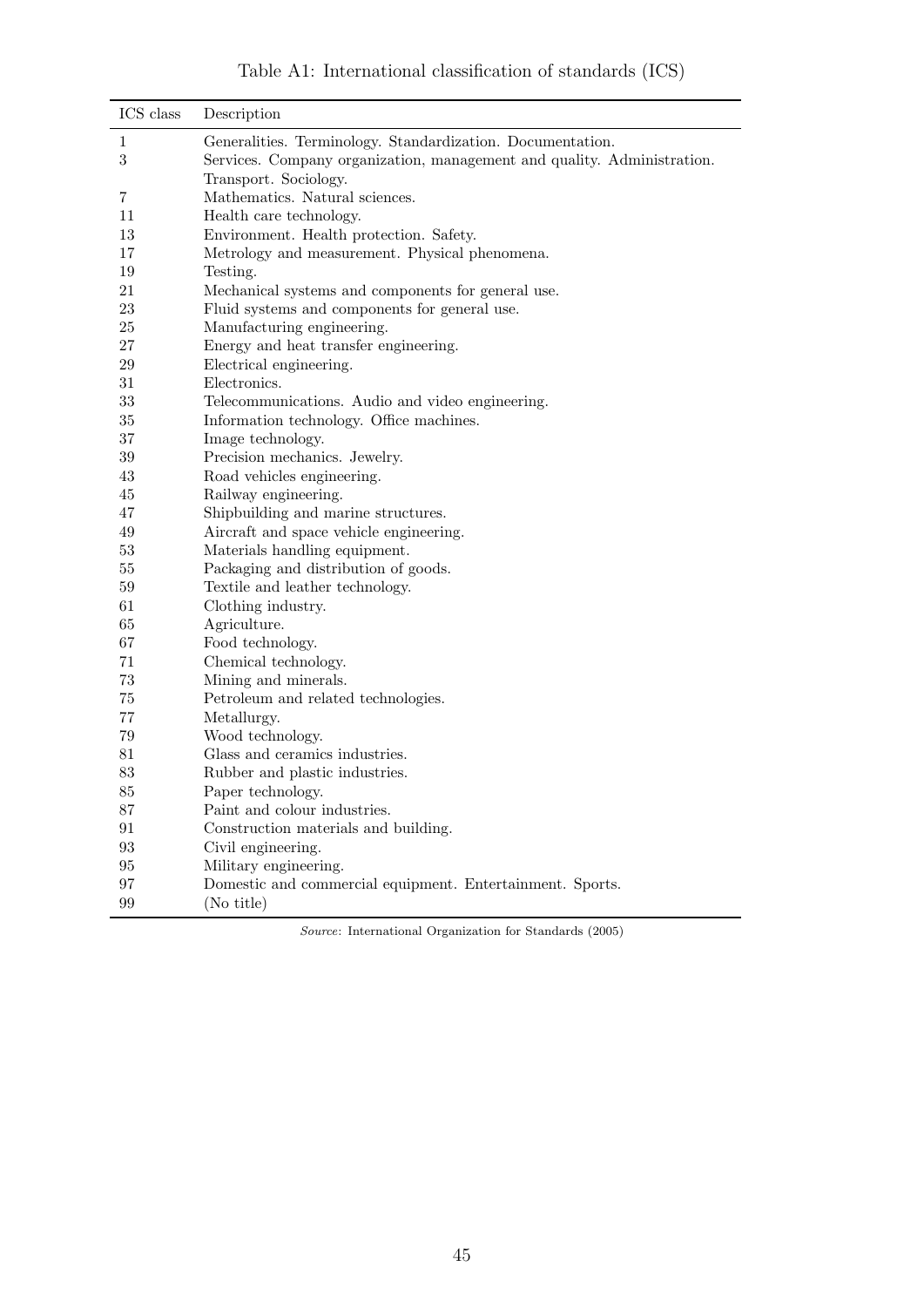## References

- <span id="page-50-1"></span>Acemoglu, Daron, Gino Gancia and Fabrizio Zilibotti (2012): Competing Engines of Growth: Innovation and Standardization. *Journal of Economic Theory*, 147(2), pp. 570–601.
- <span id="page-50-9"></span>Aghion, Philippe, Philippe Askenazy, Nicolas Berman, Gilbert Cette and Laurent Eymard (2012): Credit Constraints and the Cyclicality of R&D Investment: Evidence from France. Journal of the European Economic Association, 10(5), pp. 1001–1024.
- <span id="page-50-14"></span>Alessi, Lucia, Matteo Barigozzi and Marco Capasso (2011): Non-Fundamentalness in Structural Econometric Models: A Review. International Statistical Review, 79(1), pp. 16–47.
- <span id="page-50-4"></span>Alexopoulos, Michelle (2011): Read All about It!! What Happens Following a Technology Shock? American Economic Review, 101(4), pp. 1144–1179.
- <span id="page-50-13"></span>Altig, David, Lawrence Christiano, Martin Eichenbaum and Jesper Lindé (2005): Technical Appendix to "Firm-Specific Capital, Nominal Rigidities and the Business Cycle". Technical Appendices No. 09-191, Review of Economic Dynamics.
- <span id="page-50-10"></span>Andolfatto, David and Glenn MacDonald (1998): Technology Diffusion and Aggregate Dynamics. Review of Economic Dynamics, 1(2), pp. 338–370.
- <span id="page-50-6"></span>Barlevy, Gadi (2007): On the Cyclicality of Research and Development. American Economic Review, 97(4), pp. 1131–1164.
- <span id="page-50-12"></span>Baron, Justus, Tim Pohlmann and Knut Blind (2013): Essential Patents and Standard Dynamics. Mimeo.
- <span id="page-50-8"></span>Barsky, Robert B. and Eric R. Sims (2011): News Shocks and Business Cycles. Journal of Monetary Economics, 58(3), pp. 273–289.
- <span id="page-50-11"></span>Basu, Parantap and Christoph Thoenissen (2011): International Business Cycles and the Relative Price of Investment Goods. Canadian Journal of Economics, 44(4), pp. 580–606.
- <span id="page-50-0"></span>Basu, Susanto and John G. Fernald (2008): Information and Communications Technology as a General Purpose Technology: Evidence from U.S. Industry Data. Federal Reserve Bank of San Francisco Economic Review, pp. 1–15.
- <span id="page-50-3"></span>Basu, Susanto, John G. Fernald and Miles S. Kimball (2006): Are Technology Improvements Contractionary? American Economic Review, 96(5), pp. 1418–1448.
- <span id="page-50-2"></span>Beaudry, Paul and Franck Portier (2006): Stock Prices, News, and Economic Fluctuations. American Economic Review, 96(4), pp. 1293–1307.
- <span id="page-50-5"></span>Bekkers, Rudi and Joel West (2009): The limits to IPR standardization policies as evidenced by strategic patenting in UMTS. Telecommunications Policy, 33(1-2), pp. 80–97.
- <span id="page-50-7"></span>Canova, Fabio (2007): Methods for Applied Macroeconomic Research. Princeton University Press.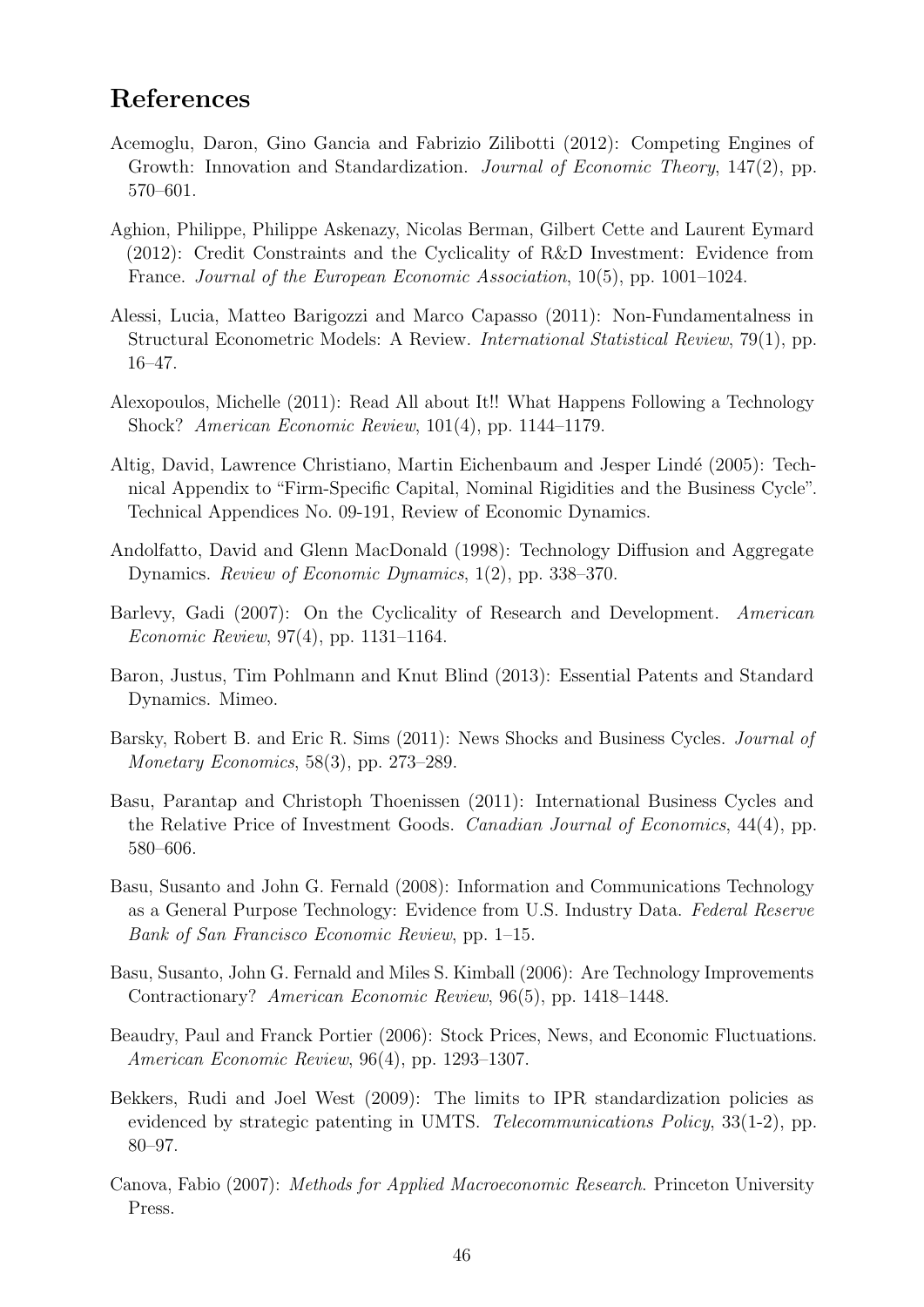- <span id="page-51-4"></span>Canova, Fabio, David Lopez-Salido and Claudio Michelacci (2010): The Effects of Technology Shocks on Hours and Output: A Robustness Analysis. Journal of Applied Econometrics, 25(5), pp. 755–773.
- <span id="page-51-7"></span>Carriero, Andrea, Todd Clark and Massimiliano Marcellino (2011): Bayesian VARs: specification choices and forecast accuracy. Tech. rep.
- <span id="page-51-5"></span>Chari, V.V., Patrick J. Kehoe and Ellen R. McGrattan (2008): Are Structural VARs with Long-Run Restrictions Useful in Developing Business Cycle Theory? Journal of Monetary Economics, 55(8), pp. 1337–1352.
- <span id="page-51-13"></span>Cochrane, John H. (1994): Shocks. Carnegie-Rochester Conference Series on Public Policy,  $41(1)$ , pp. 295–364.
- <span id="page-51-11"></span>Comin, Diego and Mark Gertler (2006): Medium-Term Business Cycles. American Economic Review, 96(3), pp. 523–551.
- <span id="page-51-9"></span>Comin, Diego and Bart Hobijn (2010): An Exploration of Technology Diffusion. American Economic Review, 100(5), pp. 2031–2059.
- <span id="page-51-12"></span>Comin, Diego A., Mark Gertler and Ana Maria Santacreu (2009): Technology Innovation and Diffusion as Sources of Output and Asset Price Fluctuations. NBER Working Paper No. 15029, National Bureau of Economic Research.
- <span id="page-51-0"></span>Cooley, Thomas F., Jeremy Greenwood and Mehmet Yorukoglu (1997): The Replacement Problem. Journal of Monetary Economics, 40(3), pp. 457–499.
- <span id="page-51-14"></span>DiCecio, Riccardo and Michael T. Owyang (2010): Identifying Technology Shocks in the Frequency Domain. Working Paper No. 25, Federal Reserve Bank of St. Louis.
- <span id="page-51-2"></span>Farrell, Joseph and Garth Saloner (1985): Standardization, Compatibility, and Innovation. RAND Journal of Economics, 16(1), pp. 70–83.
- <span id="page-51-10"></span>Farrell, Joseph and Garth Saloner (1986): Installed Base and Compatibility: Innovation, Product Preannouncements, and Predation. American Economic Review, 76(5), pp. 940–955.
- <span id="page-51-1"></span>Fisher, Jonas D. M. (2006): The Dynamic Effects of Neutral and Investment-Specific Technology Shocks. Journal of Political Economy, 114(3), pp. 413–451.
- <span id="page-51-3"></span>Fontana, Roberto, Alessandro Nuvolari and Bart Verspagen (2009): Mapping Technological Trajectories as Patent Citation Networks. An Application to Data Communication Standards. Economics of Innovation and New Technology, 18(4), pp. 311–336.
- <span id="page-51-8"></span>Francois, Patrick and Huw Lloyd-Ellis (2003): Animal Spirits Through Creative Destruction. American Economic Review, 93(3), pp. 530–550.
- <span id="page-51-6"></span>Fève, Patrick and Ahmat Jidoud (2012): Identifying News Shocks from SVARs. TSE Working Paper No. 12-287, Toulouse School of Economics (TSE).
- <span id="page-51-15"></span>Fève, Patrick, Julien Matheron and Jean-Guillaume Sahuc (2009): On the Dynamic Implications of News Shocks. Economics Letters, 102(2), pp. 96–98.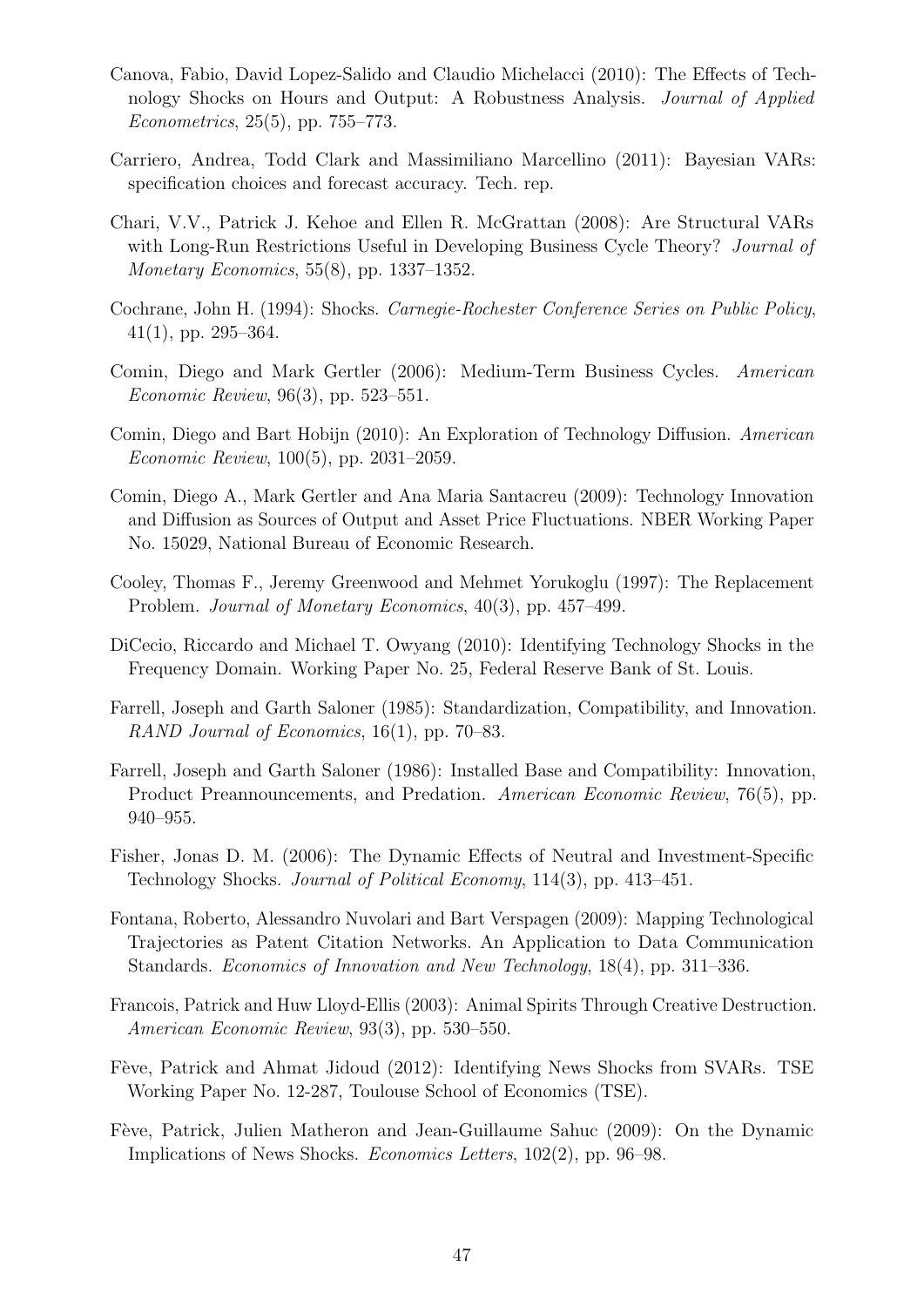- <span id="page-52-3"></span>Galí, Jordi (1999): Technology, Employment, and the Business Cycle: Do Technology Shocks Explain Aggregate Fluctuations? American Economic Review, 89(1), pp. 249– 271.
- <span id="page-52-5"></span>Gandal, Neil, Nataly Gantman and David Genesove (2004): Intellectual Property and Standardization Committee Participation in the US Modem Industry. CEPR Discussion Paper No. 4658, Centre for Economic Policy Research.
- <span id="page-52-9"></span>Geroski, Paul A. and Chris F. Walters (1995): Innovative Activity over the Business Cycle. Economic Journal, 105(431), pp. 916–928.
- <span id="page-52-8"></span>Giannone, Domenico, Michele Lenza and Lucrezia Reichlin (2012a): Money, Credit, Monetary Policy and the Business Cycle in the Euro Area. ECARES Working Paper No. 8, ULB - Université Libre de Bruxelles.
- <span id="page-52-7"></span>Giannone, Domenico, Mich`ele Lenza and Giorgio E. Primiceri (2012b): Prior Selection for Vector Autoregressions. Mimeo.
- <span id="page-52-0"></span>Greenwood, Jeremy, Zvi Hercowitz and Gregory W. Huffman (1988): Investment, Capacity Utilization, and the Real Business Cycle. American Economic Review, 78(3), pp. 402–417.
- <span id="page-52-1"></span>Greenwood, Jeremy, Zvi Hercowitz and Per Krusell (1997): Long-Run Implications of Investment-Specific Technological Change. American Economic Review, 87(3), pp. 342–362.
- <span id="page-52-2"></span>Greenwood, Jeremy, Zvi Hercowitz and Per Krusell (2000): The Role of Investment-Specific Technological Change in the Business Cycle. European Economic Review, 44(1), pp. 91–115.
- <span id="page-52-11"></span>Greenwood, Jeremy and Mehmet Yorukoglu (1997): 1974. Carnegie-Rochester Conference Series on Public Policy, 46(1), pp. 49–95.
- <span id="page-52-10"></span>Griliches, Zvi (1957): Hybrid Corn: An Exploration in the Economics of Technological Change. Econometrica, 25(4), pp. 501–522.
- <span id="page-52-6"></span>Griliches, Zvi (1990): Patent Statistics as Economic Indicators: A Survey. Journal of Economic Literature,  $28(4)$ , pp. 1661–1707.
- <span id="page-52-12"></span>Hairault, Jean-Olivier, cois Langot, Fran and Franck Portier (1997): Time to implement and aggregate fluctuations. Journal of Economic Dynamics and Control, 22(1), pp. 109–121.
- <span id="page-52-13"></span>Hansen, Lars Peter and Thomas J. Sargent (1991a): Introduction. In: Lars Peter Hansen and Thomas J. Sargent (eds.), Rational Expectations Econometrics, pp. 1–12. Westview Press, Boulder.
- <span id="page-52-14"></span>Hansen, Lars Peter and Thomas J. Sargent (1991b): Two Difficulties in Interpreting Vector Autoregressions. In: Lars Peter Hansen and Thomas J. Sargent (eds.), Rational Expectations Econometrics, pp. 77–119. Westview Press, Boulder.
- <span id="page-52-4"></span>Helpman, Elhanan and Manuel Trajtenberg (1996): Diffusion of General Purpose Technologies. NBER Working Paper No. 5773, National Bureau of Economic Research.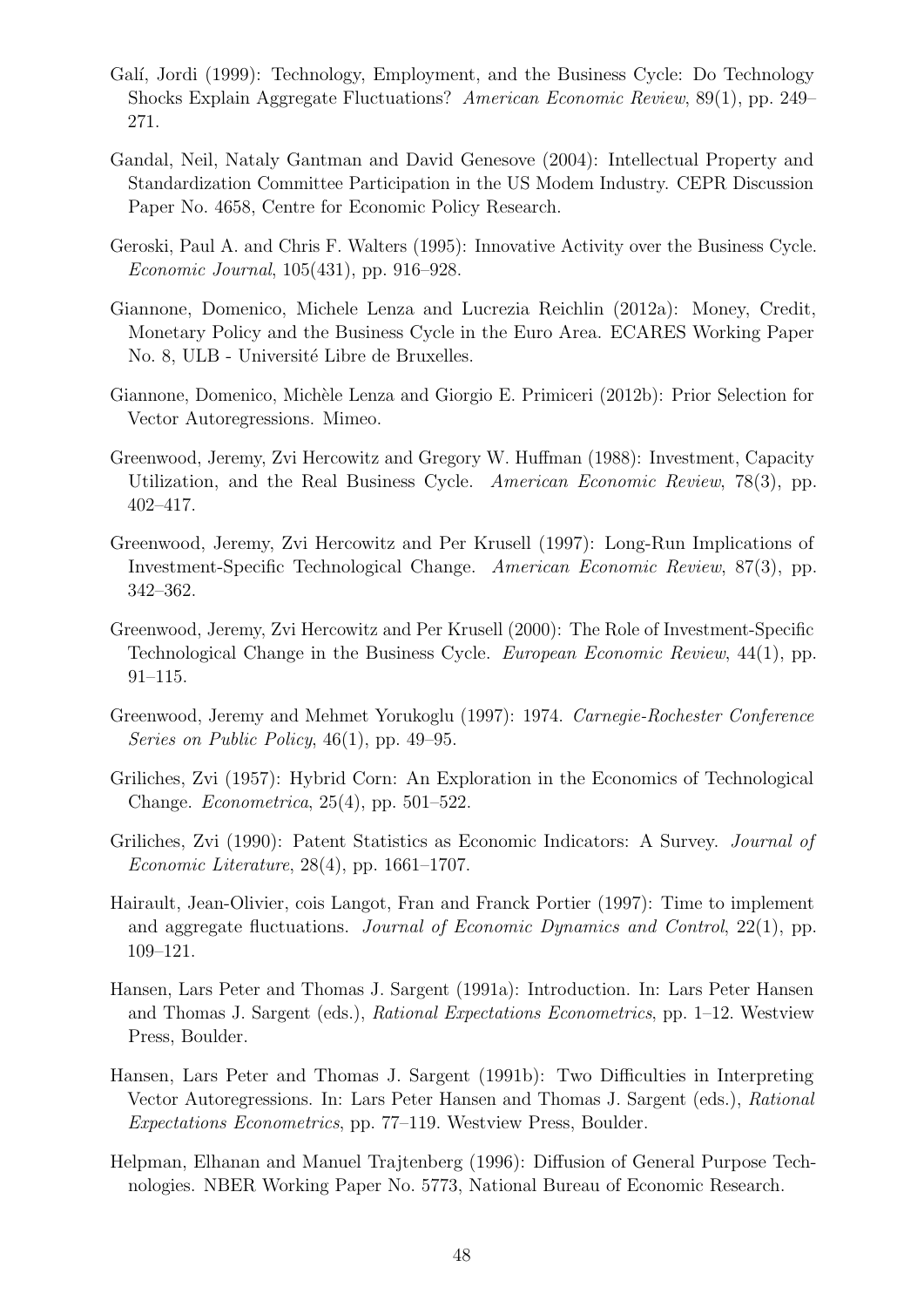- <span id="page-53-5"></span>Hillebrand, Friedhelm, Karl-Heinz Rosenbrock and Hans Hauser (2013): The Creation of Standard for Global Mobile Communication: GSM, UMTS and LTE from 1982 to 2012. E-Book available at[:http://www.etsi.org/index.php/news-events/news/710-2013-11-new](http://www.etsi.org/index.php/news-events/news/710-2013-11-new-ebook-published-and-made-available)[ebook-published-and-made-available.](http://www.etsi.org/index.php/news-events/news/710-2013-11-new-ebook-published-and-made-available)
- <span id="page-53-13"></span>Hobijn, Bart and Boyan Jovanovic (2001): The Information-Technology Revolution and the Stock Market: Evidence. American Economic Review, 91(5), pp. 1203–1220.
- <span id="page-53-11"></span>Hornstein, Andreas and Per Krusell (1996): Can Technology Improvements Cause Productivity Slowdowns? In: NBER Macroeconomics Annual 1996, Volume 11, NBER Chapters, pp. 209–276. National Bureau of Economic Research.
- <span id="page-53-15"></span>International Organization for Standards (2005): International Classification for Standards. Geneva, 6th ed.
- <span id="page-53-0"></span>Jaimovich, Nir and Sergio Rebelo (2009): Can News about the Future Drive the Business Cycle? American Economic Review, 99(4), pp. 1097–1118.
- <span id="page-53-9"></span>Jovanovic, Boyan (1995): Learning and Growth. NBER Working Paper No. 5383, National Bureau of Economic Research.
- <span id="page-53-10"></span>Jovanovic, Boyan and Saul Lach (1989): Entry, Exit, and Diffusion with Learning by Doing. American Economic Review, 79(4), pp. 690–699.
- <span id="page-53-12"></span>Justiniano, Alejandro, Giorgio Primiceri and Andrea Tambalotti (2011): Investment Shocks and the Relative Price of Investment. Review of Economic Dynamics, 14(1), pp. 101–121.
- <span id="page-53-1"></span>Justiniano, Alejandro, Giorgio E. Primiceri and Andrea Tambalotti (2010): Investment Shocks and Business Cycles. Journal of Monetary Economics, 57(2), pp. 132–145.
- <span id="page-53-8"></span>Kadiyala, K Rao and Sune Karlsson (1997): Numerical Methods for Estimation and Inference in Bayesian VAR-Models. Journal of Applied Econometrics, 12(2), pp. 99–132.
- <span id="page-53-4"></span>Katz, Michael L. and Carl Shapiro (1985): Network Externalities, Competition, and Compatibility. American Economic Review, 75(3), pp. 424–440.
- <span id="page-53-2"></span>King, Robert G., Charles I. Plosser, James H. Stock and Mark W. Watson (1991): Stochastic Trends and Economic Fluctuations. American Economic Review, 81(4), pp. 819–840.
- <span id="page-53-3"></span>Kogan, Leonid, Dimitris Papanikolaou, Amit Seru and Noah Stoffman (2012): Technological Innovation, Resource Allocation, and Growth. NBER Working Paper No. 17769, National Bureau of Economic Research.
- <span id="page-53-14"></span>Leeper, Eric and Todd Walker (2011): Information Flows and News Driven Business Cycles. Review of Economic Dynamics, 14(1), pp. 55–71.
- <span id="page-53-7"></span>Leeper, Eric M., Todd B. Walker and Shu-Chun Susan Yang (2011): Foresight and Information Flows. Mimeo.
- <span id="page-53-6"></span>Lippi, Marco and Lucrezia Reichlin (1993): The Dynamic Effects of Aggregate Demand and Supply Disturbances: Comment. American Economic Review, 83(3), pp. 644–652.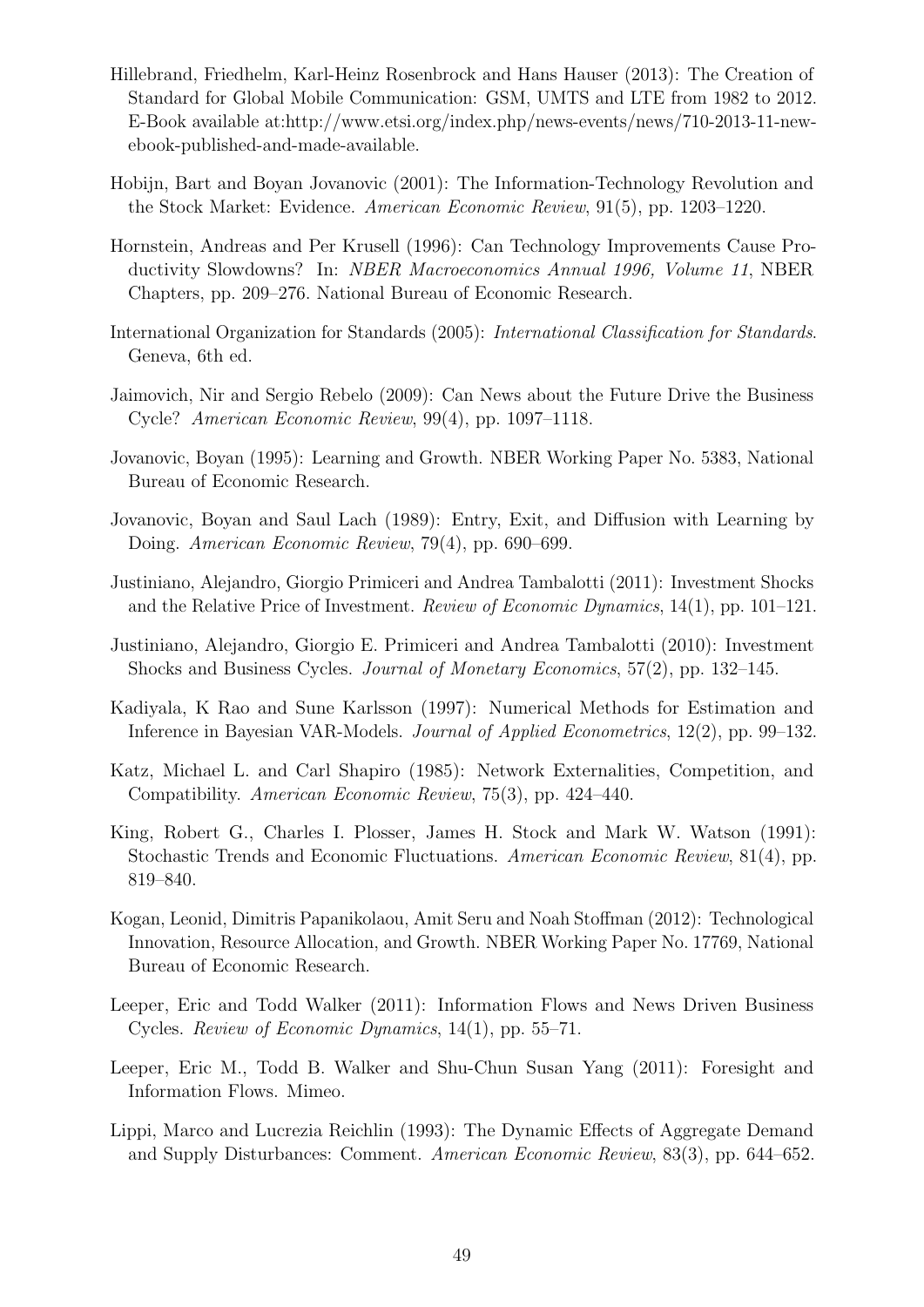- <span id="page-54-9"></span>Lippi, Marco and Lucrezia Reichlin (1994): Diffusion of Technical Change and the Decomposition of Output into Trend and Cycle. Review of Economic Studies, 61(1), pp. 19–30.
- <span id="page-54-3"></span>Ouyang, Min (2011): On the Cyclicality of R&D. The Review of Economics and Statistics, 93(2), pp. 542–553.
- <span id="page-54-13"></span>Pástor, Lubos and Pietro Veronesi (2009): Technological Revolutions and Stock Prices. American Economic Review, 99(4), pp. 1451–1483.
- <span id="page-54-4"></span>Ravenna, Federico (2007): Vector Autoregressions and Reduced Form Representations of DSGE Models. Journal of Monetary Economics, 54(7), pp. 2048–2064.
- <span id="page-54-2"></span>Rysman, Marc and Timothy Simcoe (2008): Patents and the Performance of Voluntary Standard-Setting Organizations. Management Science, 54(11), pp. 1920–1934.
- <span id="page-54-11"></span>Samaniego, Roberto M. (2006): Organizational Capital, Technology Adoption and the Productivity Slowdown. Journal of Monetary Economics, 53(7), pp. 1555–1569.
- <span id="page-54-0"></span>Schmitt-Grohé, Stephanie and Martin Uribe (2012): What's News in Business Cycles. Econometrica, 80(6), pp. 2733–2764.
- <span id="page-54-1"></span>Shea, John (1999): What Do Technology Shocks Do? In: NBER Macroeconomics Annual 1998, volume 13, NBER Chapters, pp. 275–322. National Bureau of Economic Research.
- <span id="page-54-8"></span>Shleifer, Andrei (1986): Implementation Cycles. *Journal of Political Economy*, 94(6), pp. 1163–1190.
- <span id="page-54-6"></span>Sims, Christopher A and Tao Zha (1998): Bayesian Methods for Dynamic Multivariate Models. International Economic Review, 39(4), pp. 949–968.
- <span id="page-54-5"></span>Sims, Eric R. (2012): News, Non-Invertibility, and Structural VARs. Advances in Econometrics, 28, pp. 81–136.
- <span id="page-54-12"></span>Smets, Frank and Rafael Wouters (2007): Shocks and Frictions in US Business Cycles: A Bayesian DSGE Approach. American Economic Review, 97(3), pp. 586–606.
- <span id="page-54-14"></span>Trajtenberg, Manuel (1990): A Penny for Your Quotes: Patent Citations and the Value of Innovations. RAND Journal of Economics, 21(1), pp. 172–187.
- <span id="page-54-7"></span>Uhlig, Harald (2004): Do Technology Shocks Lead to a Fall in Total Hours Worked? Journal of the European Economic Association, 2(2-3), pp. 361–371.
- <span id="page-54-16"></span>Waggoner, Daniel F. and Tao Zha (2003): A Gibbs sampler for structural vector autoregressions. Journal of Economic Dynamics and Control, 28(2), pp. 349–366.
- <span id="page-54-10"></span>Yorukoglu, Mehmet (1998): The Information Technology Productivity Paradox. Review of Economic Dynamics,  $1(2)$ , pp. 551–592.
- <span id="page-54-15"></span>Zha, Tao (1999): Block recursion and structural vector autoregressions. Journal of Econometrics, 90(2), pp. 291–316.